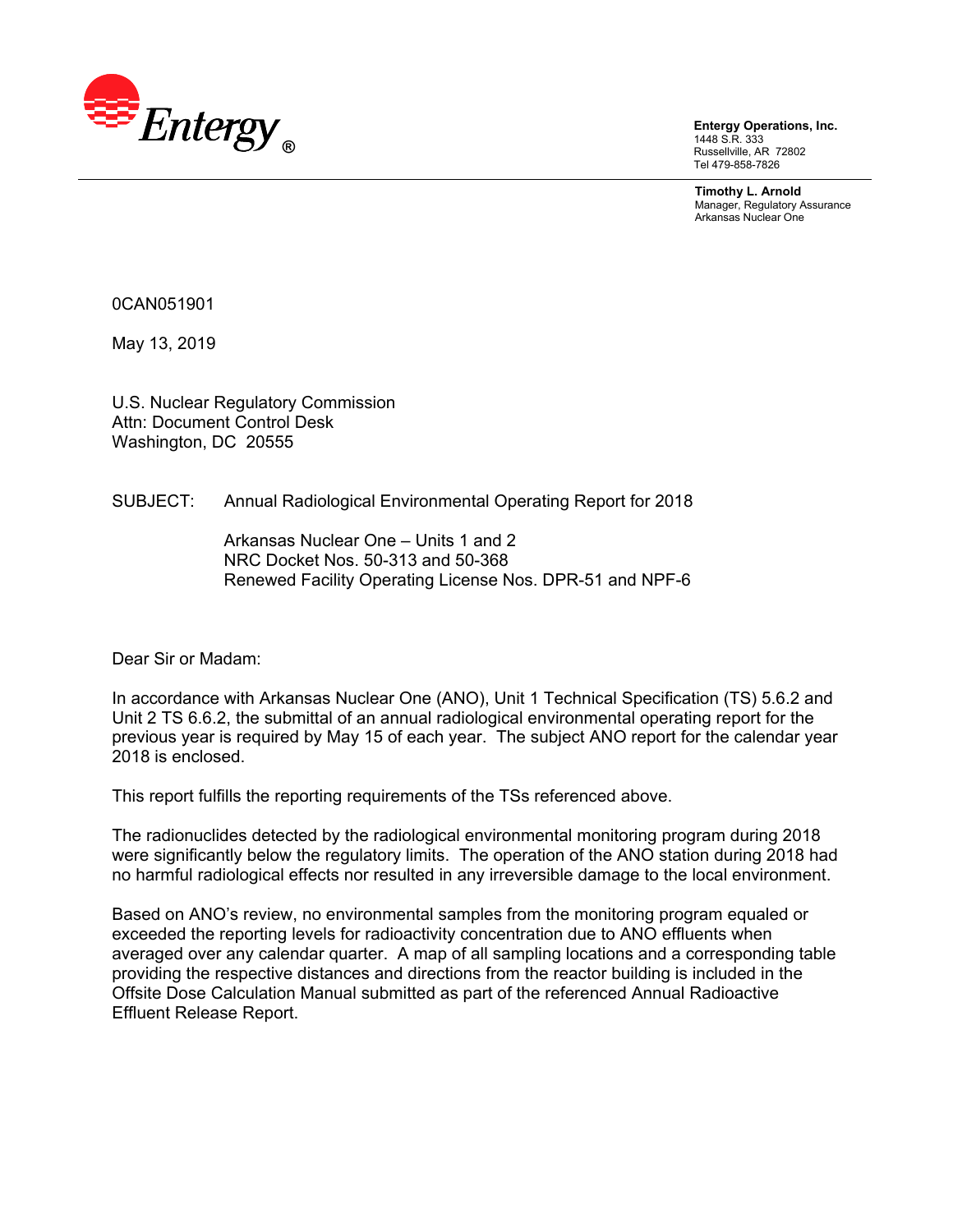This letter contains no new commitments.

If you have any questions or require additional information, please contact me.

Sincerely,

# **ORIGINAL SIGNED BY TIMOTHY L. ARNOLD**

TLA/rwc

Enclosure: Annual Radiological Environmental Operating Report for 2018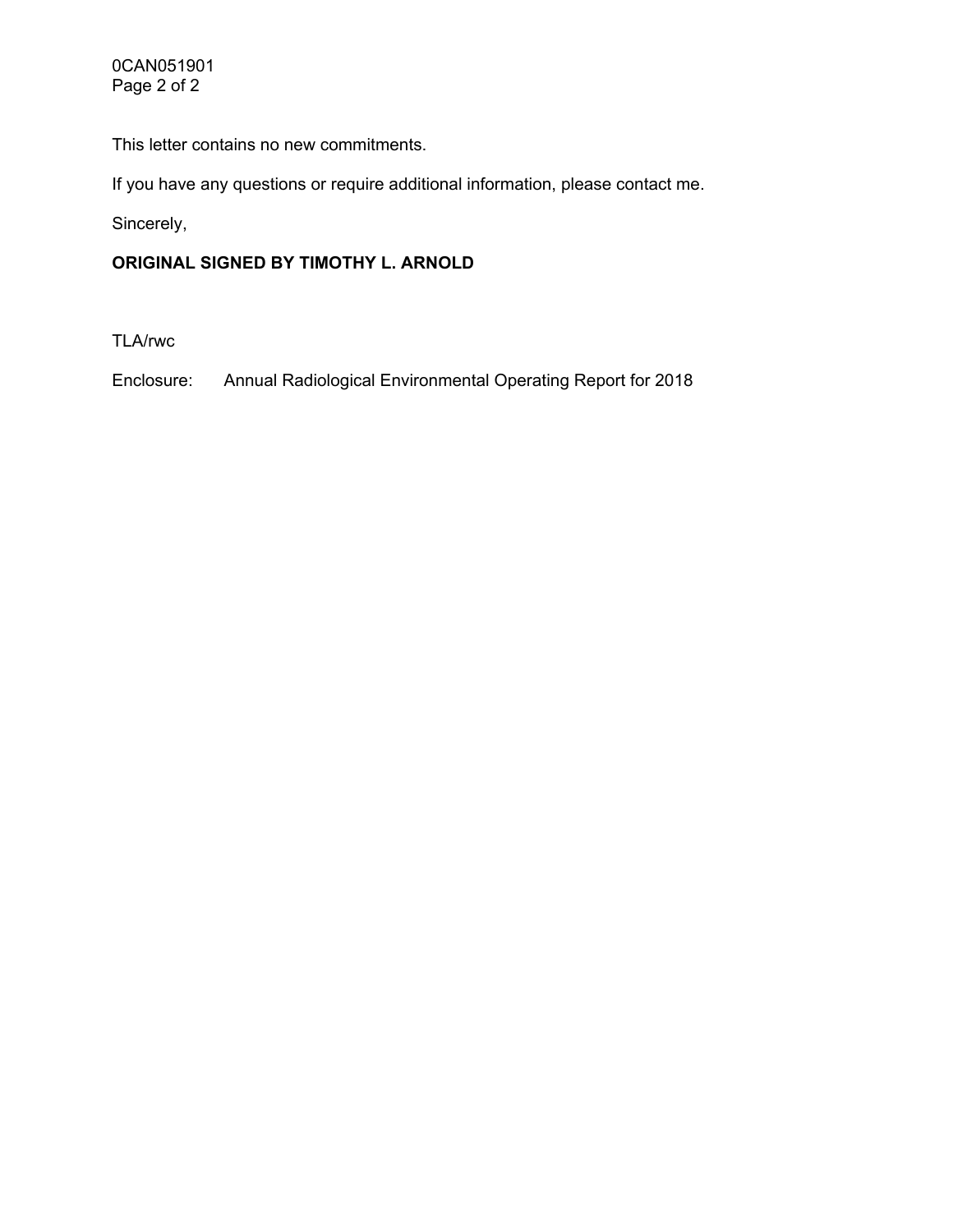

| <b>Plant: Arkansas Nuclear One</b>                        | Page 1 of 53      |  |
|-----------------------------------------------------------|-------------------|--|
|                                                           | <b>YEAR: 2018</b> |  |
| Document Number: 0CAN051901                               |                   |  |
| <b>Annual Radiological Environmental Operating Report</b> |                   |  |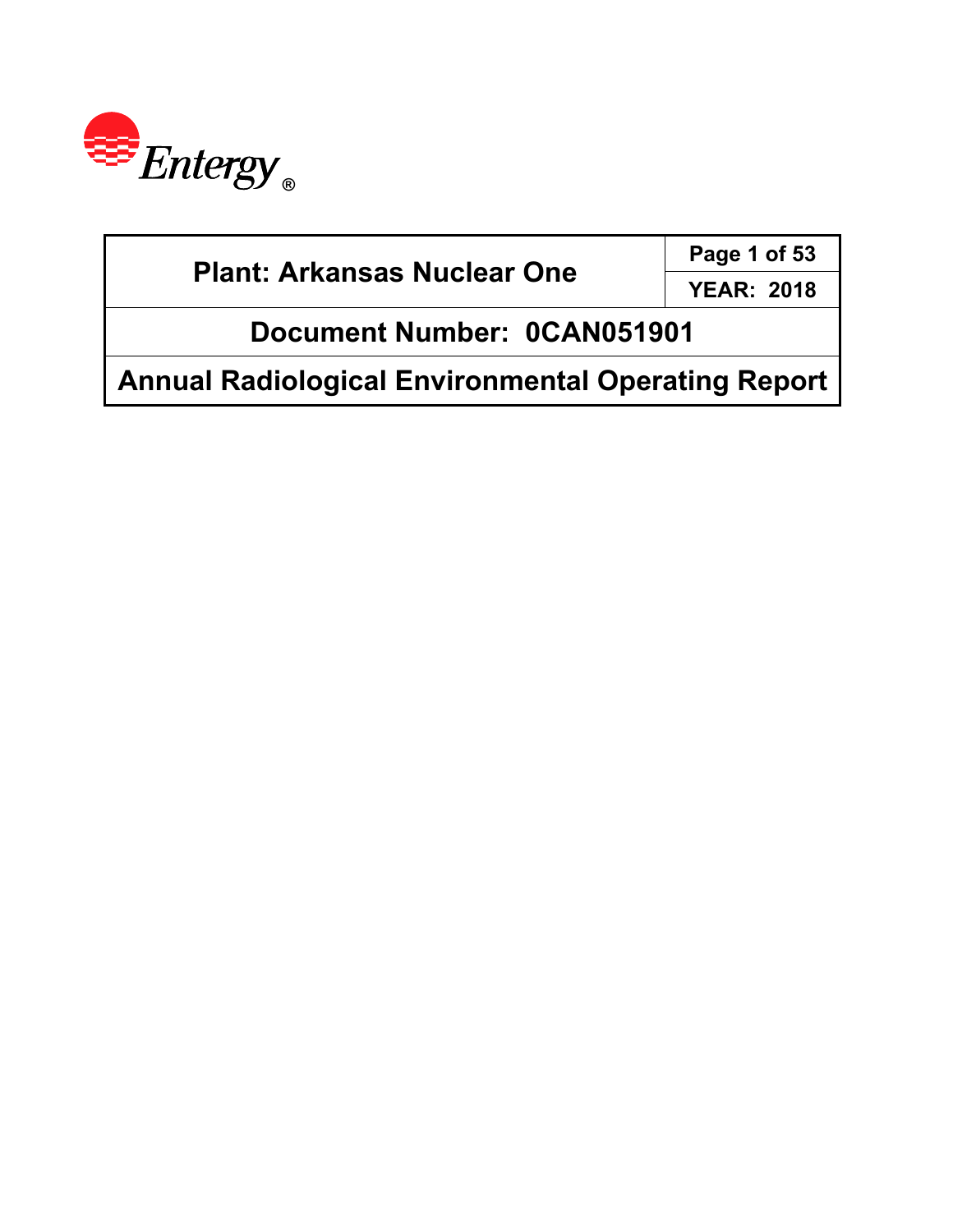| <b>Plant: Arkansas Nuclear One</b>                        | <b>Year: 2018</b> | Page 2 of 53 |  |
|-----------------------------------------------------------|-------------------|--------------|--|
| <b>Annual Radiological Environmental Operating Report</b> |                   |              |  |

# TABLE OF CONTENTS

| 2.0 |                                                                |  |
|-----|----------------------------------------------------------------|--|
| 3.0 | RADIOLOGICAL ENVIRONMENTAL SAMPLING PROGRAM REQUIREMENTS 6     |  |
| 4.0 |                                                                |  |
| 5.0 | RADIOLOGICAL ENVIRONMENTAL MONITORING PROGRAM SUMMARY  20      |  |
|     | <b>ATTACHMENTS</b>                                             |  |
|     |                                                                |  |
|     |                                                                |  |
|     |                                                                |  |
|     | Attachment 4 - Environmental Dosimetry Company Interlaboratory |  |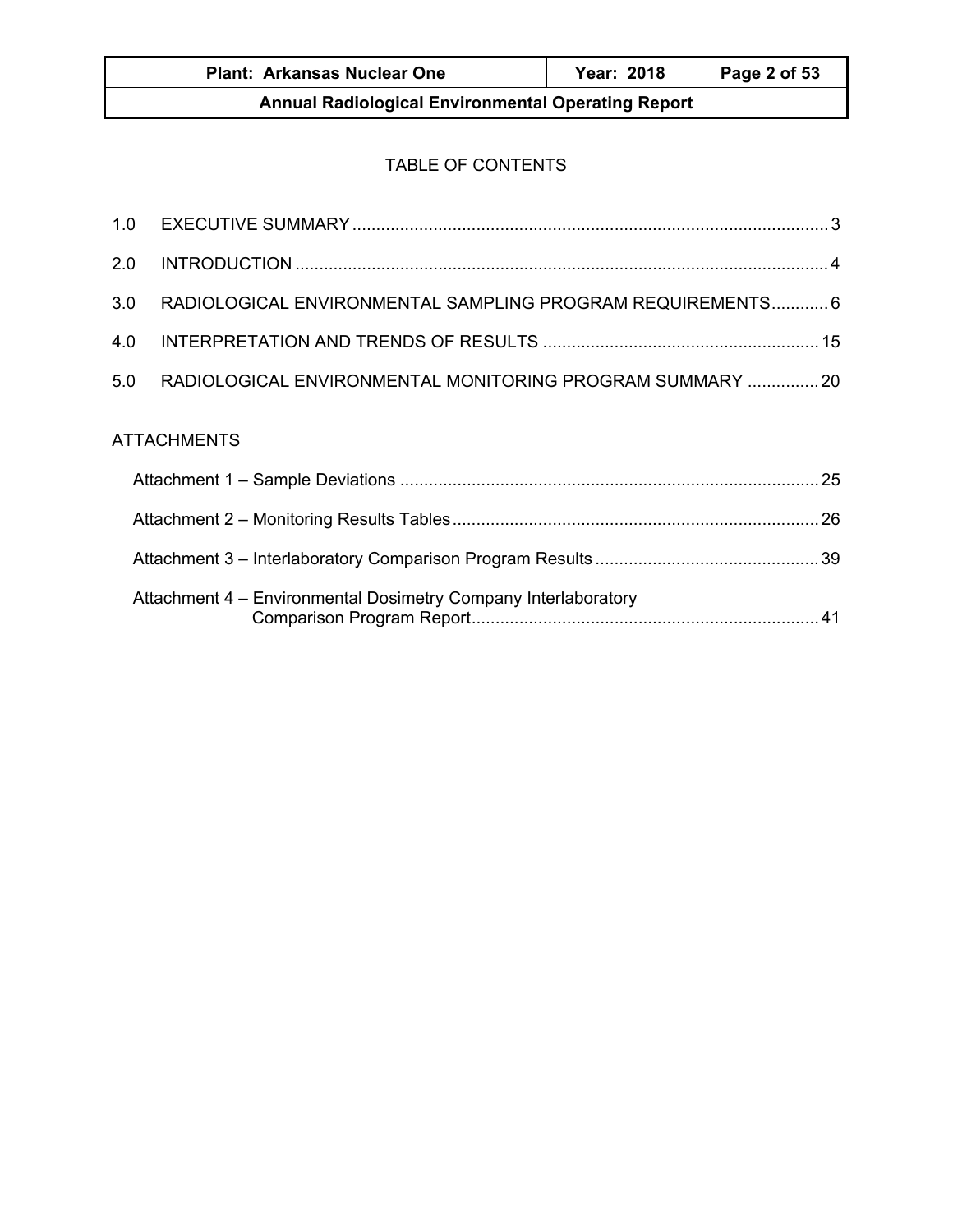|  | <b>Plant: Arkansas Nuclear One</b> |  |  |
|--|------------------------------------|--|--|
|--|------------------------------------|--|--|

## **1.0 EXECUTIVE SUMMARY**

## **1.1 Radiological Environmental Monitoring Program**

The Annual Radiological Environmental Operating Report presents data obtained through analyses of environmental samples collected for Arkansas Nuclear One (ANO) Radiological Environmental Monitoring Program (REMP) for the period January 1 through December 31, 2018. This report fulfills the requirements of ANO, Unit 1 (ANO-1) Technical Specification (TS) 5.6.2 and ANO, Unit 2 (ANO-2) TS 6.6.2.

All required lower limit of detection (LLD) capabilities were achieved in all sample analyses during 2018, as required by the ANO's Offsite Dose Calculation Manual (ODCM). No measurable levels of radiation above baseline levels attributable to ANO operation were detected in the vicinity of ANO. The 2018 Radiological Environmental Monitoring Program thus substantiated the adequacy of source control and effluent monitoring at ANO with no observed impact of plant operations on the environment.

ANO established the REMP prior to the station's becoming operational (1974) to provide data on background radiation and radioactivity normally present in the area. ANO has continued to monitor the environment by sampling air, water, sediment, fish and food products, as well as measuring direct radiation. ANO also samples milk if milk-producing animals used for human consumption are present within five miles (8 km) of the plant.

The REMP includes sampling indicator and control locations within an approximate 20-mile radius of the plant. The REMP utilizes indicator locations near the site to show any increases or buildup of radioactivity that might occur due to station operation and control locations farther away from the site to indicate the presence of only naturally occurring radioactivity. ANO personnel compare indicator results with control and preoperational results to assess any impact ANO operation might have had on the surrounding environment.

In 2018, environmental samples were collected for radiological analysis. The results of indicator locations were compared with control locations and previous studies. It was concluded that no significant relationship exists between ANO operation and effect on the area around the plant. The review of 2018 data concluded that radioactivity levels in the environment were undetectable in many locations and near background levels in significant pathways.

## **1.2 Reporting Levels**

No samples equaled or exceeded reporting levels.

## **1.3 Comparison to State and/or Federal Program**

ANO personnel compared REMP data to state monitoring programs as results became available. Historically, the programs used for comparison have included the U.S. Nuclear Regulatory Commission (NRC) Thermoluminescent Dosimeter (TLD) Direct Radiation Monitoring Network and the Arkansas Department of Health.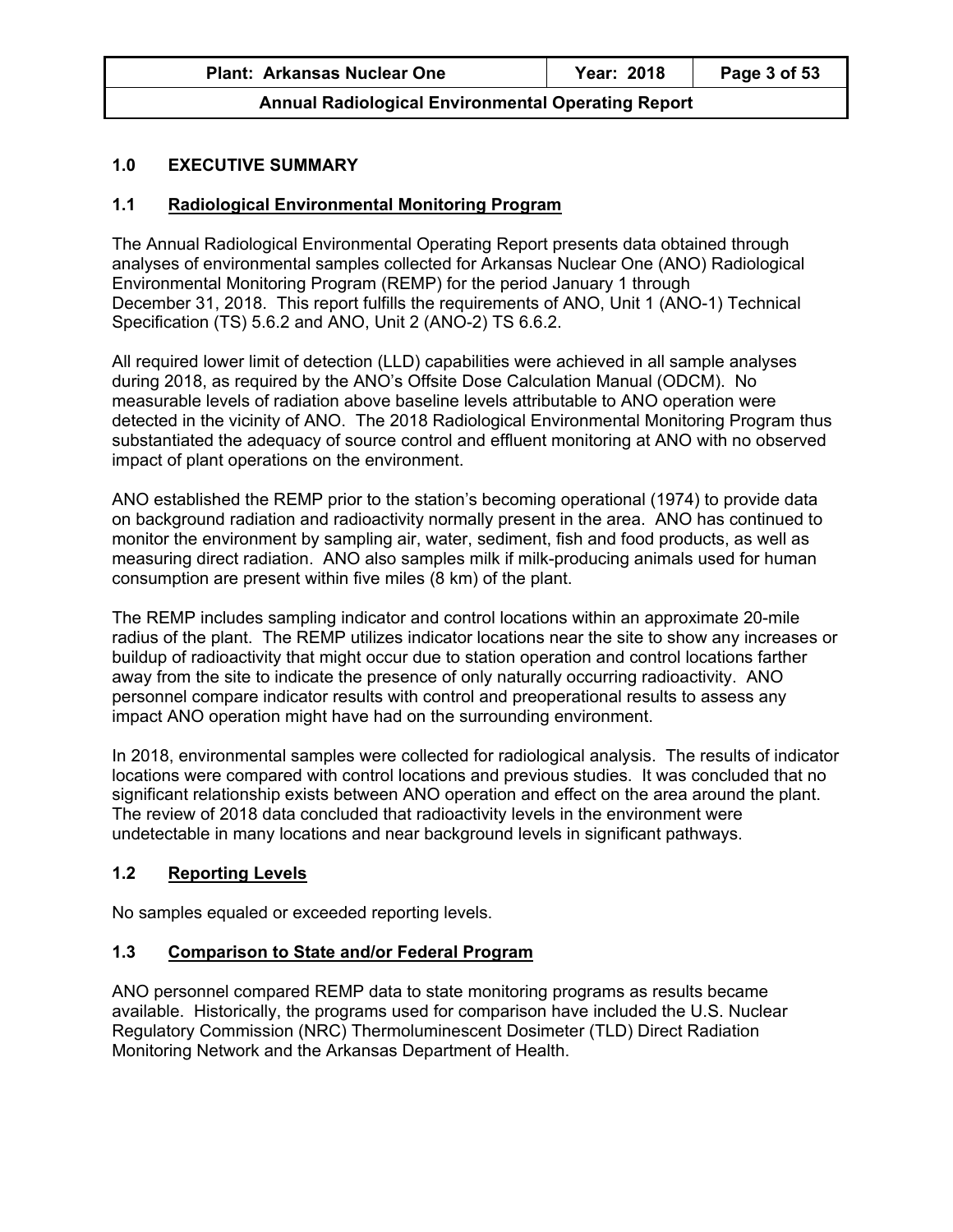| <b>Plant: Arkansas Nuclear One</b> | Year: 2018 | Page 4 of 53 |
|------------------------------------|------------|--------------|
|------------------------------------|------------|--------------|

The NRC TLD Network Program was discontinued in 1998. Historically these results have compared to those from the ANO REMP. ANO TLD results continue to remain similar to the historical average and continue to verify that plant operation is not affecting the ambient radiation levels in the environment.

The Arkansas Department of Health and the ANO REMP entail similar radiological environmental monitoring program requirements. These programs include collecting air samples and splitting or sharing sample media such as water, sediment and fish. Both programs have obtained similar results over previous years.

## **1.4 Sample Deviations**

During 2018, environmental sampling was performed for eight (8) media types addressed in the ODCM and for direct radiation. A total of 278 samples of the 279 scheduled were obtained. Of the scheduled samples, 100% were collected and analyzed in accordance with the requirements specified in the ODCM. Attachment 1 contains the listing of sample deviations and actions taken.

## **1.5 Program Modifications**

Changes made to ANO Site Procedure OP-1608.005:

- In January 2018 the procedure was revised to make some sections clearer and easier to perform.
- In December 2018, OP-1608.005 was deleted and replaced by a fleet procedure EN-CY-130-01.

These changes had no impact to the stations ODCM, Technical Requirements Manual (TRM), Radioactive Effluents Control Program, or data trending. All changes made were enhancements.

# **2.0 INTRODUCTION**

# **2.1 Radiological Environmental Monitoring Program**

ANO established the REMP to ensure that plant operating controls properly function to minimize any associated radiation endangerment to human health or the environment. The REMP is designed for:

- Analyzing applicable pathways for anticipated types and quantities of radionuclides released into the environment.
- Considering the possibility of a buildup of long-lived radionuclides in the environment and identifying physical and biological accumulations that may contribute to human exposures.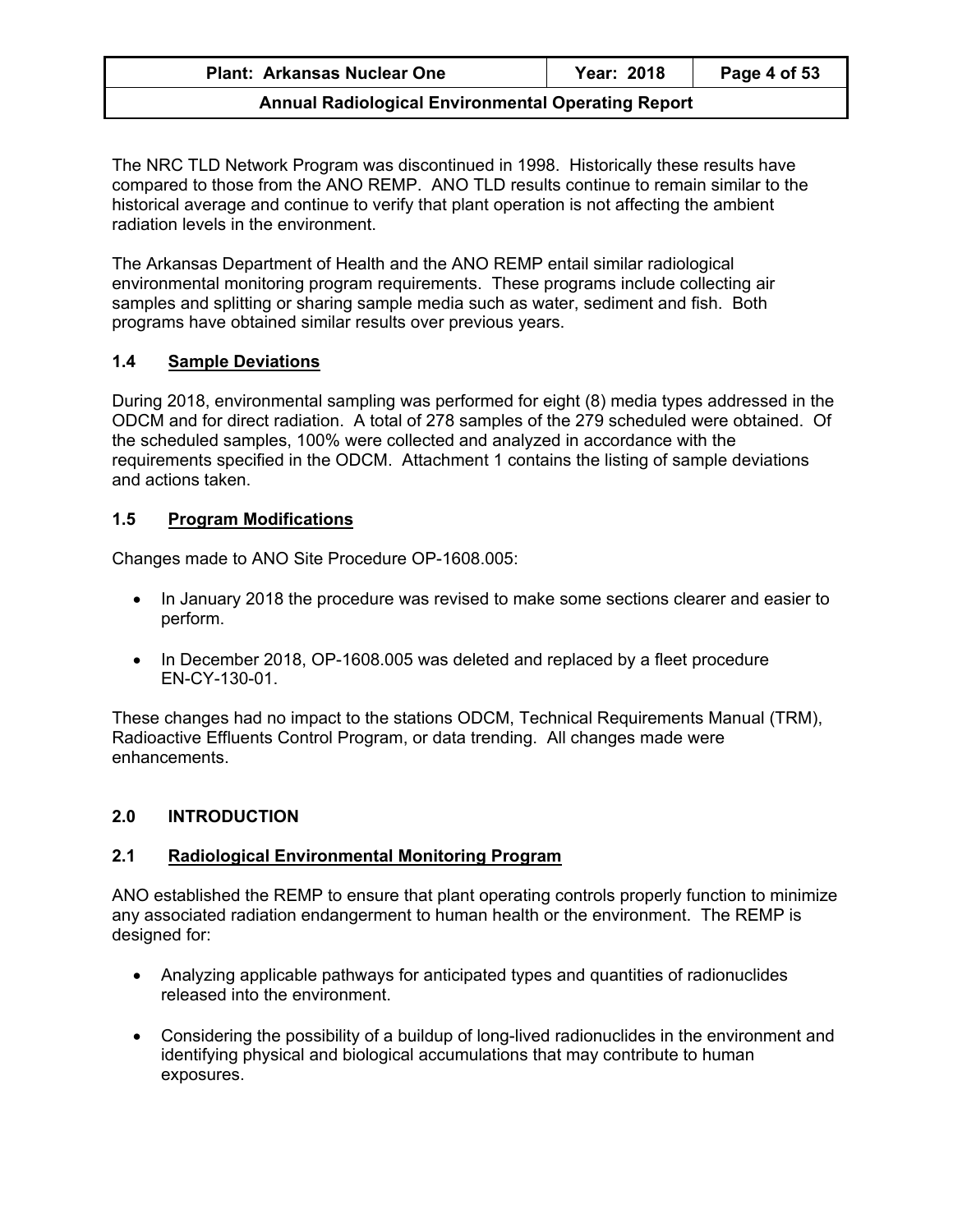| <b>Plant: Arkansas Nuclear One</b>                        | Year: 2018 | Page 5 of 53 |
|-----------------------------------------------------------|------------|--------------|
| <b>Annual Radiological Environmental Operating Report</b> |            |              |

- Considering the potential radiation exposure to plant and animal life in the environment surrounding ANO.
- Correlating levels of radiation and radioactivity in the environment with radioactive releases from station operation.

## **2.2 Pathways Monitored**

The airborne, direct radiation, waterborne and ingestion pathways are monitored as required by ANO ODCM. A description of the REMP utilized to monitor the exposure pathways is described in the attached tables and figures.

Section 4.0 of this report provides a discussion of 2018 sampling results with Section 5.0 providing a summary of results for the monitored exposure pathways.

## **2.3 Land Use Census**

ANO conducts a land use census biennially, as required by Section B 2.5.2 of the ODCM. The purpose of this census is to identify changes in uses of land within five miles of ANO that would require modifications to the REMP and the ODCM. The most important criteria during this census are to determine the location of the nearest milk animal, the nearest residence, and the nearest garden of greater than 500 ft<sup>2</sup> producing fresh leafy vegetables in each of the 16 meteorological sectors within a 5-mile distance from one reactor (containment).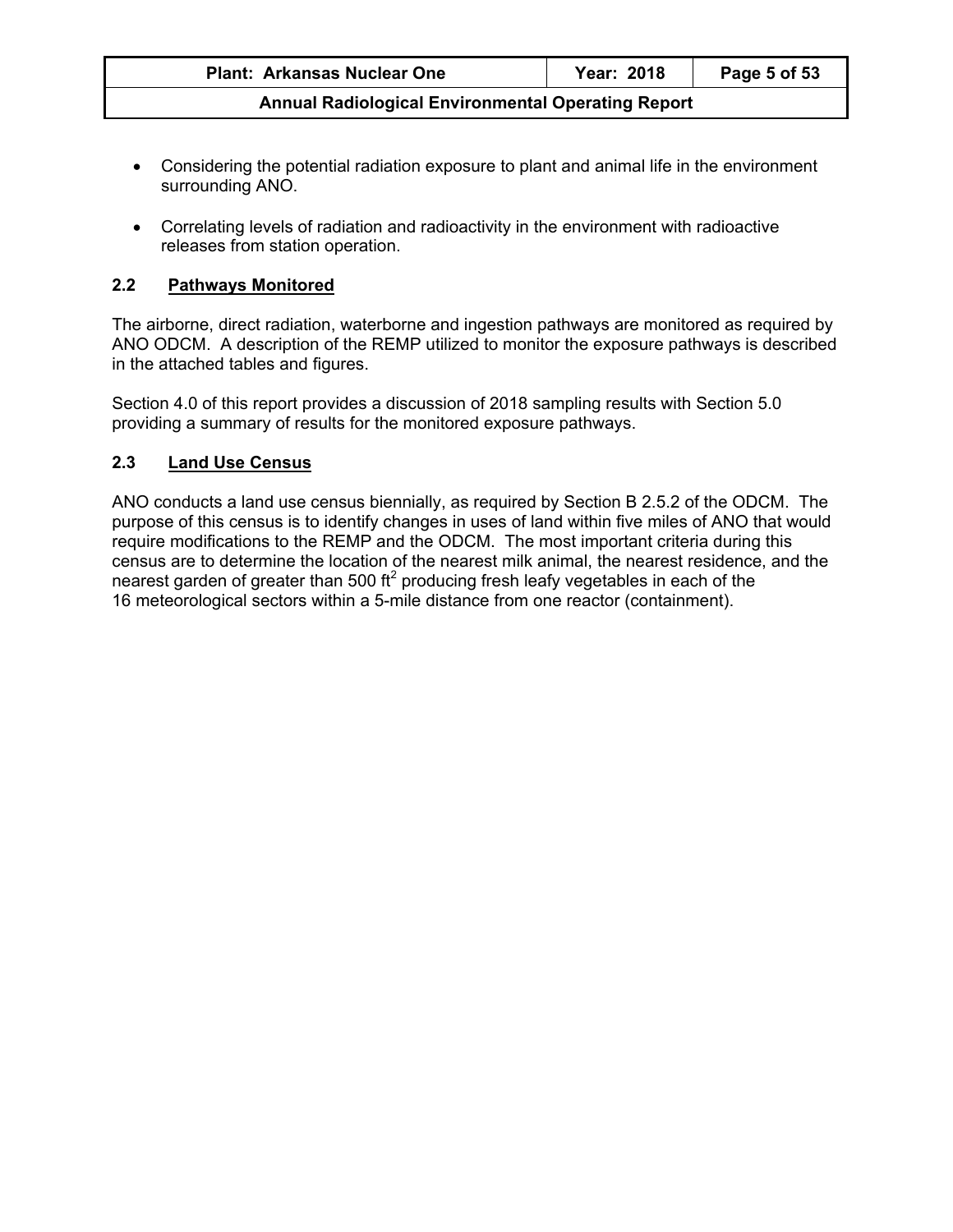| <b>Plant: Arkansas Nuclear One</b>                        | <b>Year: 2018</b> | Page 6 of 53 |
|-----------------------------------------------------------|-------------------|--------------|
| <b>Annual Radiological Environmental Operating Report</b> |                   |              |

## **3.0 RADIOLOGICAL ENVIRONMENTAL SAMPLING PROGRAM REQUIREMENTS**

| Table 1 – Exposure Pathway – Airborne                                                                                                                                          |                                                                                                                                                                                                                         |                                                                                                                               |                                                                                                                                                               |
|--------------------------------------------------------------------------------------------------------------------------------------------------------------------------------|-------------------------------------------------------------------------------------------------------------------------------------------------------------------------------------------------------------------------|-------------------------------------------------------------------------------------------------------------------------------|---------------------------------------------------------------------------------------------------------------------------------------------------------------|
| <b>Requirement</b>                                                                                                                                                             | <b>Sample Point Description</b><br><b>Distance and Direction</b>                                                                                                                                                        | <b>Sampling and Collection</b><br><b>Frequency</b>                                                                            | <b>Type and Frequency of</b><br><b>Analyses</b>                                                                                                               |
| <b>RADIOIODINE AND PARTICULATES</b><br>3 samples close to the Site Boundary, in (or<br>near) different sectors with the highest<br>calculated annual average ground level D/Q. | Station 2 (243° - 0.5 miles) - South<br>of the sewage treatment plant.<br>Station 56 (264° - 0.4 miles) -<br>West end of the sewage treatment<br>plant.<br>Station 1 (88° - 0.5 miles) - Near<br>the meteorology tower. | Continuous sampler operation<br>with sample collection every two<br>weeks, or more frequently if<br>required by dust loading. | Radioiodine Canisters - I-131<br>analysis every two weeks.<br>Air Particulate - Gross beta<br>radioactivity analysis following<br>filter change.              |
| <b>RADIOIODINE AND PARTICULATES</b><br>1 sample from the vicinity of a community<br>having the highest calculated annual average<br>ground level D/Q.                          | Station 6 (111° - 6.8 miles) - Local<br>Entergy office, 305 South Knoxville<br>Avenue, Russellville                                                                                                                     | Continuous sampler operation<br>with sample collection every two<br>weeks, or more frequently if<br>required by dust loading. | Radioiodine Canisters - I-131<br>$\bullet$<br>analysis every two weeks.<br>Air Particulate - Gross beta<br>radioactivity analysis following<br>filter change. |
| <b>RADIOIODINE AND PARTICULATES</b><br>1 sample from a control location, as for<br>example 15 - 30 km distance and in the least<br>prevalent wind direction.                   | Station 7 (210° - 19.0 miles) -<br>Entergy Supply Yard on Highway<br>10 in Danville. (Control)                                                                                                                          | Continuous sampler operation<br>with sample collection every two<br>weeks, or more frequently if<br>required by dust loading. | Radioiodine Canisters - I-131<br>analysis every two weeks.<br>Air Particulate - Gross beta<br>$\bullet$<br>radioactivity analysis following<br>filter change. |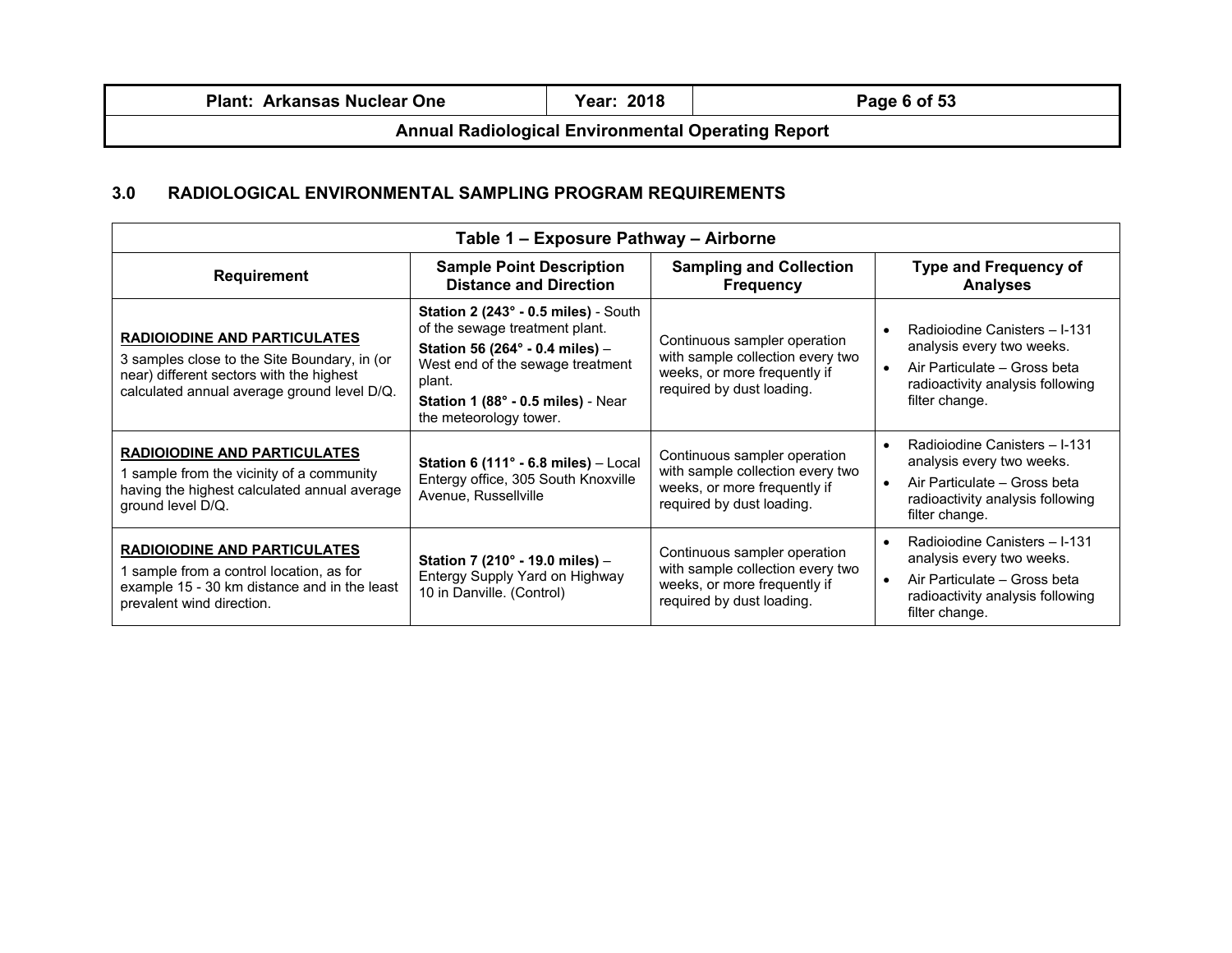| <b>Plant: Arkansas Nuclear One</b>                        | Year: 2018 | Page 7 of 53 |  |
|-----------------------------------------------------------|------------|--------------|--|
| <b>Annual Radiological Environmental Operating Report</b> |            |              |  |

| Table 2 - Exposure Pathway - Direct Radiation                                                                                                            |                                                                                                                                                                                                                                                                                                                                                                                                                                                                                                                                                                                                                                                                                                                                                                                                                                                                                                                                                                                                                                                                                                                                                                                                                                                                                                                  |                                                    |                                                 |  |
|----------------------------------------------------------------------------------------------------------------------------------------------------------|------------------------------------------------------------------------------------------------------------------------------------------------------------------------------------------------------------------------------------------------------------------------------------------------------------------------------------------------------------------------------------------------------------------------------------------------------------------------------------------------------------------------------------------------------------------------------------------------------------------------------------------------------------------------------------------------------------------------------------------------------------------------------------------------------------------------------------------------------------------------------------------------------------------------------------------------------------------------------------------------------------------------------------------------------------------------------------------------------------------------------------------------------------------------------------------------------------------------------------------------------------------------------------------------------------------|----------------------------------------------------|-------------------------------------------------|--|
| <b>Requirement</b>                                                                                                                                       | <b>Sample Point Description Distance and Direction</b>                                                                                                                                                                                                                                                                                                                                                                                                                                                                                                                                                                                                                                                                                                                                                                                                                                                                                                                                                                                                                                                                                                                                                                                                                                                           | <b>Sampling and Collection</b><br><b>Frequency</b> | <b>Type and Frequency of</b><br><b>Analyses</b> |  |
| <b>TLDS</b><br>16 inner ring stations<br>with two or more<br>dosimeters in each<br>meteorological sector<br>in the general area of<br>the site boundary. | Station 1 (88° - 0.5 miles) - On a pole near the meteorology tower.<br>Station 2 (243° - 0.5 miles) - South of the sewage treatment plant.<br><b>Station 3 (5<math>\degree</math> - 0.7 miles)</b> – West of ANO Gate #2 on Highway 333<br>(approximately 0.35 miles)<br>Station 4 (181° - 0.5 miles) - West of May Cemetery entrance on<br>south side of the road.<br><b>Station 56 (264° - 0.4 miles)</b> - West end of the sewage treatment<br>plant.<br>Station 108 (306° - 0.9 miles) - South on Flatwood Road on a utility<br>pole.<br>Station 109 (291° - 0.6 miles) - Utility pole across from the junction<br>of Flatwood Road and Round Mountain Road.<br>Station 110 (138° - 0.8 miles) - Bunker Hill Lane on the first utility<br>pole on the left.<br>Station 145 (28° - 0.6 miles) - Near west entrance to the RERTC<br>on a utility pole.<br>Station 146 (45° - 0.6 miles) - South end of east parking lot at<br>RERTC on a utility pole.<br>Station 147 (61° - 0.6 miles) - West side of Bunker Hill Road,<br>approximately 100 yards from intersection with State Highway 333.<br>Station 148 (122° - 0.6 miles) - Intersection of Bunker Hill Road<br>with Scott Lane on county road sign post.<br><b>Station 149 (156° - 0.5 miles)</b> – On a utility pole on the south side<br>of May Road. | Once per 92 days.                                  | mR exposure quarterly.                          |  |
|                                                                                                                                                          | Station 150 (205° - 0.6 miles) - North side of May Road on a utility<br>pole past the McCurley Place turn.<br><b>Station 151 (225<math>^{\circ}</math> - 0.4 miles)</b> – West side of sewage treatment<br>plant near the lake on a metal post.<br>Station 152 (338° - 0.8 miles) - South side of State Highway 333<br>on a road sign post.                                                                                                                                                                                                                                                                                                                                                                                                                                                                                                                                                                                                                                                                                                                                                                                                                                                                                                                                                                      |                                                    |                                                 |  |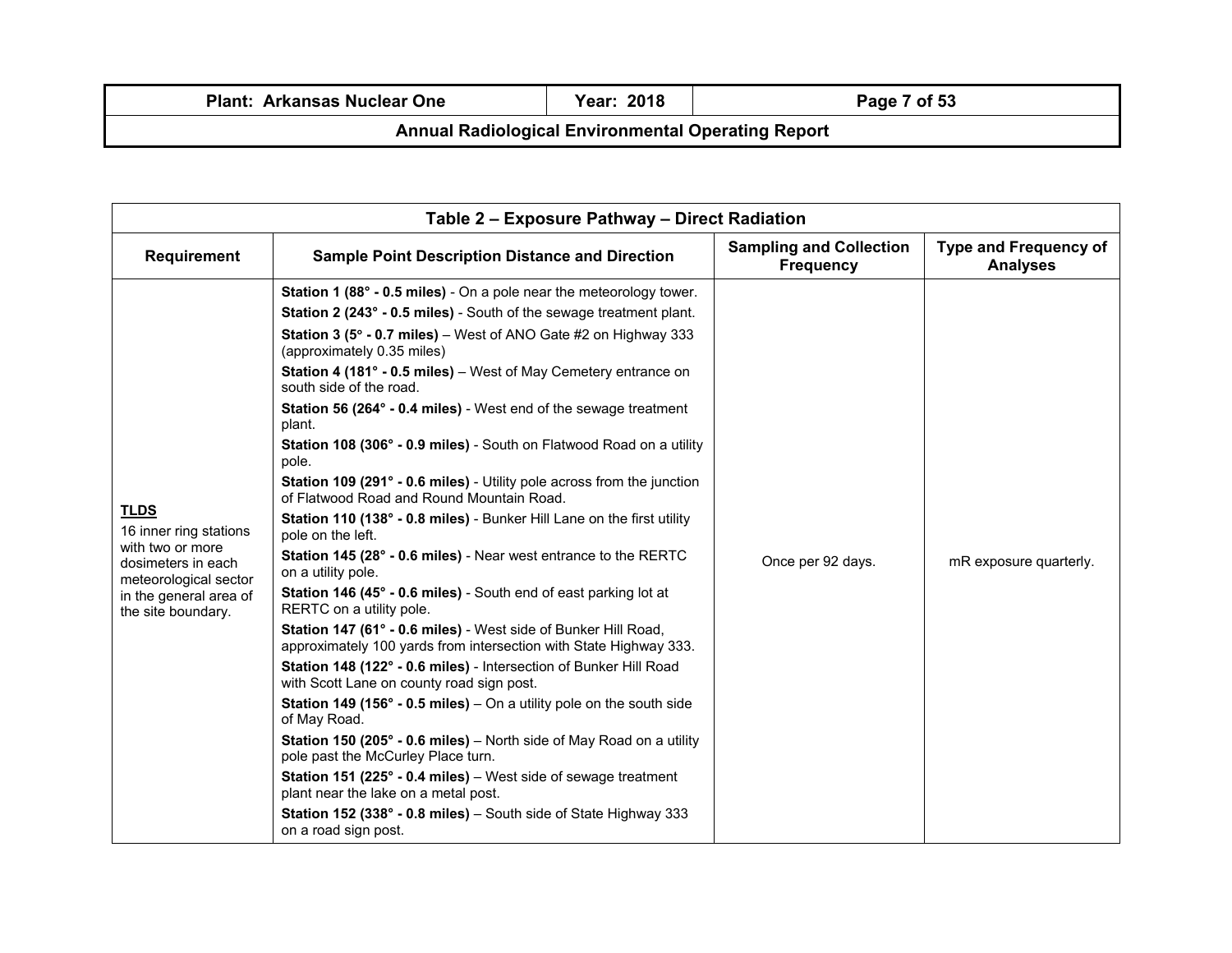| <b>Plant: Arkansas Nuclear One</b> |  |  |
|------------------------------------|--|--|
|------------------------------------|--|--|

| Table 2 - Exposure Pathway - Direct Radiation                                                                                                                                                                     |                                                                                                                                               |                                                    |                                                 |
|-------------------------------------------------------------------------------------------------------------------------------------------------------------------------------------------------------------------|-----------------------------------------------------------------------------------------------------------------------------------------------|----------------------------------------------------|-------------------------------------------------|
| Requirement                                                                                                                                                                                                       | <b>Sample Point Description Distance and Direction</b>                                                                                        | <b>Sampling and Collection</b><br><b>Frequency</b> | <b>Type and Frequency of</b><br><b>Analyses</b> |
|                                                                                                                                                                                                                   | Station 6 (111° - 6.8 miles) - Entergy local office in Russellville<br>(305 South Knoxville Avenue).                                          |                                                    |                                                 |
|                                                                                                                                                                                                                   | Station 7 (210° - 19.0 miles) – Entergy Supply Yard on Highway 10<br>in Danville.                                                             |                                                    |                                                 |
| <b>TLDS</b><br>8 stations with two or<br>more dosimeters in<br>special interest areas<br>such as population<br>centers, nearby<br>residences, schools,<br>and in 1 - 2 areas to<br>serve as control<br>locations. | <b>Station 111 (120° - 2.0 miles)</b> – Marina Road on a utility pole on<br>the left just prior to curve.                                     | Once per 92 days.                                  | mR exposure quarterly.                          |
|                                                                                                                                                                                                                   | <b>Station 116 (318° - 1.8 miles)</b> - Highway 333 and Highway 64 in<br>London on a utility pole north of the railroad tracks.               |                                                    |                                                 |
|                                                                                                                                                                                                                   | <b>Station 125 (46° - 8.7 miles)</b> - College Street on a utility pole at the<br>southeast corner of the red brick school building.          |                                                    |                                                 |
|                                                                                                                                                                                                                   | Station 127 (100° - 5.2 miles) - Arkansas Tech Campus on a utility<br>pole across from Paine Hall.                                            |                                                    |                                                 |
|                                                                                                                                                                                                                   | <b>Station 137 (151° - 8.2 miles)</b> – On a speed limit sign on the right in<br>front of the Morris R. Moore Arkansas National Guard Armory. |                                                    |                                                 |
|                                                                                                                                                                                                                   | Station 153 (304° - 9.2 miles) - Knoxville Elementary School near<br>the school entrance gate on a utility pole.                              |                                                    |                                                 |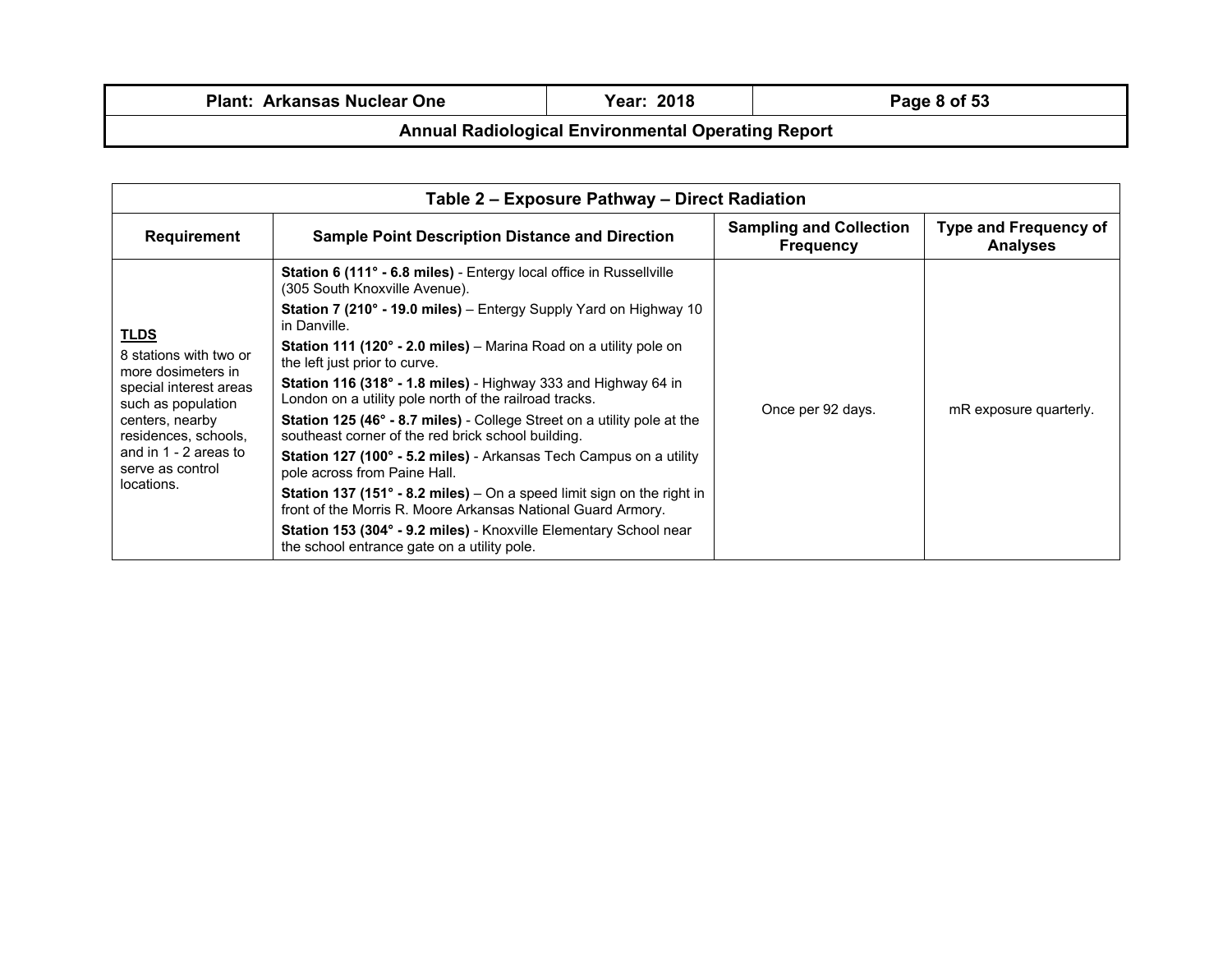| <b>Plant: Arkansas Nuclear One</b>                        | <b>Year: 2018</b> | Page 9 of 53 |  |
|-----------------------------------------------------------|-------------------|--------------|--|
| <b>Annual Radiological Environmental Operating Report</b> |                   |              |  |

| Table 3 - Exposure Pathway - Waterborne                                                                                                                                                    |                                                                                                                                                                                                                                                                                                                                                                                                                                                                                                                                                                                        |                                                    |                                                                                |
|--------------------------------------------------------------------------------------------------------------------------------------------------------------------------------------------|----------------------------------------------------------------------------------------------------------------------------------------------------------------------------------------------------------------------------------------------------------------------------------------------------------------------------------------------------------------------------------------------------------------------------------------------------------------------------------------------------------------------------------------------------------------------------------------|----------------------------------------------------|--------------------------------------------------------------------------------|
| <b>Requirement</b>                                                                                                                                                                         | <b>Sample Point Description Distance and</b><br><b>Direction</b>                                                                                                                                                                                                                                                                                                                                                                                                                                                                                                                       | <b>Sampling and Collection</b><br><b>Frequency</b> | <b>Type and Frequency of</b><br><b>Analyses</b>                                |
| <b>SURFACE WATER</b><br>1 indicator location (influenced by plant<br>discharge)<br>1 control location (uninfluenced by<br>plant discharge)                                                 | Station 8 (166° - 0.2 miles) - Plant discharge canal.<br>Station 10 (95° - 0.5 miles) - Plant intake canal.                                                                                                                                                                                                                                                                                                                                                                                                                                                                            | Grab samples every 92 days.                        | Gamma isotopic analysis<br>and tritium analysis<br>quarterly.                  |
| <b>Drinking Water</b><br>1 indicator location (influenced by<br>plant discharge)<br>1 control location (uninfluenced by<br>plant discharge)                                                | Station 14 (70° - 5.1 miles) - Russellville city water<br>system from the Illinois Bayou.<br>Station 57 (208° - 19.5 miles) - Danville public<br>water supply treatment on Fifth Street.                                                                                                                                                                                                                                                                                                                                                                                               | Once per 92 days.                                  | I-131, gross beta, gamma<br>isotopic and tritium analyses<br>once per 92 days. |
| <b>GROUNDWATER</b><br>a control location up gradient from the<br>protected area<br>2 sample locations of Groundwater<br>from indicator locations down gradient<br>from the protected area. | Station 58 (GWM-1, 22° - 0.3 miles) - North of<br>Protected Area in Owner Control Area (OCA). West<br>of Security North Check Point, east side of access<br>road.<br>Station 62 (GWM-101, 34° - 0.5 miles) - North of<br>Protected Area in OCA. East of outside receiving<br>building.<br>Station 63 (GWM-103, 206° - 0.1 miles) – South of<br>Protected area in OCA. North- east of Stator<br>Rewind Bldg. near wood line.<br>Station 64 (GWM-13, 112° - 0.1 miles) - South of<br>Oily Water Separator facility, northwest corner of U-<br>2 Intake Structure, Inside Protected area. | Grab samples every 92 days.                        | Gamma isotopic, gross beta,<br>and tritium analysis<br>quarterly.              |
| <b>SEDIMENT FROM SHORELINE</b><br>1 indicator location (influenced by plant<br>discharge)<br>1 control location (uninfluenced by<br>plant discharge)                                       | Station 8 (243° - 0.9 miles) - Plant discharge canal.<br>Station 16 (287° - 5.5 miles) - Panther Bay on<br>south side of Arkansas River across from mouth of<br>Piney Creek.                                                                                                                                                                                                                                                                                                                                                                                                           | Once per 365 days.                                 | Gamma isotopic analysis<br>annually.                                           |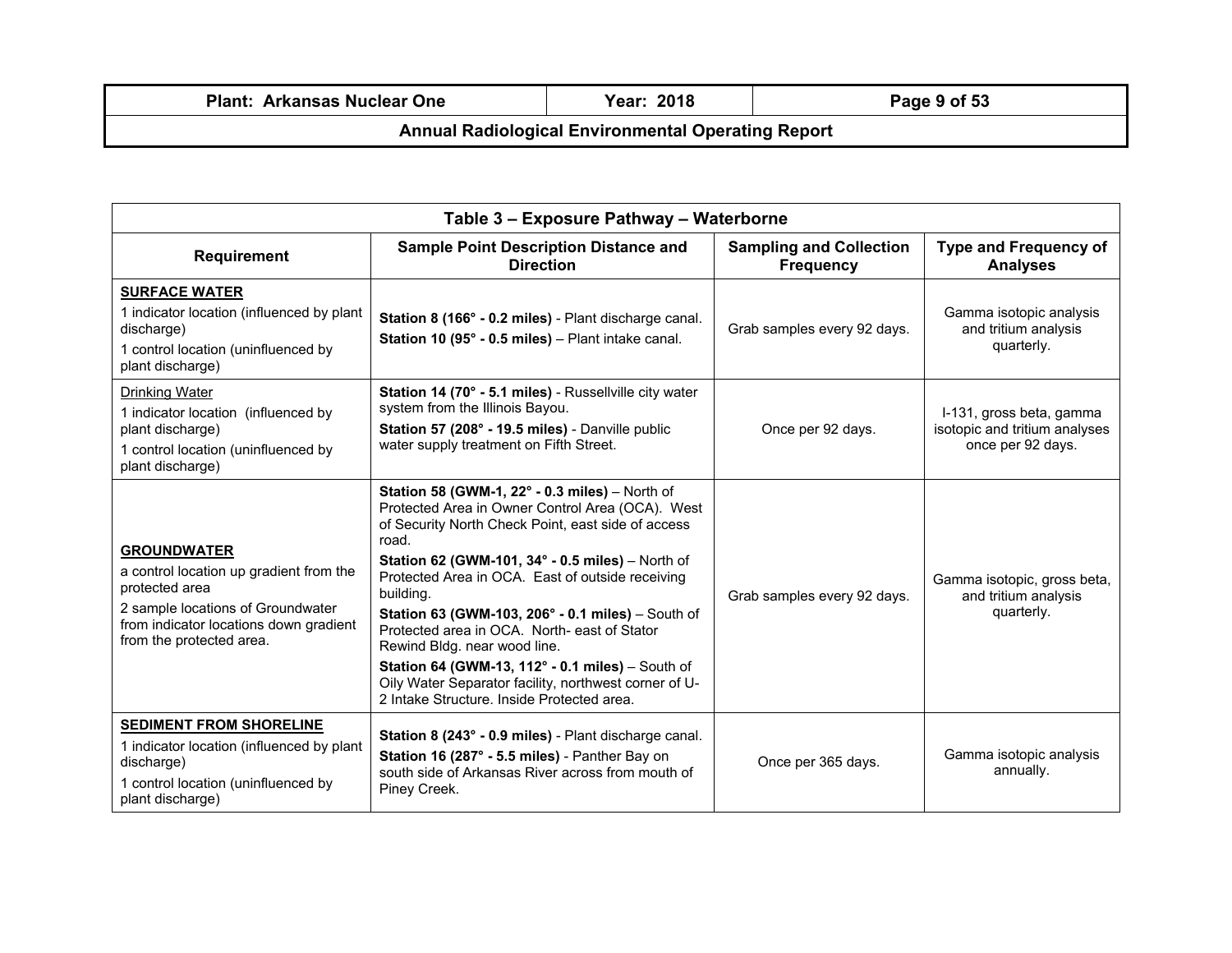|                                                           | <b>Plant: Arkansas Nuclear One</b> | Year: 2018 | Page 10 of 53 |
|-----------------------------------------------------------|------------------------------------|------------|---------------|
| <b>Annual Radiological Environmental Operating Report</b> |                                    |            |               |

| Table 4 - Exposure Pathway - Ingestion |                                                                                                                                                                                                                                                                                                                               |                                                                                                                                                                                           |                                                        |                                                                   |
|----------------------------------------|-------------------------------------------------------------------------------------------------------------------------------------------------------------------------------------------------------------------------------------------------------------------------------------------------------------------------------|-------------------------------------------------------------------------------------------------------------------------------------------------------------------------------------------|--------------------------------------------------------|-------------------------------------------------------------------|
|                                        | <b>Requirement</b>                                                                                                                                                                                                                                                                                                            | <b>Sample Point Description Distance</b><br>and Direction                                                                                                                                 | <b>Sampling and Collection</b><br><b>Frequency</b>     | <b>Type and Frequency of</b><br><b>Analyses</b>                   |
|                                        | <b>MILK</b><br>If commercially available, 1 sample from<br>milking animals within 8 km distant where<br>doses are calculated to be greater than<br>1 mrem per year.<br>1 sample from milking animals at a control<br>location 15 - 30 km distant when an<br>indicator location exists.                                        | Currently, no available milking animals<br>within 5 miles of ANO.                                                                                                                         | Gamma isotopic and I-131<br>analyses once per 92 days. | Gamma isotopic and I-131<br>analyses once per 92 days.            |
|                                        | <b>FISH AND INVERTEBRATES</b><br>1 sample of a commercially and/or<br>recreationally important species in vicinity<br>of plant discharge area.<br>1 sample of similar species in area not<br>influenced by plant discharge.                                                                                                   | Station 8 (212 $^{\circ}$ - 0.5 miles) - Plant<br>discharge canal.<br>Station 16 (287° - 5.5 miles) - Panther Bay<br>on south side of Arkansas River across from<br>mouth of Piney Creek. | Once per 365 days.                                     | Gamma isotopic analysis on<br>edible portions annually            |
|                                        | <b>FOOD PRODUCTS</b><br>1 sample of one type of broadleaf<br>vegetation grown near the SITE<br>BOUNDARY location of highest predicted<br>annual average ground level D/Q if milk<br>sampling is not performed.<br>1 sample of similar broadleaf vegetation<br>grown 15 - 30 km distant, if milk sampling<br>is not performed. | Station 13 (273° - 0.5 miles) - West from<br>ANO toward Gate 4 onto Flatwood Road.<br>Station 55 (217 $\degree$ - 13.1 miles) - Ozark<br>National Forest north of Danville                | Three per 365 days.                                    | Gamma. isotopic and I-131<br>analyses three times per<br>365 days |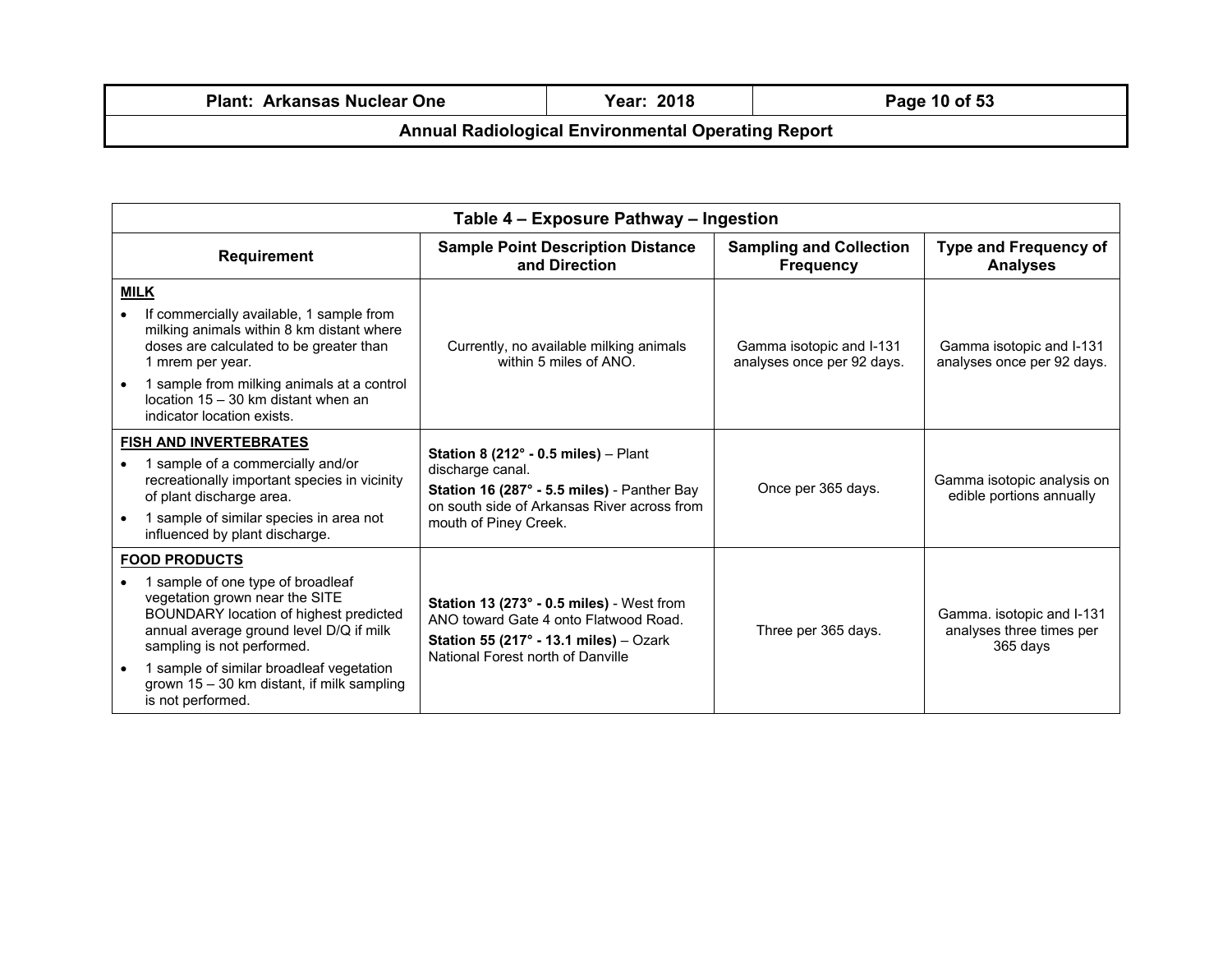| <b>Plant: Arkansas Nuclear One</b>                        | Year: 2018 | Page 11 of 53 |
|-----------------------------------------------------------|------------|---------------|
| <b>Annual Radiological Environmental Operating Report</b> |            |               |

GASEOUS EFFLUENT NUCLEAR POWER PLANT lation ДΟ LIQUID on and Skin Assault EFFLUENT osition to Ground Aires Mercian Crop Deposition/Department of the CROSS of the CROSS of the CROSS of the CROSS of the CROSS of the CROSS of the CROSS of the CROSS of the CROSS of the CROSS of the CROSS of the CROSS of the CROSS of the CROSS of the CROSS Direct Radiation FUEL TRANSPORT<br>Shoreline Exposure Swimming. Boating Marian Bandarian I Water Ingestion **Mille Silon Milk** Uptake by Aquatic Foods

## **Figure 1 – Exposure Pathway**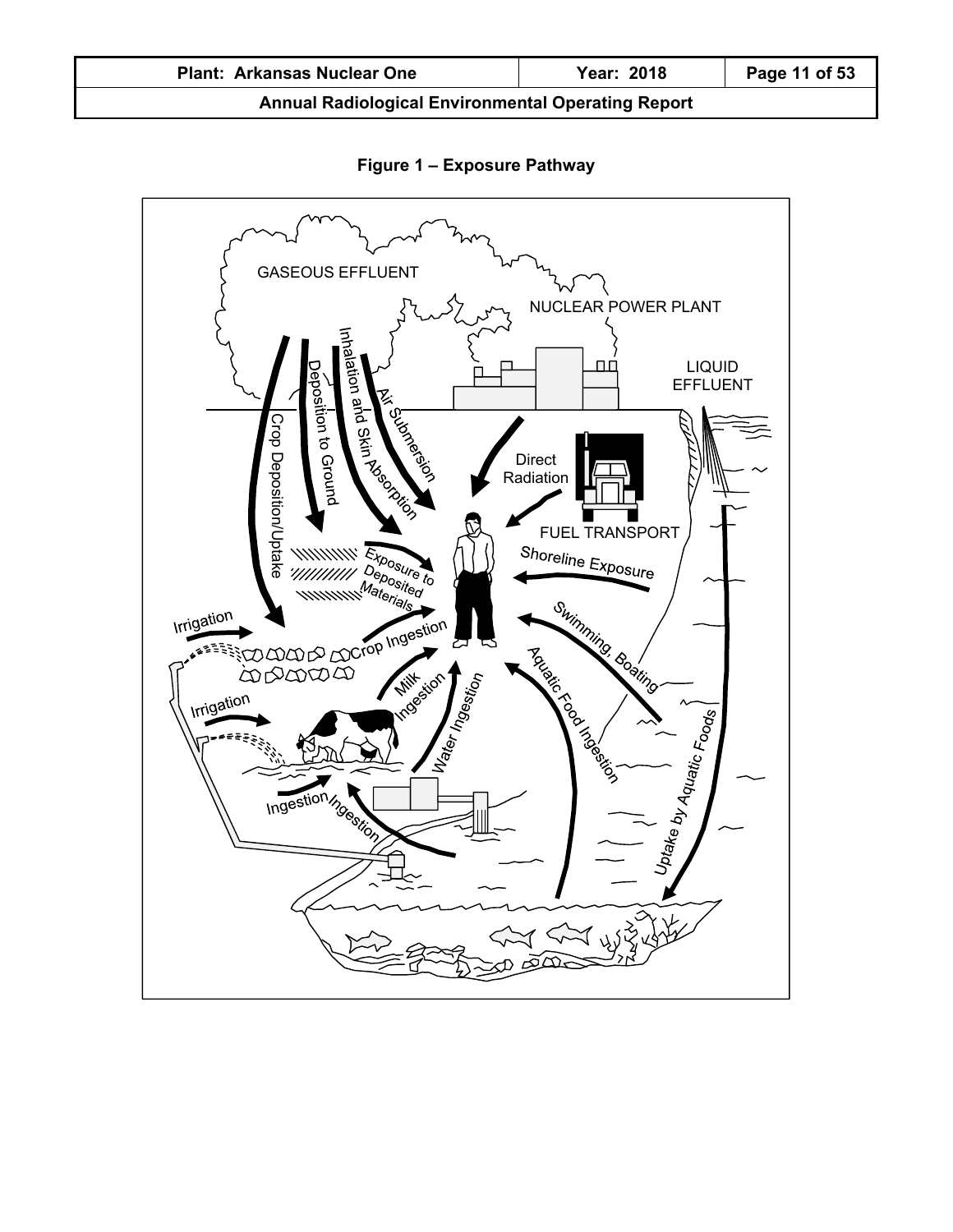| <b>Plant: Arkansas Nuclear One</b>                        | <b>Year: 2018</b> | Page 12 of 53 |
|-----------------------------------------------------------|-------------------|---------------|
| <b>Annual Radiological Environmental Operating Report</b> |                   |               |



**Figure 2 – Sample Collection Sites – Near Field**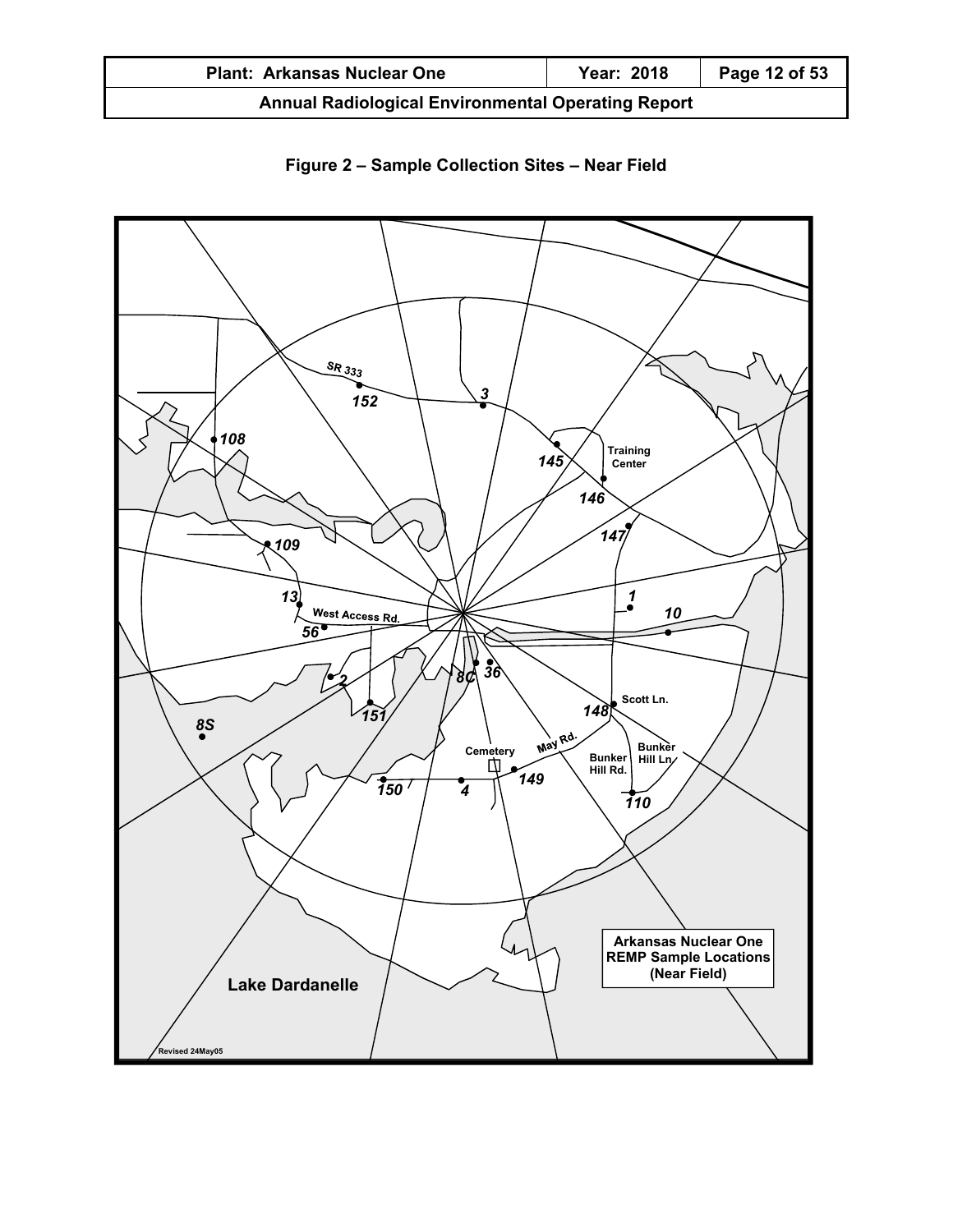| <b>Plant: Arkansas Nuclear One</b>                        | Year: 2018 | Page 13 of 53 |
|-----------------------------------------------------------|------------|---------------|
| <b>Annual Radiological Environmental Operating Report</b> |            |               |



**Figure3 – Sample Collection Sites – Far Field**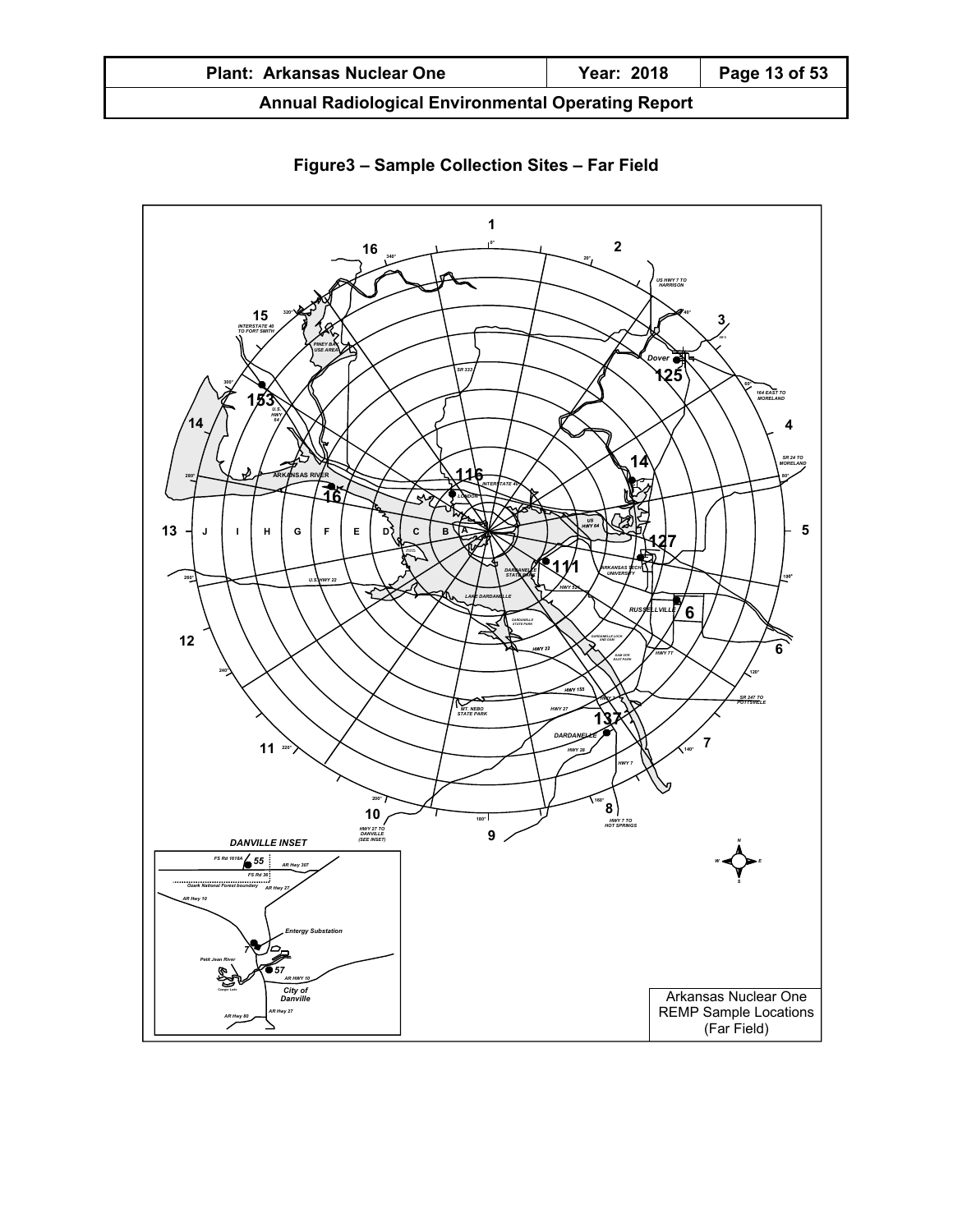| <b>Plant: Arkansas Nuclear One</b>                        | <b>Year: 2018</b> | Page 14 of 53 |
|-----------------------------------------------------------|-------------------|---------------|
| <b>Annual Radiological Environmental Operating Report</b> |                   |               |



**Figure 4 – Sample Collection Sites**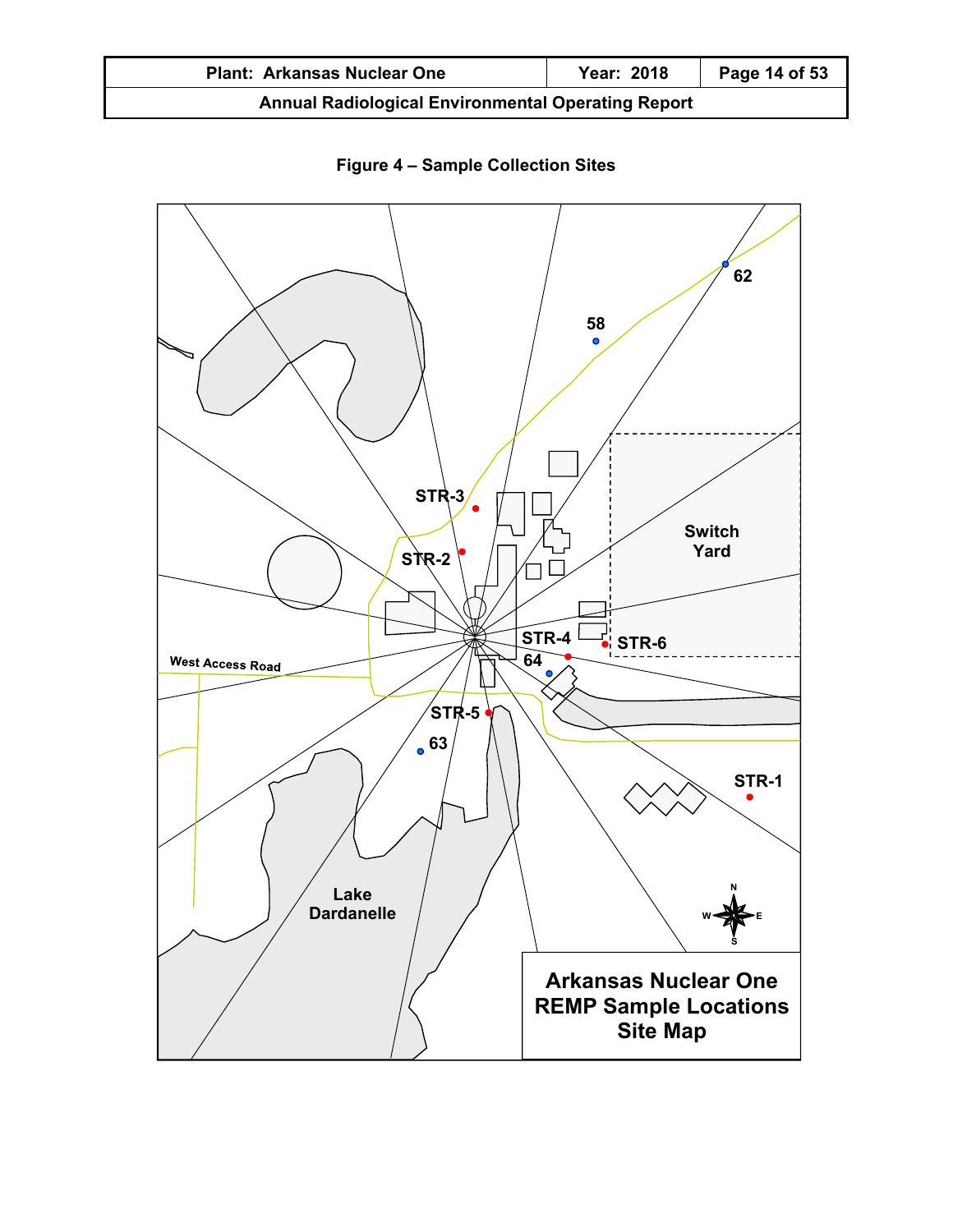| <b>Plant: Arkansas Nuclear One</b>                        | Year: 2018 | Page 15 of 53 |
|-----------------------------------------------------------|------------|---------------|
| <b>Annual Radiological Environmental Operating Report</b> |            |               |

# **4.0 INTERPRETATION AND TRENDS OF RESULTS**

## **4.1 Air Particulate and Radioiodine Sample Results – Example**

The REMP has detected radioactivity in the airborne pathway attributable to other sources. These include the 25th Chinese nuclear test explosion in 1980, the radioactive plume release due to reactor core degradation at Chernobyl Nuclear Power Plant in 1986, and the Fukushima Daiichi Nuclear Power Plant accident (March 11, 2011).

In 2018 there were no samples above the LLD for I-131. Indicator gross beta air particulate results for 2018 were comparable to results obtained from 2008-2017 of the operational REMP, but less than 2013 when the annual average was 0.043. Also, the 2018 gross beta annual average was less than the average for preoperational levels. Results are reported as annual average picocuries per cubic meter (pCi/m<sup>3</sup>).

| <b>Monitoring Period</b>    | <b>Result</b> |
|-----------------------------|---------------|
| 2008 - 2017 (Minimum Value) | 0.018         |
| 2018 Average Value          | 0.019         |
| 2008 - 2017 (Maximum Value) | 0.043         |
| Preoperational              | 0.050         |

In the absence of plant-related gamma radionuclides, gross beta activity is attributed to naturally occurring radionuclides. Table 9, "Air Particulate Data Summary," includes gross beta concentrations and provides a comparison of the indicator and control means and ranges emphasizing the consistent trends seen in this pathway to support the presence of naturally occurring activity. Therefore, it can be concluded that the airborne pathway continues to be unaffected by ANO operations.

## **4.2 Thermoluminescent Dosimetry (TLD) Sample Results – Example**

ANO reports measured dose as net exposure (field reading less transit reading) normalized to 92 days and relies on comparison of the indicator locations to the control as a measure of plant impact. ANO's comparison of the inner ring and special interest area TLD results to the control, as seen in Table 5, "Direct Radiation Annual Summary," identified no noticeable trend that would indicate that the ambient radiation levels are being affected by plant operations. In addition, the inner ring value of 7.7 millirem (mrem) shown in Table 5 for 2018 is within the historical bounds of 2008 – 2017 annual average results, which have ranged from 7.5 to 8.5 mrem. Overall, ANO concluded that the ambient radiation levels are not being affected by plant operations.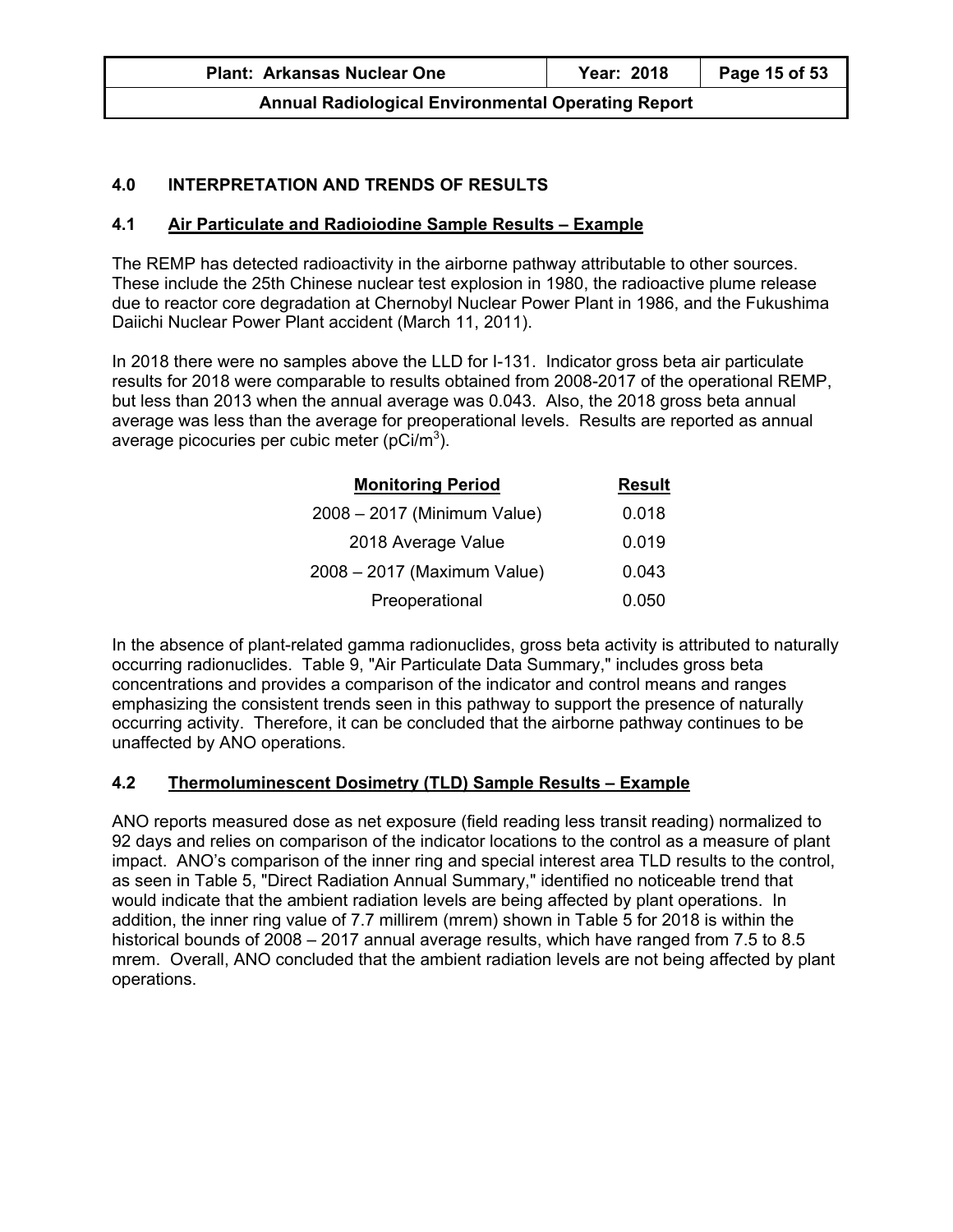| Table 5 - Direct Radiation Annual Summary                                                                           |     |     |     |  |
|---------------------------------------------------------------------------------------------------------------------|-----|-----|-----|--|
| <b>Control Location</b><br><b>Inner Ring</b><br><b>Special Interest</b><br>Year<br>(mR/Qtr)<br>(mR/Qtr)<br>(mR/Qtr) |     |     |     |  |
| 2008                                                                                                                | 7.5 | 7.1 | 7.3 |  |
| 2009                                                                                                                | 8.3 | 7.2 | 6.5 |  |
| 2010                                                                                                                | 8.3 | 7.4 | 6.9 |  |
| 2011                                                                                                                | 8.5 | 7.6 | 6.9 |  |
| 2012                                                                                                                | 8.0 | 7.2 | 7.0 |  |
| 2013                                                                                                                | 8.3 | 7.6 | 6.8 |  |
| 2014                                                                                                                | 7.8 | 6.9 | 6.1 |  |
| 2015                                                                                                                | 7.6 | 6.9 | 6.1 |  |
| 2016                                                                                                                | 8.0 | 6.7 | 6.5 |  |
| 2017                                                                                                                | 8.2 | 7.2 | 6.7 |  |
| 2018                                                                                                                | 7.7 | 6.4 | 5.7 |  |

## **4.3 Waterborne Sample Results** – **Example**

Analytical results for 2018 drinking water and ground water samples were similar to those reported in previous years. Gamma radionuclides analytical results for 2018 surface water samples were similar to those reported in previous years. Tritium in ANO surface water indicator samples continues to be detected, but at levels below those experienced in 2013 and below the ODCM-required LLD. These results are further explained below.

## 4.3.1 Surface Water

Samples were collected and analyzed for gamma radionuclides and tritium. Gamma radionuclides were below detectable limits which is consistent with results seen in previous operational years. Tritium continues to be detected at the indicator location (Station 8) where previously monitored liquid radioactive effluent from the plant is periodically discharged in accordance with the regulatory criteria established in the ODCM and, for 2018, at levels considerably lower than the ODCM-required LLD of 3000 pCi/l. Furthermore, unlike the elevated tritium levels observed in 2013 attributable to particular plant events, no elevated levels attributable to particular events were observed in 2018. Results are reported as annual average pCi/l.

| <b>Result</b> |
|---------------|
| 427.0         |
| 814.5         |
| 2940*         |
| 200.0         |
|               |

\* Indicates value from 2013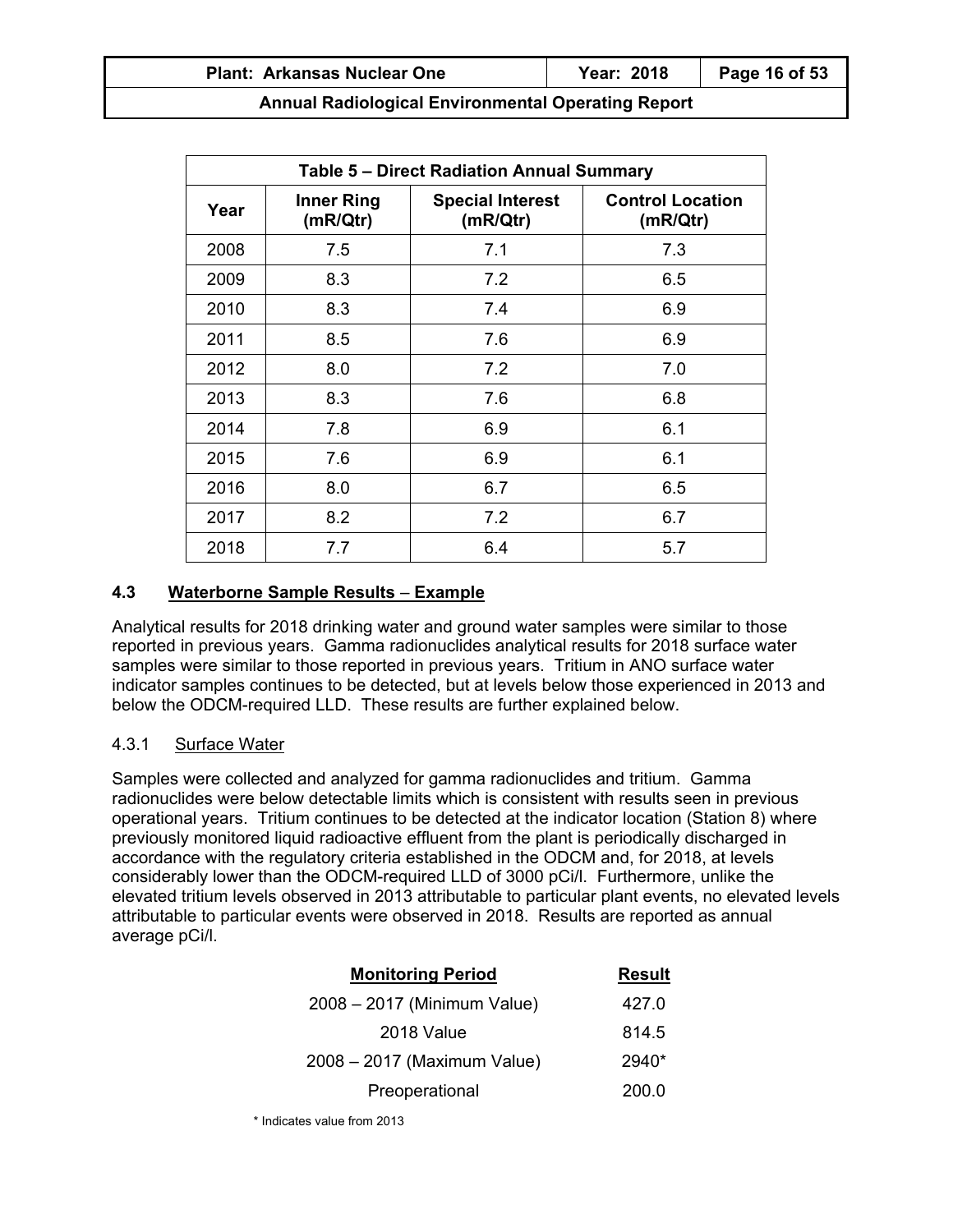ANO personnel have noted no definable increasing trends associated with the tritium levels at the discharge location. Levels detected during 2018 and previous operational years have been well below regulatory reporting limits. Therefore, the operation of ANO had no definable impact on this waterborne pathway during 2018 and levels of radionuclides remain similar to those obtained in previous operational years.

## 4.3.2 Drinking Water

Samples were collected from two locations (indicator and control). Although ANO personnel utilize Station 14 (City of Russellville) as an indicator location due to the potential for the drinking water pathway to exist, the City of Russellville has not withdrawn water from Lake Dardanelle in the past several years.

Drinking water samples were analyzed for gross beta radionuclides, I-131, gamma radionuclides and tritium. Gamma radionuclides, gross beta radionuclides, I-131, and tritium concentrations were below the LLD limits at the indicator and control locations, which is consistent with the preoperational and operational years as shown below. Results from 2018 are summarized in table below. Results are reported as annual average pCi/L. The control location has historically shown gross beta above MDC but less than LLD, while the indicator location is below MDC and LLD.

| Radionuclide | 2018          | 2017          | $2008 - 2016***$ | <b>Preoperational</b> |
|--------------|---------------|---------------|------------------|-----------------------|
| Gross Beta   | $3.59*$       | $2.76**$      | 2.85             | 2.0                   |
| Iodine-131   | $\leq$ I I D  | $\leq$ IID    | < LLD            | $\leq$ IID            |
| Gamma        | $\leq$ IID    | $\leq$ I I D  | $\leq$ I I D     | $\leq$ I I D          |
| Tritium      | $\leq$ $\Box$ | $\leq$ $\Box$ | $\leq$ I I D     | 200.0                 |

- \* Average for the control sample during 2018, gross beta was 3.59 pCi/L which is > MDC, but < LLD.
- \*\* Value represents  $4<sup>th</sup>$  quarter sampling results from 2017.
- \*\*\* Average of the results from the years 2008-2017.

ANO personnel have noted no definable trends associated with drinking water results at the indicator location. Therefore, the operation of ANO had no definable impact on this waterborne pathway during 2018 and levels of radionuclides remain similar to those obtained in previous operational years.

#### 4.3.3 Groundwater

Samples were collected from four REMP locations (2 control, and 2 indicator locations). During 2011, ANO incorporated sixteen additional groundwater monitoring wells into the Groundwater Protection Initiative (GPI) site program. Sample data are compiled, organized and reviewed annually to:

- Analyze for increasing or decreasing trends at individual sample points, wells or groups of wells.
- Review the radionuclides detected to determine whether changes should be made to the analysis sites or sampling frequencies for each sampling location.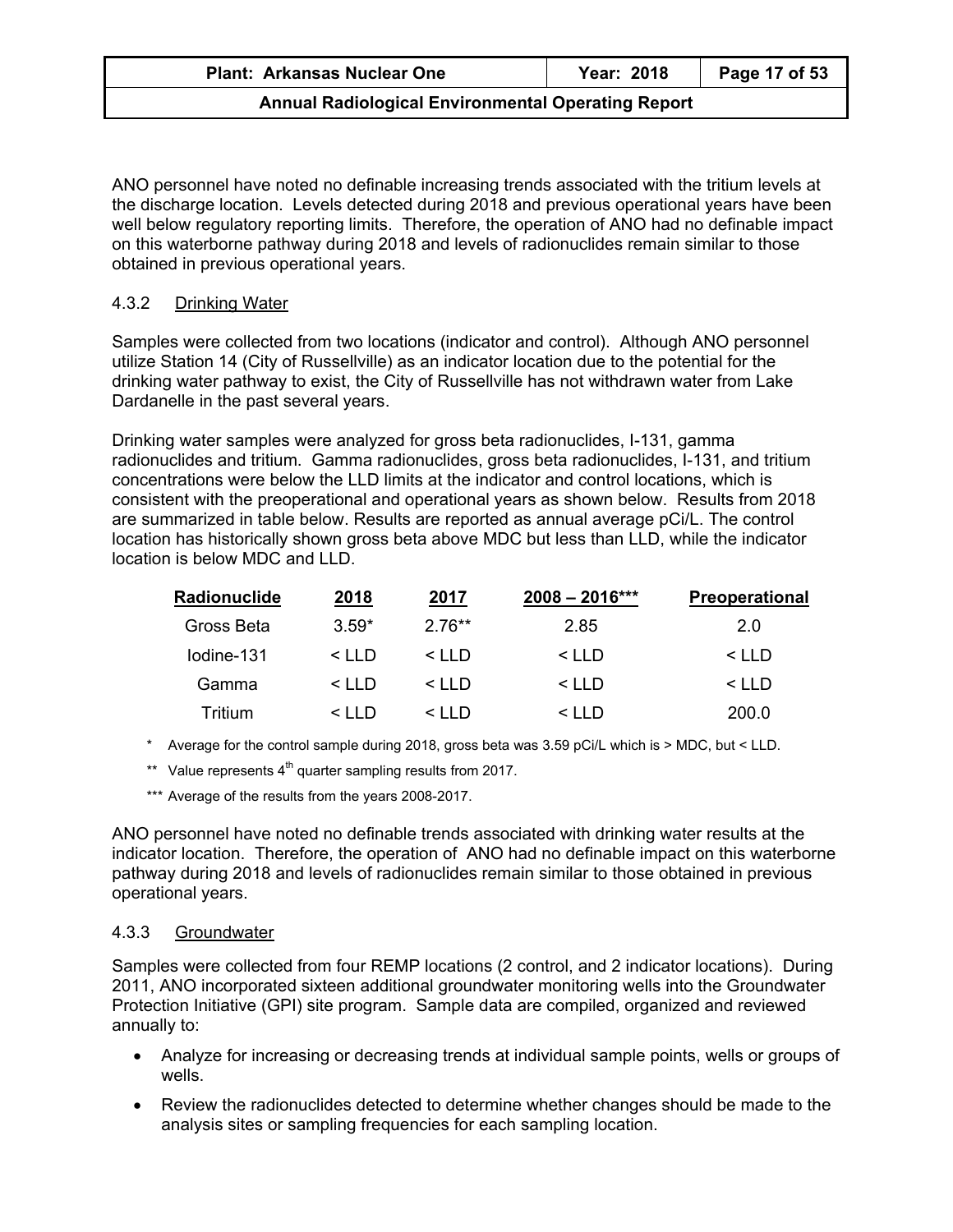| <b>Plant: Arkansas Nuclear One</b>                        | Year: 2018 | Page 18 of 53 |
|-----------------------------------------------------------|------------|---------------|
| <b>Annual Radiological Environmental Operating Report</b> |            |               |

- Evaluate the locations of radionuclides in ground water to determine if changes should be made to the sampling locations.
- Review current investigation levels and determine if changes should be made.
- Determine if any change to the ODCM is required.
- Determine if a corrective action/remediation is required.

Groundwater samples from the four REMP locations were analyzed for tritium and gamma radionuclides. Tritium, gamma, and gross beta concentrations were below the LLD limits at all four locations. Listed below is a comparison of 2018 indicator results to past operational years. Results are reported as annual average pCi/l. REMP Groundwater data are captured in the table below. ANO operations had no significant impact on the environment or public by this waterborne pathway.

| Radionuclide | 2018         | $2008 - 2017$ |
|--------------|--------------|---------------|
| lodine-131   | $\leq$ I I D | $<$ LLD       |
| Gamma        | $\leq$ I I D | $<$ LLD       |
| Tritium      | $\leq$ I I D | $<$ LLD       |
| Gross Beta   | 4.5*         |               |

- \* Average for Indicator wells for 2018.
- \*\* Only 2014-2017 gross beta data available for review as historical data.

## **4.4 Soil Sample Results – Example**

Sediment samples were collected from two locations in 2018 and analyzed for gamma radionuclides. Listed below is a comparison of 2018 indicator results to the 2008 – 2017 operational years. ANO operations had no significant impact on the environment or public by this waterborne pathway. Results are reported as pCi/kg.

| <b>Monitoring Period</b>    | <b>Result</b> |
|-----------------------------|---------------|
| 2008 – 2017 (Minimum Value) | 41.79         |
| 2018 Value                  | $\leq$ IID    |
| 2008 – 2017 (Maximum Value) | 661.0         |

Sediment samples were collected from two locations in 2018 and analyzed for gamma radionuclides. Although Cesium-137 has been detected in years prior to 2018, all gamma radionuclides from 2018 samples were below detectable limits. These results are consistent with 2017 results where all gamma radionuclides were also below detectable limits. Therefore, ANO operations had no significant impact on the environment or public by this waterborne pathway.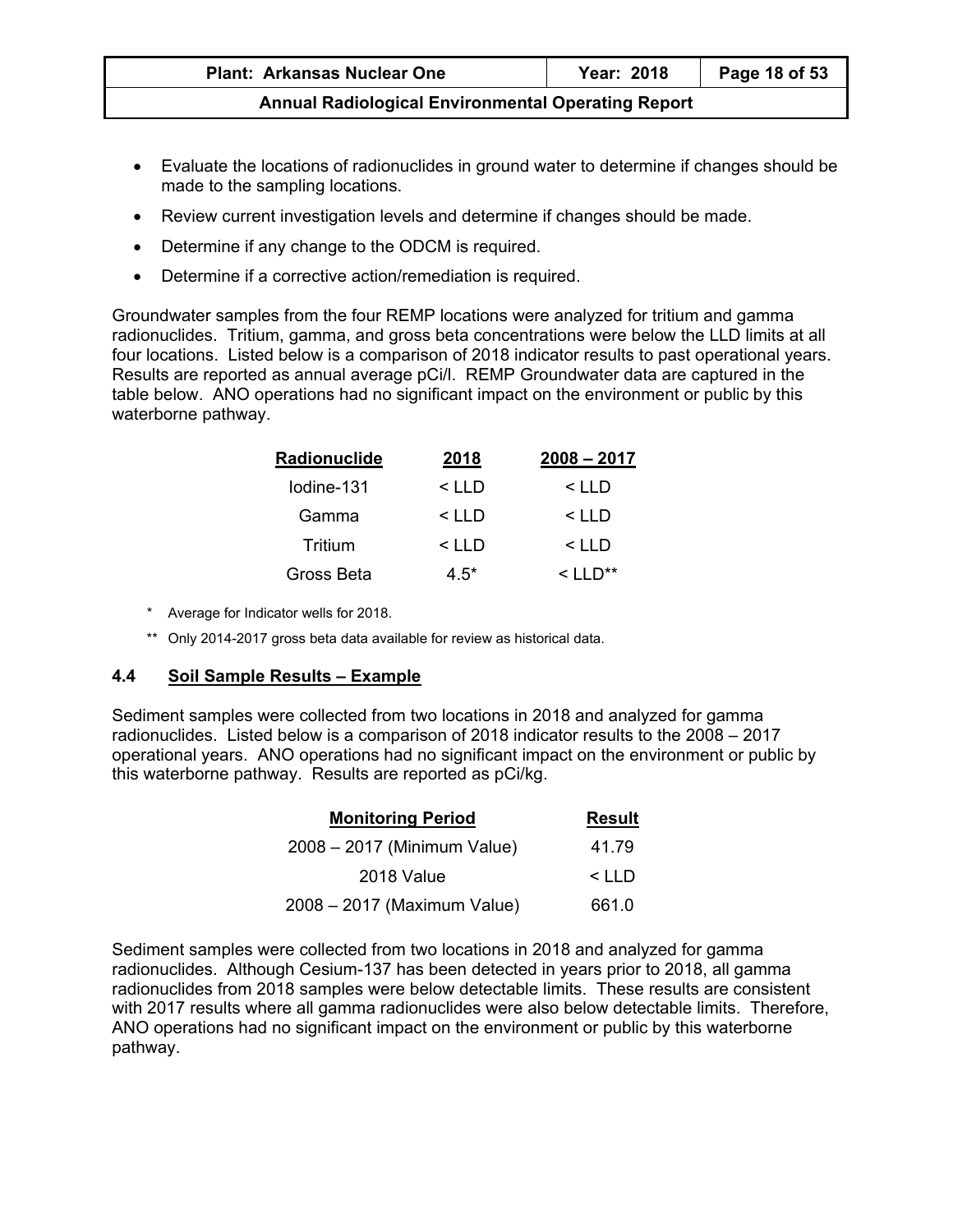| <b>Plant: Arkansas Nuclear One</b>                        | Year: 2018 | Page 19 of 53 |
|-----------------------------------------------------------|------------|---------------|
| <b>Annual Radiological Environmental Operating Report</b> |            |               |

## **4.5 Ingestion Sample Results – Example**

#### 4.5.1 Milk Sample Results

Milk samples were not collected during 2018 due to the unavailability of indicator locations within five miles of ANO.

#### 4.5.2 Fish Sample Results

Fish samples were collected from two locations and analyzed for gamma radionuclides. In 2018, gamma radionuclides were below detectable limits which are consistent with the preoperational monitoring period and operational results since 1997. Therefore, based on these measurements, ANO operations had no significant radiological impact upon the environment or public by this ingestion pathway.

#### 4.5.3 Food Product Sample Results

The REMP has detected radionuclides prior to 1990 that are attributable to other sources. These include the radioactive plume release due to reactor core degradation at Chernobyl Nuclear Power Plant in 1986 and atmospheric weapons testing.

In 2018, food product samples were collected when available from two locations and analyzed for Iodine-131 and gamma radionuclides. The 2018 levels remained undetectable, as has been the case in previous years. Therefore, based on these measurements, ANO operations had no significant radiological impact upon the environment or public by this ingestion pathway.

## **4.6 Land Use Census Results – Example**

The latest land use census (performed in 2017) did not identify any new locations that yielded a calculated dose or dose commitment greater than those currently calculated Table 6, "Land Use Census – [2017] Nearest Residence Within Five Miles."

Also, the land use census identified no milk-producing animals within a five-mile radius of the plant site. ANO personnel chose not to perform a garden census in 2017, but instead to sample broadleaf vegetation, which is allowed by ODCM Section L 2.5.2. As allowed by NRC Regulatory Guide 1.21, Revision 2, Section 3.2, broadleaf vegetation sampling in the meteorological sector (Sector 13) with a D/Q value within 10% of the sector with the highest D/Q (Sector 12) was performed.

| Table 6 - Land Use Census - [2017] Nearest Residence Within Five Miles |                  |                                    |                  |                               |              |                |
|------------------------------------------------------------------------|------------------|------------------------------------|------------------|-------------------------------|--------------|----------------|
| <b>Sector</b>                                                          | <b>Direction</b> | <b>Nearest</b><br><b>Residence</b> | Range<br>(Miles) | <b>Nearest Milk</b><br>Animal | Range (Unit) | <b>Comment</b> |
|                                                                        | N                |                                    | 0.9              | N/A                           | N/A          | None           |
| $\mathcal{P}$                                                          | <b>NNE</b>       | っ                                  | 1.3              | N/A                           | N/A          | None           |
| 3                                                                      | <b>NE</b>        | 3                                  | 0.9              | N/A                           | N/A          | None           |
| 4                                                                      | <b>ENE</b>       | 4                                  | 0.8              | N/A                           | N/A          | None           |
| 5                                                                      | E                | 5                                  | 0.8              | N/A                           | N/A          | None           |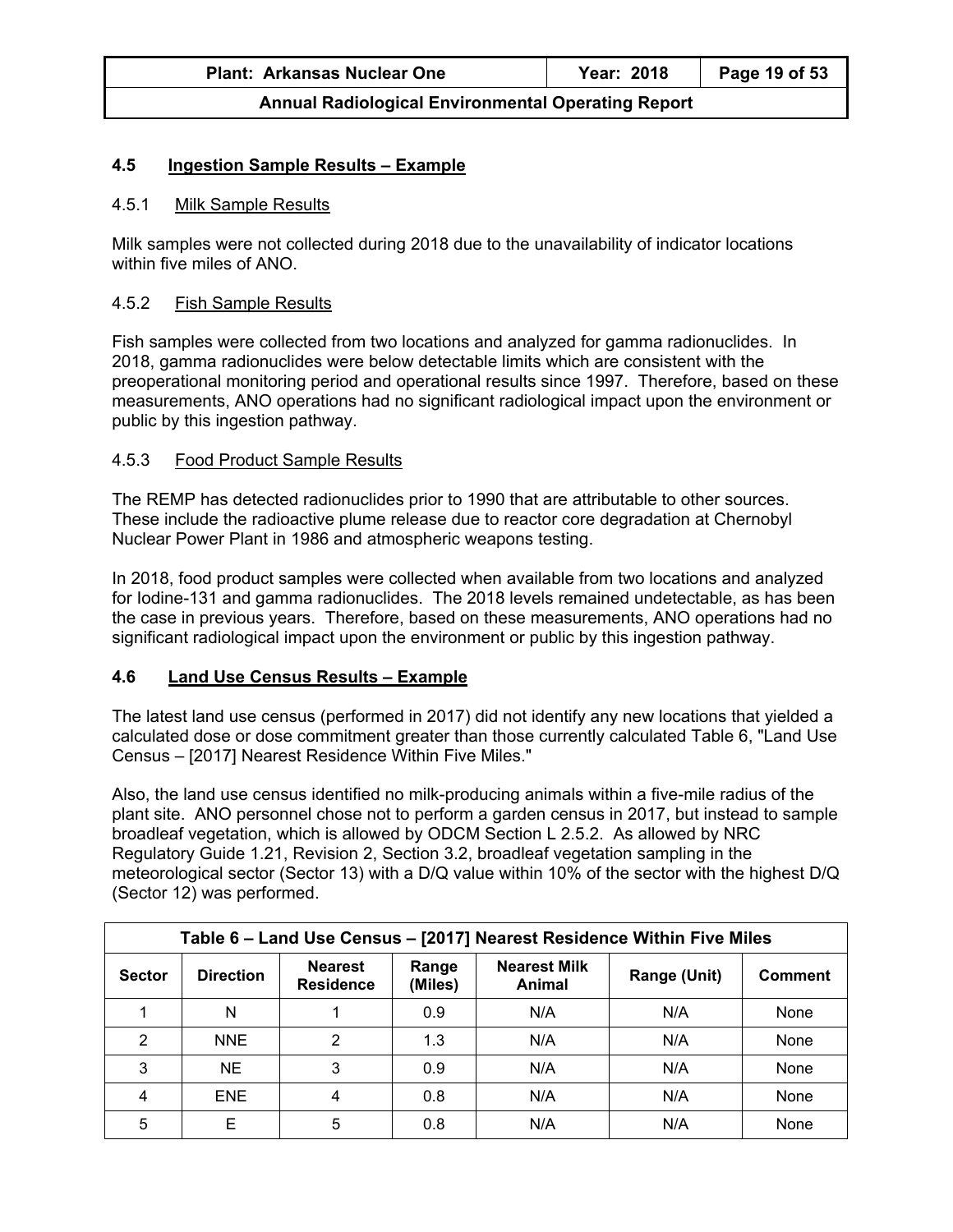| <b>Plant: Arkansas Nuclear One</b>                        | Year: 2018 | Page 20 of 53 |
|-----------------------------------------------------------|------------|---------------|
| <b>Annual Radiological Environmental Operating Report</b> |            |               |

| Table 6 - Land Use Census - [2017] Nearest Residence Within Five Miles |                  |                                    |                  |                               |              |                |
|------------------------------------------------------------------------|------------------|------------------------------------|------------------|-------------------------------|--------------|----------------|
| <b>Sector</b>                                                          | <b>Direction</b> | <b>Nearest</b><br><b>Residence</b> | Range<br>(Miles) | <b>Nearest Milk</b><br>Animal | Range (Unit) | <b>Comment</b> |
| 6                                                                      | <b>ESE</b>       | 6                                  | 0.8              | N/A                           | N/A          | None           |
| $\overline{7}$                                                         | <b>SE</b>        | 7                                  | 0.8              | N/A                           | N/A          | None           |
| 8                                                                      | <b>SSE</b>       | 8                                  | 0.8              | N/A                           | N/A          | None           |
| 9                                                                      | S                | 9                                  | 0.8              | N/A                           | N/A          | <b>None</b>    |
| 10                                                                     | <b>SSW</b>       | 10                                 | 0.7              | N/A                           | N/A          | None           |
| 11                                                                     | <b>SW</b>        | 11                                 | 2.8              | N/A                           | N/A          | None           |
| 12                                                                     | <b>WSW</b>       | $12 \overline{ }$                  | 0.7              | N/A                           | N/A          | None           |
| 13                                                                     | W                | 13                                 | 0.8              | N/A                           | N/A          | <b>None</b>    |
| 14                                                                     | <b>WNW</b>       | 14                                 | 0.8              | N/A                           | N/A          | None           |
| 15                                                                     | <b>NW</b>        | 15                                 | 1.0              | N/A                           | N/A          | None           |
| 16                                                                     | <b>NNW</b>       | 16                                 | 0.9              | N/A                           | N/A          | None           |

A land use census was not conducted for the year 2018. The next land use census is scheduled to be conducted in 2019.

## **4.7 Interlaboratory Comparison Results**

Attachment 3 and Attachment 4 contain result summaries for Interlaboratory Comparison Program for Teledyne Brown Engineering and Environmental Dosimetry Group.

# **5.0 RADIOLOGICAL ENVIRONMENTAL MONITORING PROGRAM SUMMARY**

Table 7, "Radiological Environmental Monitoring Program Summary," summarizes data for the 2018 REMP program.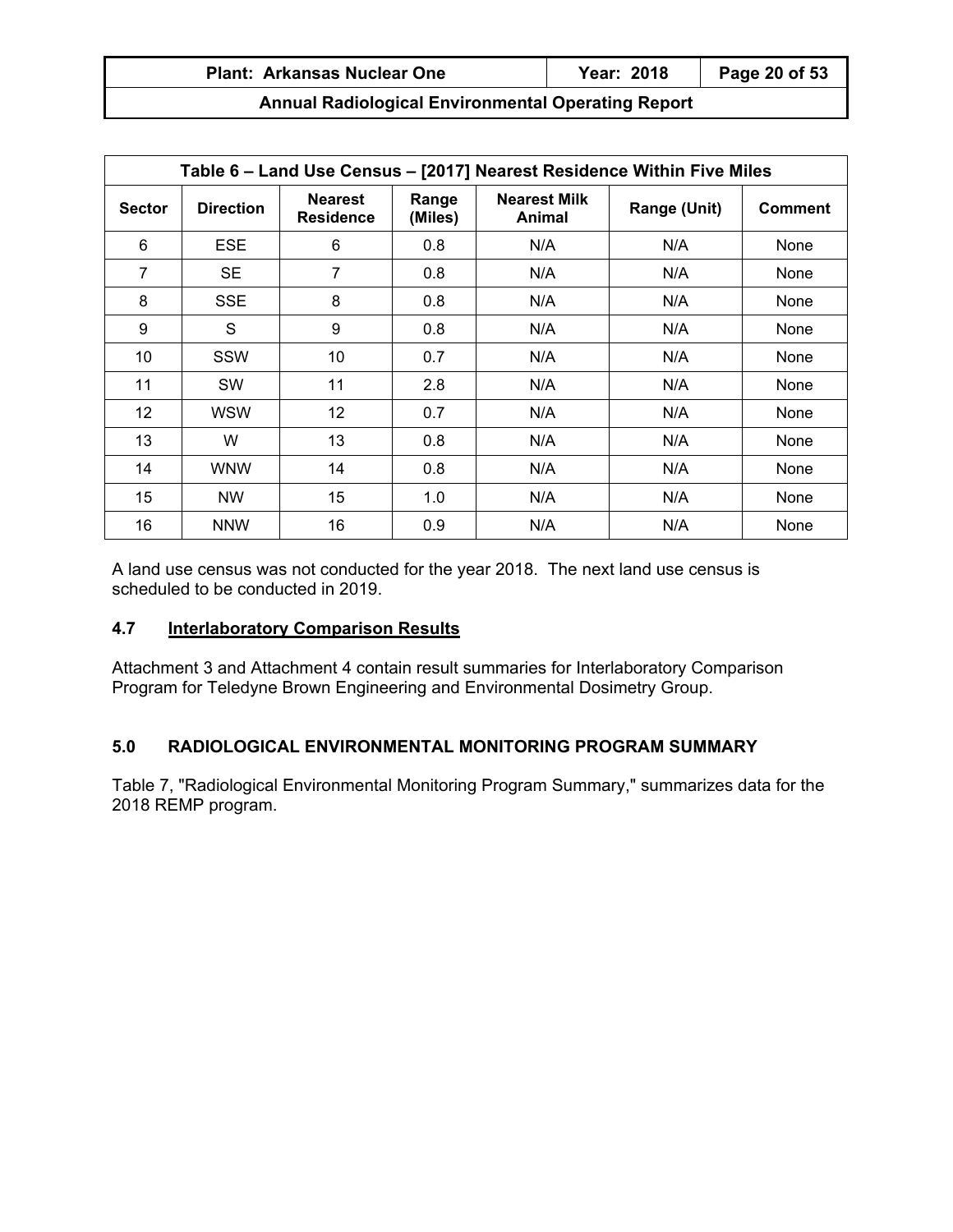| <b>Plant: Arkansas Nuclear One</b>                        | <b>Year: 2018</b> | Page 21 of 53 |  |  |  |
|-----------------------------------------------------------|-------------------|---------------|--|--|--|
| <b>Annual Radiological Environmental Operating Report</b> |                   |               |  |  |  |

| Table 7 – Radiological Environmental Monitoring Program Summary |                                   |          |                                           |                                               |                                                       |                                    |                                 |
|-----------------------------------------------------------------|-----------------------------------|----------|-------------------------------------------|-----------------------------------------------|-------------------------------------------------------|------------------------------------|---------------------------------|
| <b>Sample Type</b>                                              | Type /<br><b>LLD</b><br>Number of |          | <b>Indicator</b><br><b>Locations Mean</b> |                                               | Location <sup>[Note 4]</sup><br>[Highest Annual Mean] |                                    | Number of<br><b>Non-Routine</b> |
| (Units)                                                         | <b>Analyses</b><br>[Note 1]       | [Note 2] | $(F)$ <sup>[Note 3]</sup><br>[Range]      | Location                                      | Mean $(F)$ [Note 3]<br>[Range]                        | Mean $(F)$ [Note 3]<br>[Range]     | Results <sup>[Note 5]</sup>     |
| Air<br><b>Particulates</b><br>(pCi/m <sup>3</sup> )             | GB / 135                          | 0.01     | 0.0192(81/81)<br>$[0.0095 - 0.036]$       | Station 1<br>$(88^{\circ}, 0.5 \text{ mi})$   | 0.021(27/27)<br>$[0.0095 - 0.036]$                    | 0.0193(54/54)<br>$[0.009 - 0.034]$ | $\overline{2}$                  |
| <b>Airborne</b><br>lodine (pCi/ $m3$ )                          | $I-131/135$                       | 0.07     | $<$ LLD                                   | N/A                                           | N/A                                                   | $<$ LLD                            | 2                               |
| <b>Inner Ring</b><br>TLDs (mR/Qtr)                              | Gamma / 64                        | [Note 6] | 7.73 (64 / 64)<br>$[5.0 - 10.6]$          | Station 56<br>$(264^{\circ}, 0.4 \text{ mi})$ | 10.6(4/4)<br>$[7.7 - 15.5]$                           | N/A                                | $\overline{2}$                  |
| <b>Special</b><br><b>Interest TLDs</b><br>(mR/Qtr)              | Gamma / 28                        | [Note 6] | 6.37(27/28)<br>$[4.7 - 8.5]$              | Station 116<br>$(318° - 1.8 m)$               | 8.5(4/4)<br>$[8.2 - 8.9]$                             | N/A                                | 0                               |
| <b>Control TLD</b><br>(mR/Qtr)                                  | Gamma / 4                         | [Note 6] | N/A                                       | N/A                                           | N/A                                                   | 5.7(4/4)<br>$[4.3 - 6.6]$          | $\mathbf 0$                     |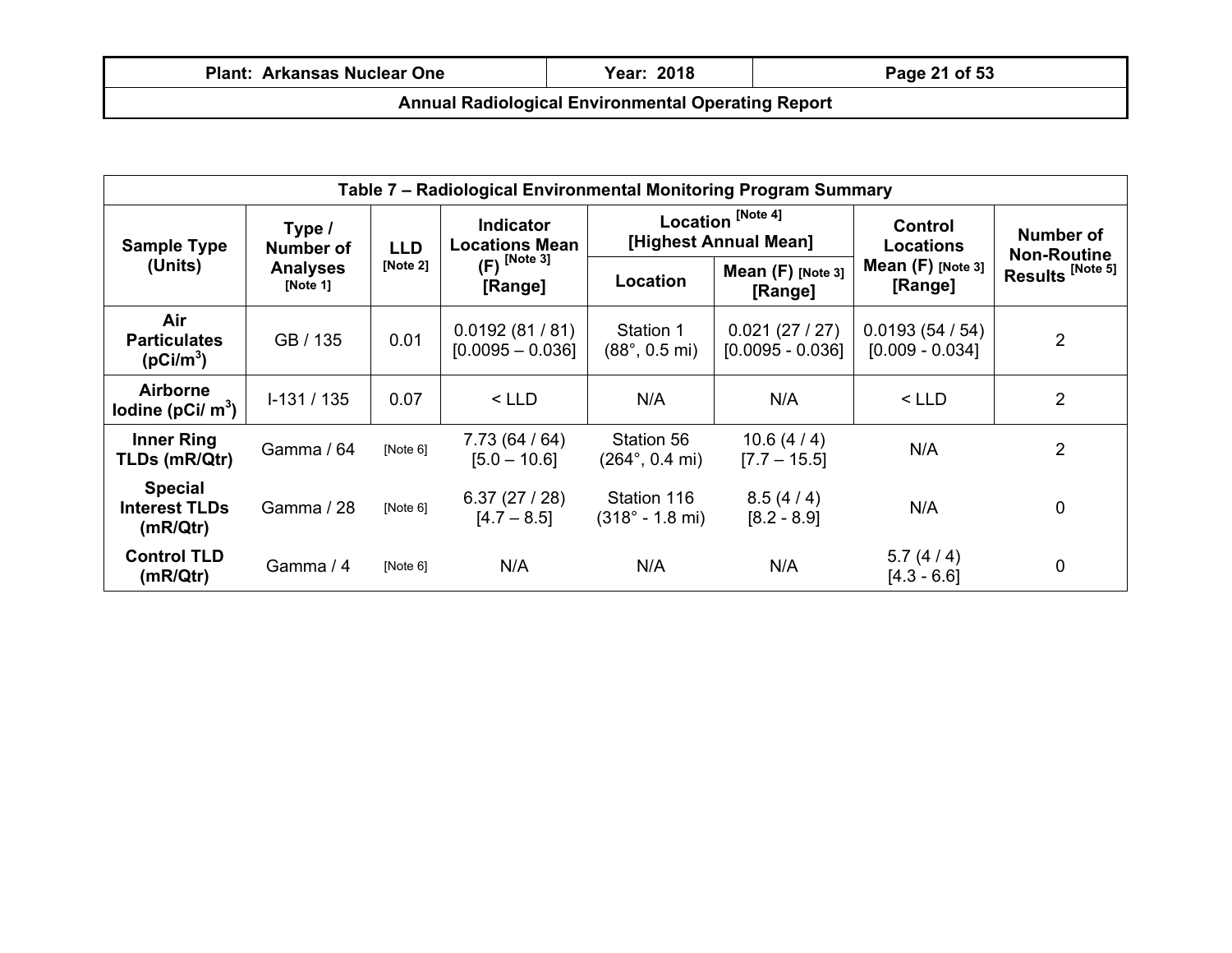| <b>Plant: Arkansas Nuclear One</b>                        | Year: 2018 | Page 22 of 53 |  |  |  |
|-----------------------------------------------------------|------------|---------------|--|--|--|
| <b>Annual Radiological Environmental Operating Report</b> |            |               |  |  |  |

| Table 7 - Radiological Environmental Monitoring Program Summary |                             |            |                                      |                                                       |                                |                                    |                                 |
|-----------------------------------------------------------------|-----------------------------|------------|--------------------------------------|-------------------------------------------------------|--------------------------------|------------------------------------|---------------------------------|
| <b>Sample Type</b>                                              | Type /<br><b>Number of</b>  | <b>LLD</b> | Indicator<br><b>Locations Mean</b>   | Location <sup>[Note 4]</sup><br>[Highest Annual Mean] |                                | <b>Control</b><br><b>Locations</b> | Number of<br><b>Non-Routine</b> |
| (Units)                                                         | <b>Analyses</b><br>[Note 1] | [Note 2]   | $(F)$ <sup>[Note 3]</sup><br>[Range] | Location                                              | Mean $(F)$ [Note 3]<br>[Range] | Mean $(F)$ [Note 3]<br>[Range]     | Results <sup>[Note 5]</sup>     |
|                                                                 | $H - 3 / 8$                 | 3000       | 814.5(4/4)<br>$[793 - 836]$          | Station 8<br>$(166^{\circ}, 0.2 \text{ mi})$          | 814.5(4/4)<br>$[793 - 836]$    | $<$ LLD                            | $\mathbf 0$                     |
|                                                                 | GS / 24                     |            |                                      |                                                       |                                |                                    |                                 |
|                                                                 | Mn-54                       | 15         | $<$ LLD                              | N/A                                                   | N/A                            | $<$ LLD                            | $\mathbf 0$                     |
|                                                                 | Fe-59                       | 30         | $<$ LLD                              | N/A                                                   | N/A                            | $<$ LLD                            | 0                               |
|                                                                 | $Co-58$                     | 15         | $<$ LLD                              | N/A                                                   | N/A                            | $<$ LLD                            | 0                               |
| <b>Surface Water</b>                                            | $Co-60$                     | 15         | $<$ LLD                              | N/A                                                   | N/A                            | $<$ LLD                            | 0                               |
| (pCi/l)                                                         | $Zn-65$                     | 30         | $<$ LLD                              | N/A                                                   | N/A                            | $<$ LLD                            | 0                               |
|                                                                 | $Zr-95$                     | 30         | $<$ LLD                              | N/A                                                   | N/A                            | $<$ LLD                            | 0                               |
|                                                                 | <b>Nb-95</b>                | 15         | $<$ LLD                              | N/A                                                   | N/A                            | $<$ LLD                            | 0                               |
|                                                                 | $I - 131$                   | 15         | $<$ LLD                              | N/A                                                   | N/A                            | $<$ LLD                            | 0                               |
|                                                                 | Cs-134                      | 15         | $<$ LLD                              | N/A                                                   | N/A                            | $<$ LLD                            | 0                               |
|                                                                 | Cs-137                      | 18         | $<$ LLD                              | N/A                                                   | N/A                            | $<$ LLD                            | 0                               |
|                                                                 | Ba-140                      | 60         | $<$ LLD                              | N/A                                                   | N/A                            | $<$ LLD                            | 0                               |
|                                                                 | $La-140$                    | 15         | $<$ LLD                              | N/A                                                   | N/A                            | $<$ LLD                            | 0                               |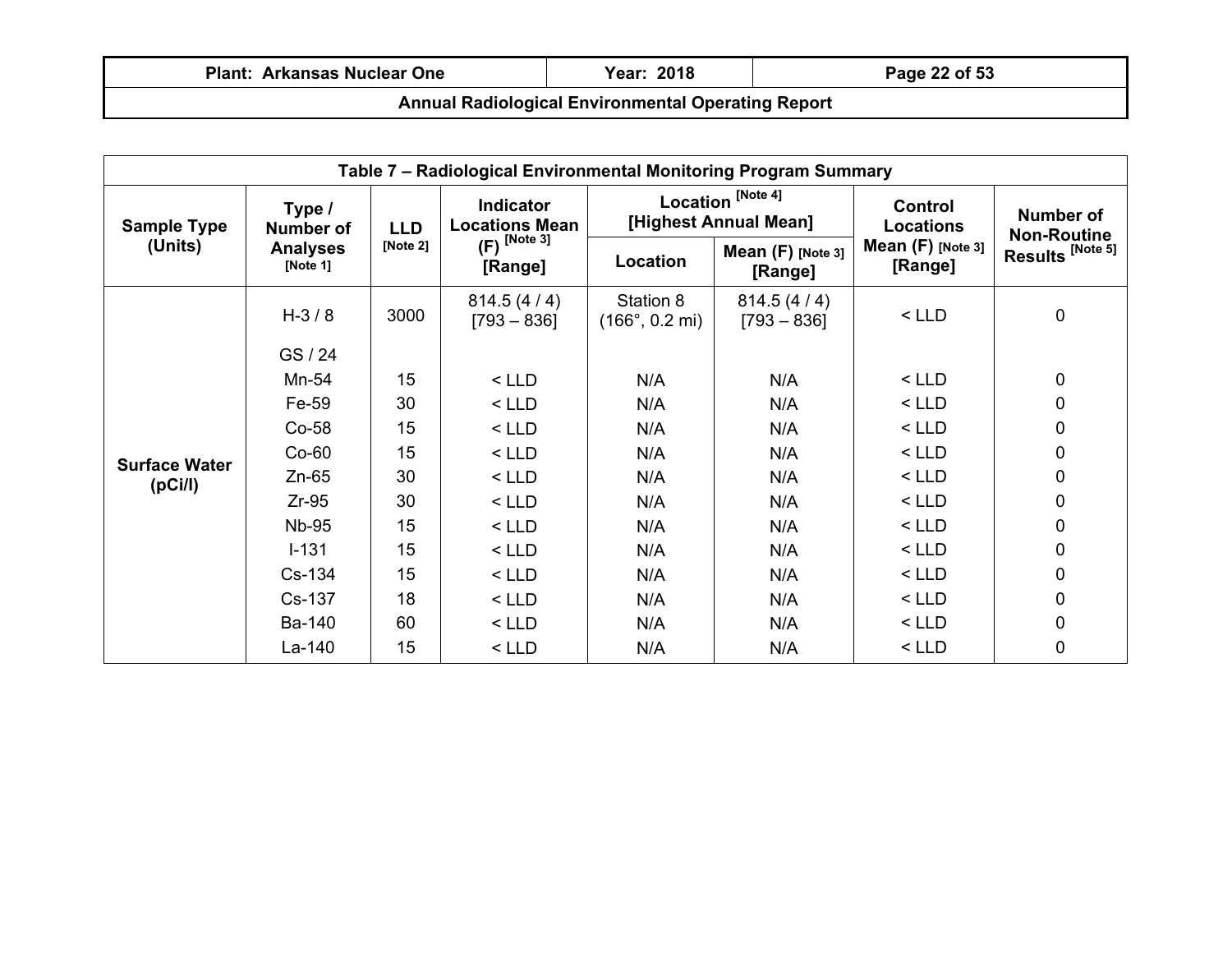| <b>Plant: Arkansas Nuclear One</b>                        | Year: 2018 | Page 23 of 53 |  |  |  |
|-----------------------------------------------------------|------------|---------------|--|--|--|
| <b>Annual Radiological Environmental Operating Report</b> |            |               |  |  |  |

| Table 7 - Radiological Environmental Monitoring Program Summary |                                                           |            |                                           |                                                |                                                       |                                    |                                        |
|-----------------------------------------------------------------|-----------------------------------------------------------|------------|-------------------------------------------|------------------------------------------------|-------------------------------------------------------|------------------------------------|----------------------------------------|
| <b>Sample Type</b>                                              | Type /<br><b>Number of</b><br><b>Analyses</b><br>[Note 1] | <b>LLD</b> | <b>Indicator</b><br><b>Locations Mean</b> |                                                | Location <sup>[Note 4]</sup><br>[Highest Annual Mean] | <b>Control</b><br><b>Locations</b> | <b>Number of</b><br><b>Non-Routine</b> |
| (Units)                                                         |                                                           | [Note 2]   | $(F)$ <sup>[Note 3]</sup><br>[Range]      | Location                                       | Mean $(F)$ [Note 3]<br>[Range]                        | Mean $(F)$ [Note 3]<br>[Range]     | Results <sup>[Note 5]</sup>            |
|                                                                 | GB/8                                                      | 4          | 1.655(4/4)<br>$[1.64 - 1.67]$             | Station 57<br>$(208^{\circ}, 19.5 \text{ mi})$ | 3.59(4/4)<br>$[3.51 - 3.66]$                          | 3.59(4/4)<br>$[3.51 - 3.66]$       | 0                                      |
|                                                                 | $I-131/8$                                                 | 1          | $<$ LLD                                   | N/A                                            | N/A                                                   | $<$ LLD                            | 0                                      |
|                                                                 | $H - 3 / 8$                                               | 2000       | $<$ LLD                                   | N/A                                            | N/A                                                   | $<$ LLD                            | $\mathbf 0$                            |
|                                                                 | GS/8                                                      |            |                                           |                                                |                                                       |                                    |                                        |
|                                                                 | Mn-54                                                     | 15         | $<$ LLD                                   | N/A                                            | N/A                                                   | $<$ LLD                            | $\mathbf 0$                            |
| <b>Drinking Water</b>                                           | Fe-59                                                     | 30         | $<$ LLD                                   | N/A                                            | N/A                                                   | $<$ LLD                            | 0                                      |
| (pCi/1)                                                         | $Co-58$                                                   | 15         | $<$ LLD                                   | N/A                                            | N/A                                                   | $<$ LLD                            | 0                                      |
|                                                                 | $Co-60$                                                   | 15         | $<$ LLD                                   | N/A                                            | N/A                                                   | $<$ LLD                            | 0                                      |
|                                                                 | $Zn-65$                                                   | 30         | $<$ LLD                                   | N/A                                            | N/A                                                   | $<$ LLD                            | 0                                      |
|                                                                 | $Zr-95$                                                   | 30         | $<$ LLD                                   | N/A                                            | N/A                                                   | $<$ LLD                            | 0                                      |
|                                                                 | <b>Nb-95</b>                                              | 15         | $<$ LLD                                   | N/A                                            | N/A                                                   | $<$ LLD                            | 0                                      |
|                                                                 | Cs-134                                                    | 15         | $<$ LLD                                   | N/A                                            | N/A                                                   | $<$ LLD                            | 0                                      |
|                                                                 | Cs-137                                                    | 18         | $<$ LLD                                   | N/A                                            | N/A                                                   | $<$ LLD                            | 0                                      |
|                                                                 | Ba-140                                                    | 60         | $<$ LLD                                   | N/A                                            | N/A                                                   | $<$ LLD                            | 0                                      |
|                                                                 | La-140                                                    | 15         | $<$ LLD                                   | N/A                                            | N/A                                                   | $<$ LLD                            | 0                                      |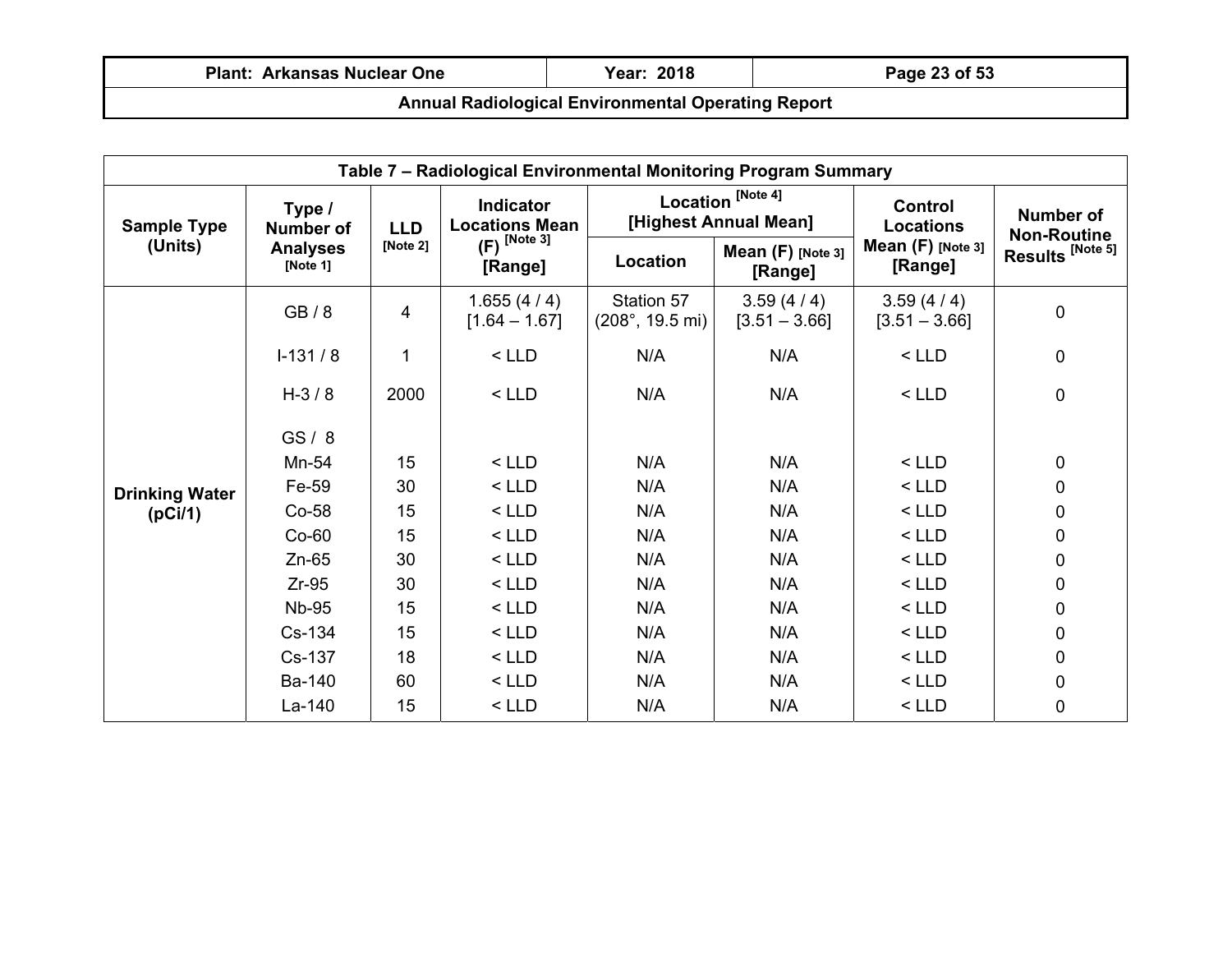| <b>Plant: Arkansas Nuclear One</b>                        | <b>Year: 2018</b> | Page 24 of 53 |  |  |  |
|-----------------------------------------------------------|-------------------|---------------|--|--|--|
| <b>Annual Radiological Environmental Operating Report</b> |                   |               |  |  |  |

| Table 7 - Radiological Environmental Monitoring Program Summary |                                |            |                                           |                                                       |                                |                                    |                                 |
|-----------------------------------------------------------------|--------------------------------|------------|-------------------------------------------|-------------------------------------------------------|--------------------------------|------------------------------------|---------------------------------|
| <b>Sample Type</b>                                              | Type /<br><b>Number of</b>     | <b>LLD</b> | <b>Indicator</b><br><b>Locations Mean</b> | Location <sup>[Note 4]</sup><br>[Highest Annual Mean] |                                | <b>Control</b><br><b>Locations</b> | Number of<br><b>Non-Routine</b> |
| (Units)                                                         | <b>Analyses</b><br>[Note $1$ ] | [Note 2]   | $(F)$ <sup>[Note 3]</sup><br>[Range]      | <b>Location</b>                                       | Mean $(F)$ [Note 3]<br>[Range] | Mean $(F)$ [Note 3]<br>[Range]     | Results <sup>[Note 5]</sup>     |
|                                                                 | GS/2                           |            |                                           |                                                       |                                |                                    |                                 |
|                                                                 | Mn-54                          | 130        | $<$ LLD                                   | N/A                                                   | N/A                            | $<$ LLD                            | $\mathbf 0$                     |
| Fish (pCi/kg)                                                   | Fe-59                          | 260        | $<$ LLD                                   | N/A                                                   | N/A                            | $<$ LLD                            | 0                               |
|                                                                 | $Co-58$                        | 130        | $<$ LLD                                   | N/A                                                   | N/A                            | $<$ LLD                            | 0                               |
|                                                                 | $Co-60$                        | 130        | $<$ LLD                                   | N/A                                                   | N/A                            | $<$ LLD                            | $\mathbf 0$                     |
|                                                                 | $Zn-65$                        | 260        | $<$ LLD                                   | N/A                                                   | N/A                            | $<$ LLD                            | 0                               |
|                                                                 | Cs-134                         | 130        | $<$ LLD                                   | N/A                                                   | N/A                            | $<$ LLD                            | $\mathbf 0$                     |
|                                                                 | Cs-137                         | 150        | $<$ LLD                                   | N/A                                                   | N/A                            | $<$ LLD                            | 0                               |
|                                                                 | $1-131/6$                      | 60         | $<$ LLD                                   | N/A                                                   | N/A                            | N/A                                | $\mathbf 0$                     |
| <b>Food Products</b>                                            | GS/6                           |            |                                           |                                                       |                                |                                    |                                 |
| (pCi/kg)                                                        | $Cs-134$                       | 60         | $<$ LLD                                   | N/A                                                   | N/A                            | N/A                                | $\pmb{0}$                       |
|                                                                 | Cs-137                         | 80         | $<$ LLD                                   | N/A                                                   | N/A                            | N/A                                | $\mathbf 0$                     |

## **LEGEND:**

- [Note 1]  $GB = Gross$  beta;  $I-131 = I$  odine-131;  $H-3 = T$ ritium;  $GS = Gamma$  scan.
- [Note 2] LLD = Required lower limit of detection based on ANO-1 and ANO-2 ODCM Table 2.5-1.
- [Note 3] Mean and range based upon detectable measurements only. Fraction of detectable measurements at specified locations is indicated in parenthesis (F).
- [Note 4] Locations are specified (1) by name and (2) degrees relative to reactor site.
- [Note 5] Non-routine results are those which exceed ten times the control station value. If no control station value is available, the result is considered non-routine if it exceeds ten times the preoperational value for the location.
- [Note 6] LLD is not defined in ANO-1 and ANO-2 ODCM Table 2.5-1.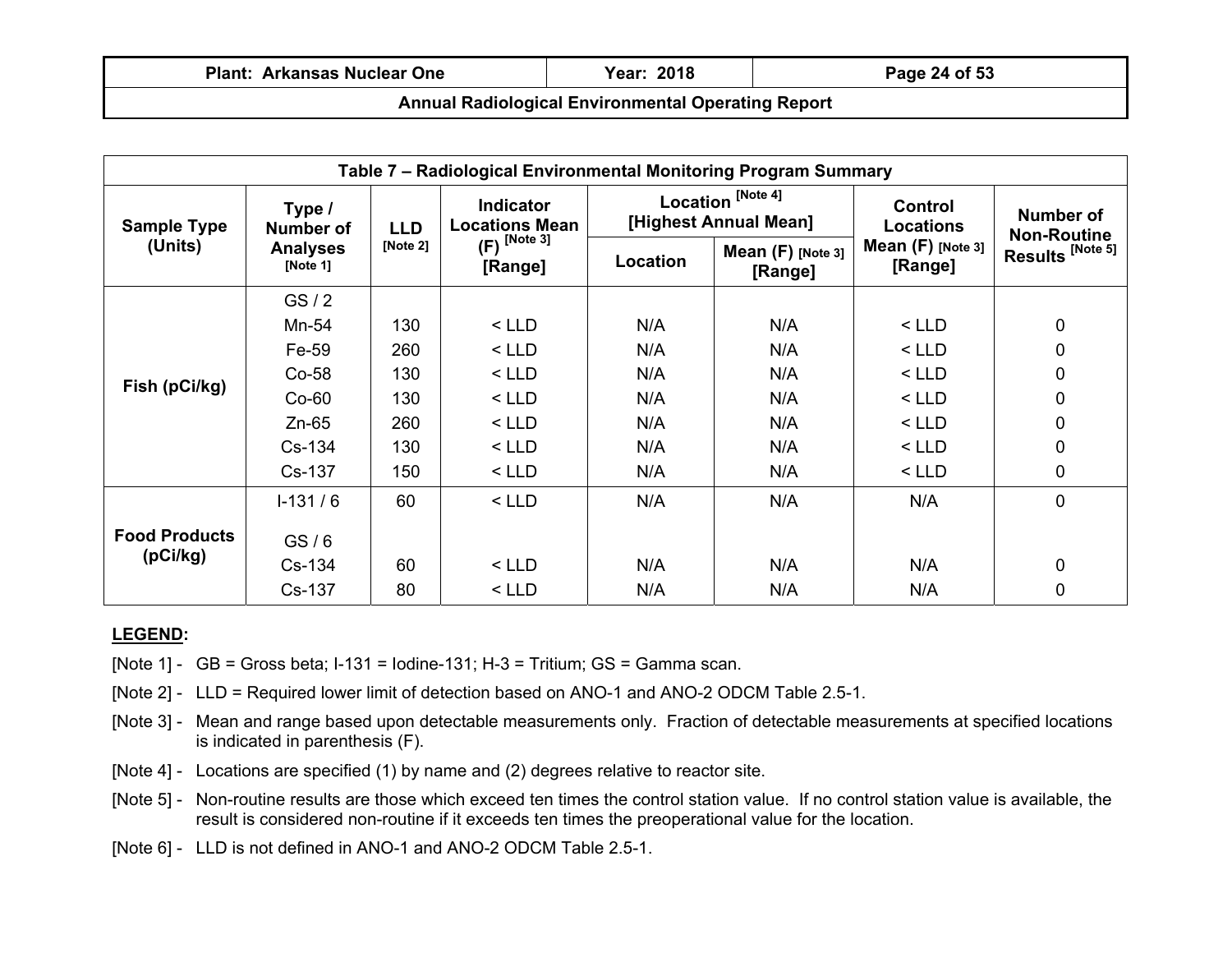|  | <b>Plant: Arkansas Nuclear One</b> |  |  |
|--|------------------------------------|--|--|
|--|------------------------------------|--|--|

# **Page 25 of 53**

# **Annual Radiological Environmental Operating Report**

# **Attachment 1** Page 1 of 1

**Sample Deviations** 

| Table 8 - Sample Deviations |                                        |                           |             |                       |                                                                                                                                                                                                                                                                                                                                                                                                                                                                                                                                                                              |  |
|-----------------------------|----------------------------------------|---------------------------|-------------|-----------------------|------------------------------------------------------------------------------------------------------------------------------------------------------------------------------------------------------------------------------------------------------------------------------------------------------------------------------------------------------------------------------------------------------------------------------------------------------------------------------------------------------------------------------------------------------------------------------|--|
| <b>Comment</b><br>No.       | <b>Sample Media</b><br><b>Affected</b> | <b>Sample</b><br>Location | <b>Date</b> | <b>Problem</b>        | <b>Evaluation / Actions</b>                                                                                                                                                                                                                                                                                                                                                                                                                                                                                                                                                  |  |
| 1                           | Air Sample                             | Air Station 1             | 03/13/2018  | Power<br>Loss         | Due to suspected power loss, the hour meter had<br>advanced approximately 5 hours less than<br>expected. Checked on hour meter later that day<br>to ensure hour meter was advancing<br>appropriately. CR-ANO-C-2018-1068.                                                                                                                                                                                                                                                                                                                                                    |  |
| $\overline{2}$              | <b>TLD</b>                             | <b>TLD</b><br>Station 56  | 06/12/2018  | <b>TLD</b><br>Missing | The TLD was found approximately 15 feet away<br>from the cage with the protective housing of the<br>TLD in pieces. It appears that recent mowing<br>activities knocked loose the end caps which<br>caused the TLD to fall out. It was then run over<br>by the mowing machine. The TLD itself was<br>intact, but not in its beta shield. The TLD was<br>placed back in the cage along with both end caps.<br>The TLD was sent off to the lab during the next<br>quarterly collection per the schedule. Results<br>were higher than normal as expected.<br>CR-ANO-C-2018-4141. |  |
| 3                           | Air Sample                             | Air Station 6             | 01/02/2019  | Power<br><b>Loss</b>  | Due to power loss, the hour meter had advanced<br>approximately 4 hours less than expected. This is<br>due to the loss of power that affected the east<br>side of Russellville on 12/31/18.<br>CR-ANO-C-2019-0006.                                                                                                                                                                                                                                                                                                                                                           |  |
| 4                           | <b>TLD</b>                             | <b>TLD</b><br>Station 127 | 10/23/2018  | TLD.<br>Missing       | TLD had been removed from the cage attached to<br>a post. Cage was intact with no TLD inside.<br>CR-ANO-C-2018-4646.                                                                                                                                                                                                                                                                                                                                                                                                                                                         |  |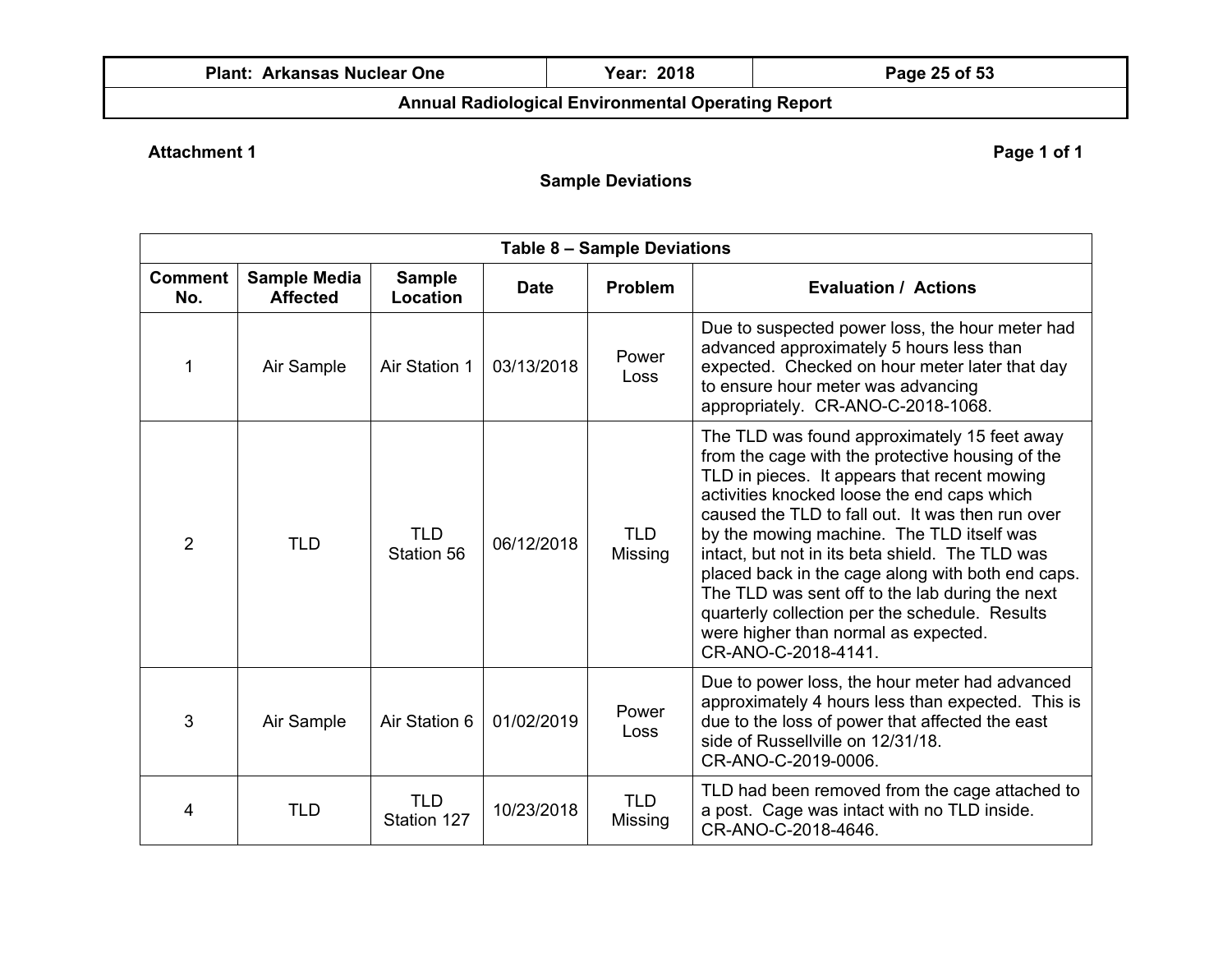| <b>Plant: Arkansas Nuclear One</b> | <b>Year: 2018</b> | Page 26 of 53 |
|------------------------------------|-------------------|---------------|
|                                    |                   |               |

# **Attachment 2** Page 1 of 13

# **Monitoring Results Tables**

|                   | Table 9 - Air Particulate Data Summary |                                  |                                 |                                  |                               |                               |  |
|-------------------|----------------------------------------|----------------------------------|---------------------------------|----------------------------------|-------------------------------|-------------------------------|--|
|                   |                                        | <b>Analysis: Gross Beta</b>      |                                 | Units: pCi/m <sup>3</sup>        |                               |                               |  |
| <b>Start Date</b> | <b>End Date</b>                        | Station 1[Note 1]<br>(Indicator) | <b>Station 2</b><br>(Indicator) | <b>Station 56</b><br>(Indicator) | <b>Station 6</b><br>(Control) | <b>Station 7</b><br>(Control) |  |
|                   | <b>REQUIRED LLD →</b>                  | 0.01                             | 0.01                            | 0.01                             | 0.01                          | 0.01                          |  |
| 12/19/2017        | 01/2/2018                              | 2.47E-02                         | 2.40E-02                        | 2.17E-02                         | 2.45E-02                      | 2.55E-02                      |  |
| 01/2/2018         | 1/16/2018                              | 2.64E-02                         | 2.46E-02                        | 1.98E-02                         | 2.43E-02                      | 1.96E-02                      |  |
| 1/16/2018         | 1/30/2018                              | 2.26E-02                         | 1.85E-02                        | 1.60E-02                         | 2.16E-02                      | 1.83E-02                      |  |
| 1/30/2018         | 2/13/2018                              | 2.69E-02                         | 2.29E-02                        | 2.18E-02                         | 2.26E-02                      | 2.02E-02                      |  |
| 2/13/2018         | 2/27/2018                              | 1.38E-02                         | 1.45E-02                        | 1.16E-02                         | 1.61E-02                      | 1.39E-02                      |  |
| 2/27/2018         | 3/13/2018                              | $1.99E - 02^{[Note 2]}$          | 2.01E-02                        | 1.42E-02                         | 1.71E-02                      | 1.64E-02                      |  |
| 3/13/2018         | 3/27/2018                              | 1.84E-02                         | 1.78E-02                        | 1.38E-02                         | 1.90E-02                      | 1.65E-02                      |  |
| 3/27/2018         | 4/10/2018                              | 1.56E-02                         | 1.43E-02                        | 1.63E-02                         | 1.52E-02                      | 1.53E-02                      |  |
| 4/10/2018         | 4/24/2018                              | 1.64E-02                         | 1.45E-02                        | 1.07E-02                         | 1.60E-02                      | 1.70E-02                      |  |
| 4/24/2018         | 5/8/2018                               | 1.95E-02                         | 1.68E-02                        | 1.46E-02                         | 1.92E-02                      | 1.73E-02                      |  |
| 5/8/2018          | 5/22/2018                              | 2.16E-02                         | 2.11E-02                        | 1.69E-02                         | 2.23E-02                      | 2.05E-02                      |  |
| 5/22/2018         | 6/5/2018                               | 1.87E-02                         | 1.60E-02                        | 1.62E-02                         | 1.63E-02                      | 1.81E-02                      |  |
| 6/5/2018          | 6/19/2018                              | 1.91E-02                         | 1.92E-02                        | 1.52E-02                         | 2.14E-02                      | 1.85E-02                      |  |
| 6/19/2018         | 7/3/2018                               | 1.75E-02                         | 1.50E-02                        | 1.25E-02                         | 1.54E-02                      | 1.59E-02                      |  |
| 7/3/2018          | 7/17/2018                              | 1.96E-02                         | 1.77E-02                        | 1.47E-02                         | 1.87E-02                      | 1.68E-02                      |  |
| 7/17/2018         | 7/31/2018                              | 2.36E-02                         | 1.91E-02                        | 1.79E-02                         | 2.14E-02                      | 2.17E-02                      |  |
| 7/31/2018         | 8/14/2018                              | 2.05E-02                         | 1.80E-02                        | 1.33E-02                         | 2.00E-02                      | 1.81E-02                      |  |
| 8/14/2018         | 8/28/2018                              | 2.64E-02                         | 1.96E-02                        | 1.92E-02                         | 2.09E-02                      | 2.31E-02                      |  |
| 8/28/2018         | 9/11/2018                              | 9.54E-03                         | 8.82E-03                        | 8.68E-03                         | 9.02E-03                      | 1.16E-02                      |  |
| 9/11/2018         | 9/25/2018                              | 2.01E-02                         | 1.89E-02                        | 1.71E-02                         | 1.98E-02                      | 2.10E-02                      |  |
| 9/25/2018         | 10/9/2018                              | 3.36E-02                         | 3.62E-02                        | 2.32E-02                         | 3.25E-02                      | 3.40E-02                      |  |
| 10/9/2018         | 10/23/2018                             | 1.47E-02                         | 1.41E-02                        | 1.18E-02                         | 1.13E-02                      | 1.34E-02                      |  |
| 10/23/2018        | 11/6/2018                              | 2.31E-02                         | 1.87E-02                        | 1.18E-02                         | 1.81E-02                      | 1.87E-02                      |  |
| 11/6/2018         | 11/20/2018                             | 2.47E-02                         | 2.64E-02                        | 2.05E-02                         | 2.32E-02                      | 2.24E-02                      |  |
| 11/20/2018        | 12/4/2018                              | 2.51E-02                         | 2.61E-02                        | 1.73E-02                         | 2.59E-02                      | 2.17E-02                      |  |
| 12/4/2018         | 12/18/2018                             | 2.39E-02                         | 2.54E-02                        | 2.01E-02                         | 2.22E-02                      | 1.83E-02                      |  |
| 12/18/2018        | 1/1/2019                               | 1.83E-02                         | 1.69E-02                        | 1.53E-02                         | 1.69E-02 <sup>[Note 2]</sup>  | 1.54E-02                      |  |

[Note 1] – Station with highest annual mean.

[Note 2] – Reference Attachment 1, Table 8, "Sample Deviations," Comment # 1 and #3.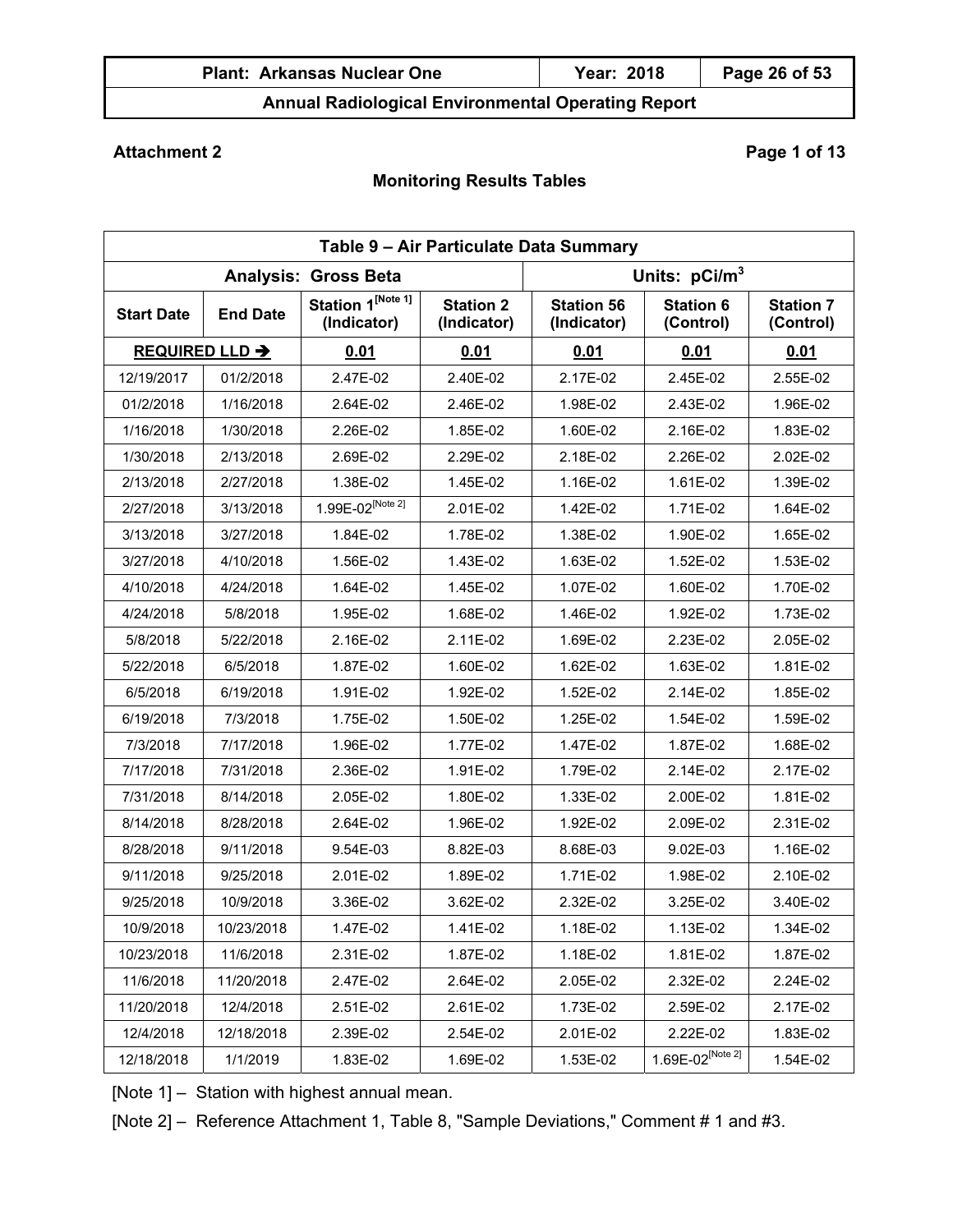| <b>Plant: Arkansas Nuclear One</b> | Year: 2018 | Page 27 of 53 |
|------------------------------------|------------|---------------|
|                                    |            |               |

# **Attachment 2** Page 2 of 13

# **Monitoring Results Tables**

| Table 10 - Radioiodine Cartridge Data Table Summary |                 |                                  |                                 |                                  |                                  |                               |  |
|-----------------------------------------------------|-----------------|----------------------------------|---------------------------------|----------------------------------|----------------------------------|-------------------------------|--|
|                                                     |                 | Analysis: I-131                  |                                 | Units: pCi/m3                    |                                  |                               |  |
| <b>Start Date</b>                                   | <b>End Date</b> | <b>Station 1</b><br>(Indicator)  | <b>Station 2</b><br>(Indicator) | <b>Station 56</b><br>(Indicator) | <b>Station 6</b><br>(Control)    | <b>Station 7</b><br>(Control) |  |
| 12/19/2017                                          | 01/2/2018       | $< 1.05E-02$                     | $< 2.97E-02$                    | $< 2.97E-02$                     | < 2.96E-02                       | $< 2.96E-02$                  |  |
| 01/2/2018                                           | 1/16/2018       | $< 2.30E-02$                     | < 4.47E-02                      | < 4.47E-02                       | < 4.42E-02                       | < 4.40E-02                    |  |
| 1/16/2018                                           | 1/30/2018       | $< 2.85E-02$                     | $< 2.83E-02$                    | < 1.19E-02                       | $< 2.88E - 02$                   | $< 2.88E - 02$                |  |
| 1/30/2018                                           | 2/13/2018       | $< 1.85E-02$                     | $< 3.43E-02$                    | $< 3.44E-02$                     | $< 3.40E-02$                     | $< 3.39E-02$                  |  |
| 2/13/2018                                           | 2/27/2018       | $< 2.03E-02$                     | $< 2.42E - 02$                  | < 2.42E-02                       | $< 2.41E-02$                     | $< 2.41E-02$                  |  |
| 2/27/2018                                           | 3/13/2018       | $< 3.47E - 02^{\text{[Note 1]}}$ | $< 3.43E-02$                    | $< 3.43E-02$                     | $< 3.41E-02$                     | $< 3.41E-02$                  |  |
| 3/13/2018                                           | 3/27/2018       | $< 2.24E-02$                     | $< 2.69E-02$                    | < 2.80E-02                       | < 2.67E-02                       | < 2.66E-02                    |  |
| 3/27/2018                                           | 4/10/2018       | $< 6.22E-03$                     | $< 1.48E-02$                    | < 1.48E-02                       | < 1.46E-02                       | $< 1.45E-02$                  |  |
| 4/10/2018                                           | 4/24/2018       | $< 1.58E-02$                     | $< 1.88E-02$                    | < 1.89E-02                       | < 1.88E-02                       | < 1.88E-02                    |  |
| 4/24/2018                                           | 5/8/2018        | $< 1.88E-02$                     | $< 2.25E-02$                    | $< 2.25E-02$                     | $< 2.24E-02$                     | $< 2.23E-02$                  |  |
| 5/8/2018                                            | 5/22/2018       | $< 4.06E-02$                     | $< 1.71E-02$                    | < 4.07E-02                       | < 4.06E-02                       | < 4.05E-02                    |  |
| 5/22/2018                                           | 6/5/2018        | $< 1.86E-02$                     | $< 1.86E-02$                    | $< 2.56E-02$                     | < 1.85E-02                       | $< 2.53E-02$                  |  |
| 6/5/2018                                            | 6/19/2018       | < 1.31E-02                       | $< 3.13E-02$                    | < 3.13E-02                       | < 3.12E-02                       | $< 3.12E-02$                  |  |
| 6/19/2018                                           | 7/3/2018        | < 1.94E-02                       | $< 4.63E-02$                    | $< 4.63E-02$                     | $< 4.61E-02$                     | < 4.60E-02                    |  |
| 7/3/2018                                            | 7/17/2018       | $< 2.04E-02$                     | $< 2.44E-02$                    | < 2.45E-02                       | < 2.44E-02                       | $< 2.44E-02$                  |  |
| 7/17/2018                                           | 7/31/2018       | $< 1.68E-02$                     | $< 3.06E-02$                    | $< 3.06E-02$                     | < 3.14E-02                       | $< 3.04E-02$                  |  |
| 7/31/2018                                           | 8/14/2018       | $< 2.31E-02$                     | $< 2.76E-02$                    | < 2.76E-02                       | < 2.75E-02                       | $< 2.74E-02$                  |  |
| 8/14/2018                                           | 8/28/2018       | $< 3.03E-02$                     | $< 3.03E-02$                    | < 1.27E-02                       | $< 3.02E - 02$                   | $< 3.01E-02$                  |  |
| 8/28/2018                                           | 9/11/2018       | $< 1.20E-02$                     | $< 2.86E-02$                    | < 2.86E-02                       | < 2.88E-02                       | $< 2.90E-02$                  |  |
| 9/11/2018                                           | 9/25/2018       | $< 1.39E-02$                     | $< 1.66E-02$                    | < 1.66E-02                       | < 1.65E-02                       | < 1.64E-02                    |  |
| 9/25/2018                                           | 10/9/2018       | $< 1.39E-02$                     | $< 2.57E-02$                    | $< 2.57E-02$                     | < 2.56E-02                       | $< 2.55E-02$                  |  |
| 10/9/2018                                           | 10/23/2018      | $< 1.93E-02$                     | $< 2.31E-02$                    | $< 2.31E-02$                     | < 2.27E-02                       | $< 2.28E-02$                  |  |
| 10/23/2018                                          | 11/6/2018       | $< 2.39E-02$                     | $< 2.00E-02$                    | $< 2.39E-02$                     | < 2.39E-02                       | < 2.37E-02                    |  |
| 11/6/2018                                           | 11/20/2018      | $< 2.63E-02$                     | $< 5.93E-02$                    | $< 5.93E-02$                     | $< 5.91E-02$                     | $< 5.89E-02$                  |  |
| 11/20/2018                                          | 12/4/2018       | $< 1.44E-02$                     | $< 3.45E-02$                    | $< 3.45E-02$                     | < 3.42E-02                       | $< 3.43E-02$                  |  |
| 12/4/2018                                           | 12/18/2018      | $< 2.11E-02$                     | $< 2.51E-02$                    | $< 2.51E-02$                     | < 2.52E-02                       | $< 2.49E-02$                  |  |
| 12/18/2018                                          | 1/1/2019        | $< 1.03E-02$                     | $< 2.46E-02$                    | < 2.46E-02                       | $< 2.47E - 02^{\text{[Note 1]}}$ | $< 2.45E-02$                  |  |

[Note 1] – Reference Attachment 1, Table 8, "Sample Deviations," Comment # 1 and #3.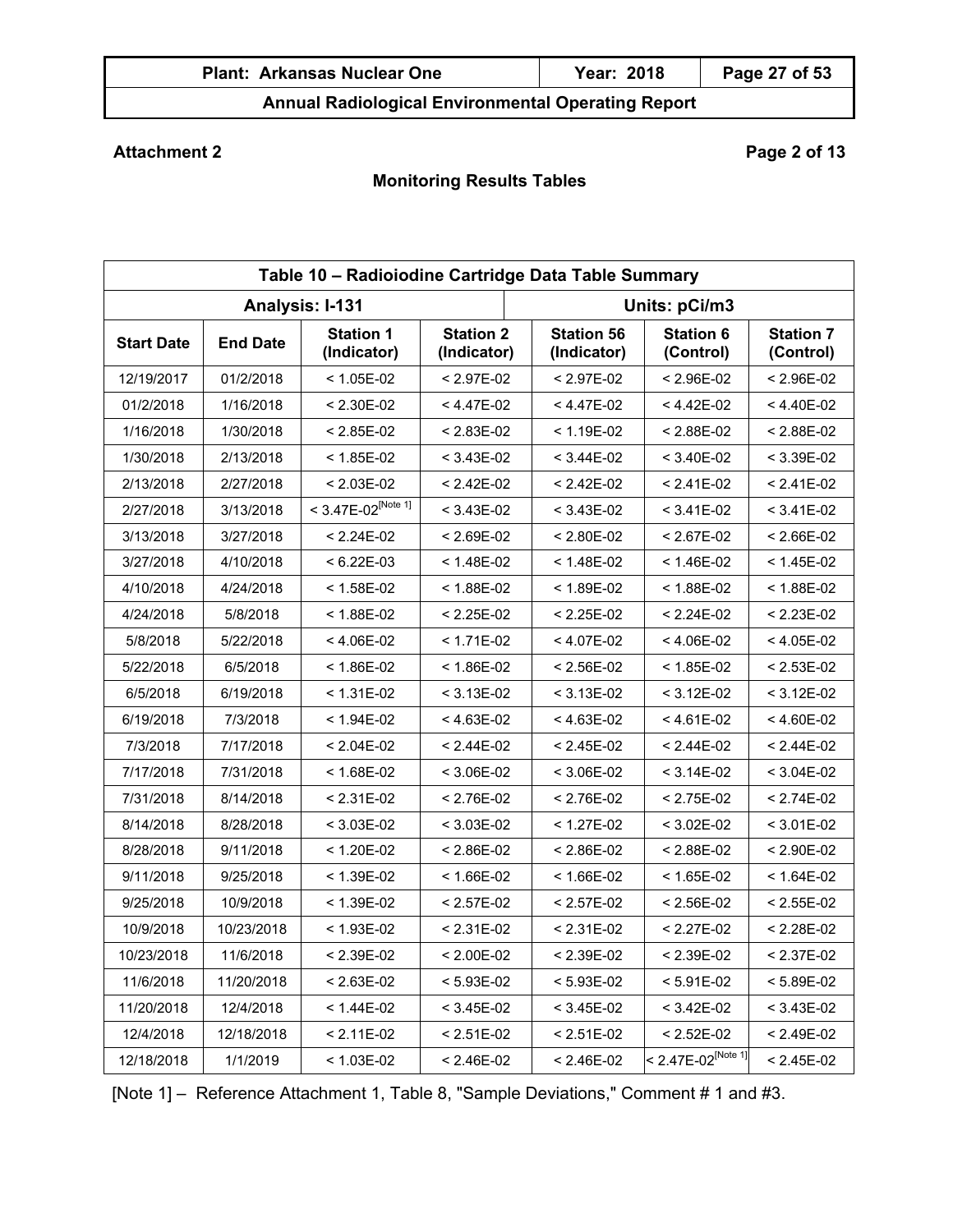| <b>Plant: Arkansas Nuclear One</b> | Year: 2018 | Page 28 of 53 |
|------------------------------------|------------|---------------|
|                                    |            |               |

# **Attachment 2** Page 3 of 13

# **Monitoring Results Tables**

| Table 11 - Thermoluminescent Dosimeters - Inner Ring |                             |                     |                     |             |                               |                              |  |  |  |  |  |
|------------------------------------------------------|-----------------------------|---------------------|---------------------|-------------|-------------------------------|------------------------------|--|--|--|--|--|
|                                                      | <b>Analysis: Gamma Dose</b> |                     |                     | Units: mrem |                               |                              |  |  |  |  |  |
| <b>Station</b>                                       | $1st$ Qtr<br>[2018]         | $2nd$ Qtr<br>[2018] | $3rd$ Qtr<br>[2018] |             | 4 <sup>th</sup> Qtr<br>[2018] | <b>Annual Mean</b><br>[2018] |  |  |  |  |  |
| 1                                                    | 8.4                         | 7.4                 | 7.9                 |             | 6.7                           | 7.6                          |  |  |  |  |  |
| $\overline{2}$                                       | 7.9                         | 7.9                 | 8.3                 |             | 4.8                           | 7.2                          |  |  |  |  |  |
| 3                                                    | 5.3                         | 4.7                 | 5.9                 |             | 4.2                           | 5.0                          |  |  |  |  |  |
| $\overline{4}$                                       | 8.2                         | 7.1                 | 8.7                 |             | 5.9                           | 7.5                          |  |  |  |  |  |
| $56^{[Note 1]}$                                      | 9.4                         | $15.5^{[Note 2]}$   | 9.6                 |             | 7.7                           | 10.6                         |  |  |  |  |  |
| 108                                                  | 9.0                         | 7.8                 | 8.5                 |             | 6.5                           | 8.0                          |  |  |  |  |  |
| 109                                                  | 8.3                         | 8.5                 | 8.3                 |             | 6.9                           | 8.0                          |  |  |  |  |  |
| 110                                                  | 8.2                         | 7.7                 | 8.8                 |             | 6.2                           | 7.7                          |  |  |  |  |  |
| 145                                                  | 7.3                         | 7.6                 | 7.5                 |             | 6.2                           | 7.2                          |  |  |  |  |  |
| 146                                                  | 7.8                         | 7.7                 | 7.9                 |             | 5.7                           | 7.3                          |  |  |  |  |  |
| 147                                                  | 6.8                         | 7.2                 | 6.9                 |             | 5.5                           | 6.6                          |  |  |  |  |  |
| 148                                                  | 10.6                        | 7.6                 | 8.0                 |             | 6.3                           | 8.1                          |  |  |  |  |  |
| 149                                                  | 10.7                        | 7.8                 | 8.8                 |             | 5.8                           | 8.3                          |  |  |  |  |  |
| 150                                                  | 9.0                         | 9.4                 | 8.9                 |             | 8.1                           | 8.9                          |  |  |  |  |  |
| 151                                                  | 8.9                         | 9.4                 | 8.7                 |             | 7.3                           | 8.6                          |  |  |  |  |  |
| 152                                                  | 5.8                         | 7.1                 | 6.9                 |             | 5.3                           | 6.3                          |  |  |  |  |  |

[Note 1] – Station with highest annual mean.

[Note 2] – Reference Attachment 1, Table 8, "Sample Deviations," Comment # 1 and #3.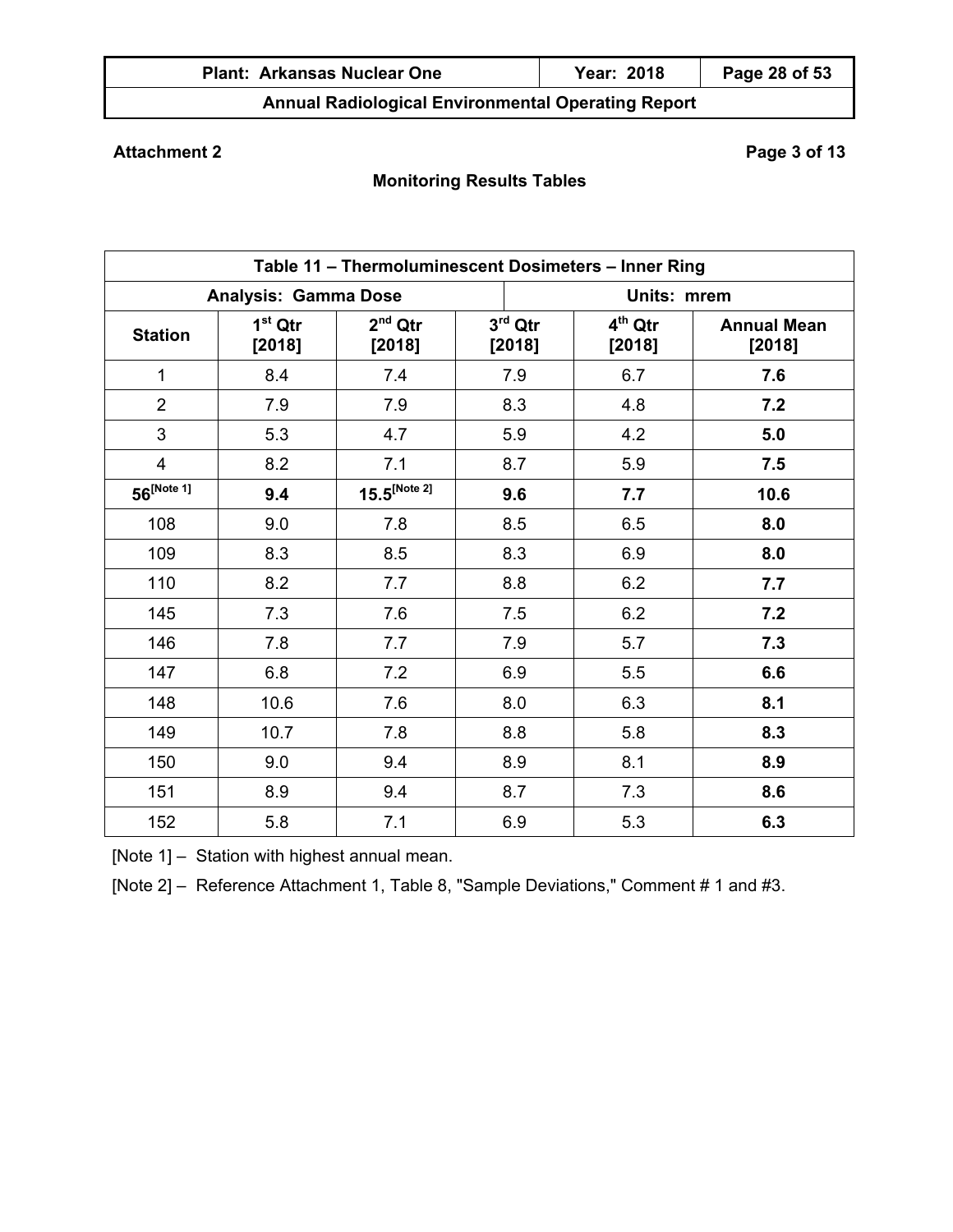| <b>Plant: Arkansas Nuclear One</b>                        | Year: 2018 | Page 29 of 53 |
|-----------------------------------------------------------|------------|---------------|
| <b>Annual Radiological Environmental Operating Report</b> |            |               |

# **Attachment 2** Page 4 of 13

# **Monitoring Results Tables**

|                  | Table 12 - Thermoluminescent Dosimeters - Special Interest Areas |                     |                          |                              |     |  |  |  |  |  |  |  |  |
|------------------|------------------------------------------------------------------|---------------------|--------------------------|------------------------------|-----|--|--|--|--|--|--|--|--|
|                  | <b>Analysis: Gamma Dose</b>                                      |                     | Units: mrem              |                              |     |  |  |  |  |  |  |  |  |
| <b>Station</b>   | $1st$ Qtr<br>[2018]                                              | $2nd$ Qtr<br>[2018] | $3rd$ Qtr<br>$[2018]$    | <b>Annual Mean</b><br>[2018] |     |  |  |  |  |  |  |  |  |
| 6                | 7.6                                                              | 5.9                 | 6.8                      | 5.9                          | 6.6 |  |  |  |  |  |  |  |  |
| 111              | 5.1                                                              | 5.9                 | 5.3                      | 3.3                          | 4.9 |  |  |  |  |  |  |  |  |
| $116^{[Note 1]}$ | 8.5                                                              | 8.9                 | 8.2                      | 8.5                          | 8.5 |  |  |  |  |  |  |  |  |
| 125              | 4.4                                                              | 5.1                 | 5.5                      | 3.8                          | 4.7 |  |  |  |  |  |  |  |  |
| 127              | 6.5                                                              | 6.8                 | Lost <sup>[Note 2]</sup> | 5.5                          | 6.3 |  |  |  |  |  |  |  |  |
| 137              | 7.8                                                              | 8.5                 | 8.0                      | 6.6                          | 7.7 |  |  |  |  |  |  |  |  |
| 153              | 8.0                                                              | 7.5                 | 7.5                      | 6.8                          | 7.5 |  |  |  |  |  |  |  |  |

[Note 1] – Station with highest annual mean.

[Note 2] – Reference Attachment 1, Table 8, "Sample Deviations," Comment # 1 and #3.

| Table 13 - Thermoluminescent Dosimeters - Control |                             |                   |                   |                   |                              |  |  |  |  |  |  |
|---------------------------------------------------|-----------------------------|-------------------|-------------------|-------------------|------------------------------|--|--|--|--|--|--|
|                                                   | <b>Analysis: Gamma Dose</b> |                   | Units: mrem       |                   |                              |  |  |  |  |  |  |
| <b>Station</b>                                    | 1st Qtr<br>[2018]           | 2nd Qtr<br>[2018] | 3rd Qtr<br>[2018] | 4th Qtr<br>[2018] | <b>Annual Mean</b><br>[2018] |  |  |  |  |  |  |
|                                                   | 6.6                         | 5.2               | 6.5               | 4.3               | 5.7                          |  |  |  |  |  |  |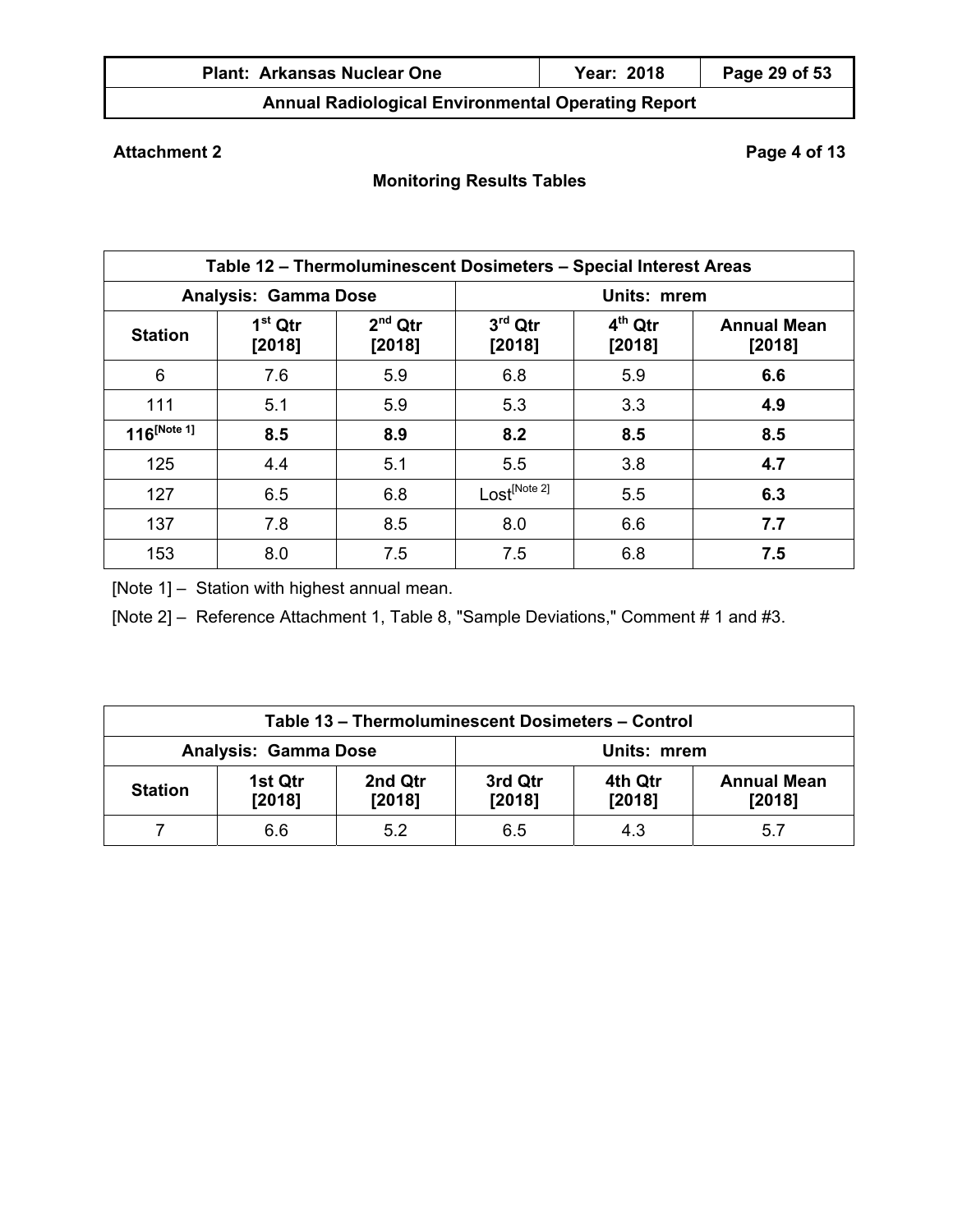| <b>Plant.</b><br>′ One<br><b>Arkansas Nuclear</b> | 2018<br>rear <sup>-</sup> | n n<br>- OT<br>zaqe.<br>-5U<br>. பெ |
|---------------------------------------------------|---------------------------|-------------------------------------|
| ---<br>--                                         | .<br>- -                  |                                     |

# **Attachment 2** Page 5 of 13

|                          | Table 14 - Surface Water - Gamma |                          |              |         |        |         |         |              |         |           |            |               |               |          |
|--------------------------|----------------------------------|--------------------------|--------------|---------|--------|---------|---------|--------------|---------|-----------|------------|---------------|---------------|----------|
|                          |                                  | Analysis: Gamma Isotopic |              |         |        |         |         | Units: pCi/L |         |           |            |               |               |          |
| Location                 | <b>Start Date</b>                | <b>End Date</b>          | <b>Mn-54</b> | $Co-58$ | Fe-59  | $Co-60$ | $Zn-65$ | <b>Nb-95</b> | $Zr-95$ | $I - 131$ | $Cs - 134$ | <b>Cs-137</b> | <b>Ba-140</b> | $La-140$ |
|                          | REQUIRED LLD $\rightarrow$       |                          | 15           | 15      | 30     | 15      | 30      | 15           | 30      | 15        | 15         | 18            | 60            | 15       |
| Station 8<br>(Indicator) | 12/31/2017                       | 01/31/2018               | < 2.04       | < 2.44  | < 6.39 | < 2.37  | < 4.48  | < 2.76       | < 4.83  | < 12.9    | < 2.54     | < 2.32        | < 22.6        | < 7.61   |
| Station 10<br>(Control)  | 12/31/2017                       | 01/31/2018               | < 6.91       | < 7.74  | < 13.7 | < 7.24  | < 14.1  | < 8.42       | < 12.4  | < 12.8    | < 8.16     | < 7.57        | < 31.8        | < 9.80   |
| Station 8<br>(Indicator) | 01/31/2018                       | 02/28/2018               | < 2.05       | < 2.63  | < 5.61 | < 2.10  | < 4.27  | < 2.49       | < 4.12  | < 11.7    | < 2.38     | < 2.16        | < 21.0        | < 6.01   |
| Station 10<br>(Control)  | 01/31/2018                       | 02/28/2018               | < 6.91       | < 7.63  | < 13.2 | < 8.73  | < 15.8  | < 7.30       | < 11.4  | < 10.1    | < 5.86     | < 8.50        | < 40.1        | < 9.32   |
| Station 8<br>(Indicator) | 02/28/2018                       | 03/31/2018               | < 2.29       | < 2.65  | < 5.45 | < 2.86  | < 4.38  | < 2.57       | < 4.51  | < 12.2    | < 2.68     | < 2.50        | < 21.4        | < 6.22   |
| Station 10<br>(Control)  | 02/28/2018                       | 03/31/2018               | < 8.62       | < 7.54  | < 16.9 | < 7.75  | < 15.3  | < 7.91       | < 11.3  | < 9.76    | < 8.94     | < 9.97        | < 35.8        | < 10.01  |
| Station 8<br>(Indicator) | 03/31/2018                       | 04/30/2018               | < 1.58       | < 1.96  | < 4.27 | < 1.82  | < 3.37  | < 2.07       | < 3.39  | < 11.6    | < 1.76     | < 1.73        | < 19.3        | < 6.25   |
| Station 10<br>(Control)  | 03/31/2018                       | 04/30/2018               | < 4.92       | < 4.71  | < 12.7 | < 5.94  | < 8.59  | < 4.32       | < 7.25  | < 8.68    | < 5.39     | < 6.28        | < 25.61       | < 8.47   |
| Station 8<br>(Indicator) | 04/30/2018                       | 05/31/2018               | < 2.33       | < 2.53  | < 6.13 | < 2.59  | < 4.89  | < 2.78       | < 4.76  | < 13.2    | < 2.40     | < 2.28        | < 22.7        | < 9.26   |
| Station 10<br>(Control)  | 04/30/2018                       | 05/31/2018               | < 5.31       | < 5.54  | < 11.7 | < 8.16  | < 10.9  | < 6.94       | < 9.42  | < 10.1    | < 6.47     | < 4.76        | < 24.6        | < 7.92   |
| Station 8<br>(Indicator) | 05/31/2018                       | 06/30/2018               | < 1.75       | < 1.96  | < 4.17 | < 1.86  | < 3.53  | < 2.10       | < 3.61  | < 10.6    | < 1.93     | < 1.92        | < 18.7        | < 5.40   |
| Station 10<br>(Control)  | 05/31/2018                       | 06/30/2018               | < 6.63       | < 7.43  | < 12.8 | < 7.91  | < 12.6  | < 6.24       | < 10.5  | < 9.62    | < 7.04     | < 7.03        | < 32.1        | < 9.92   |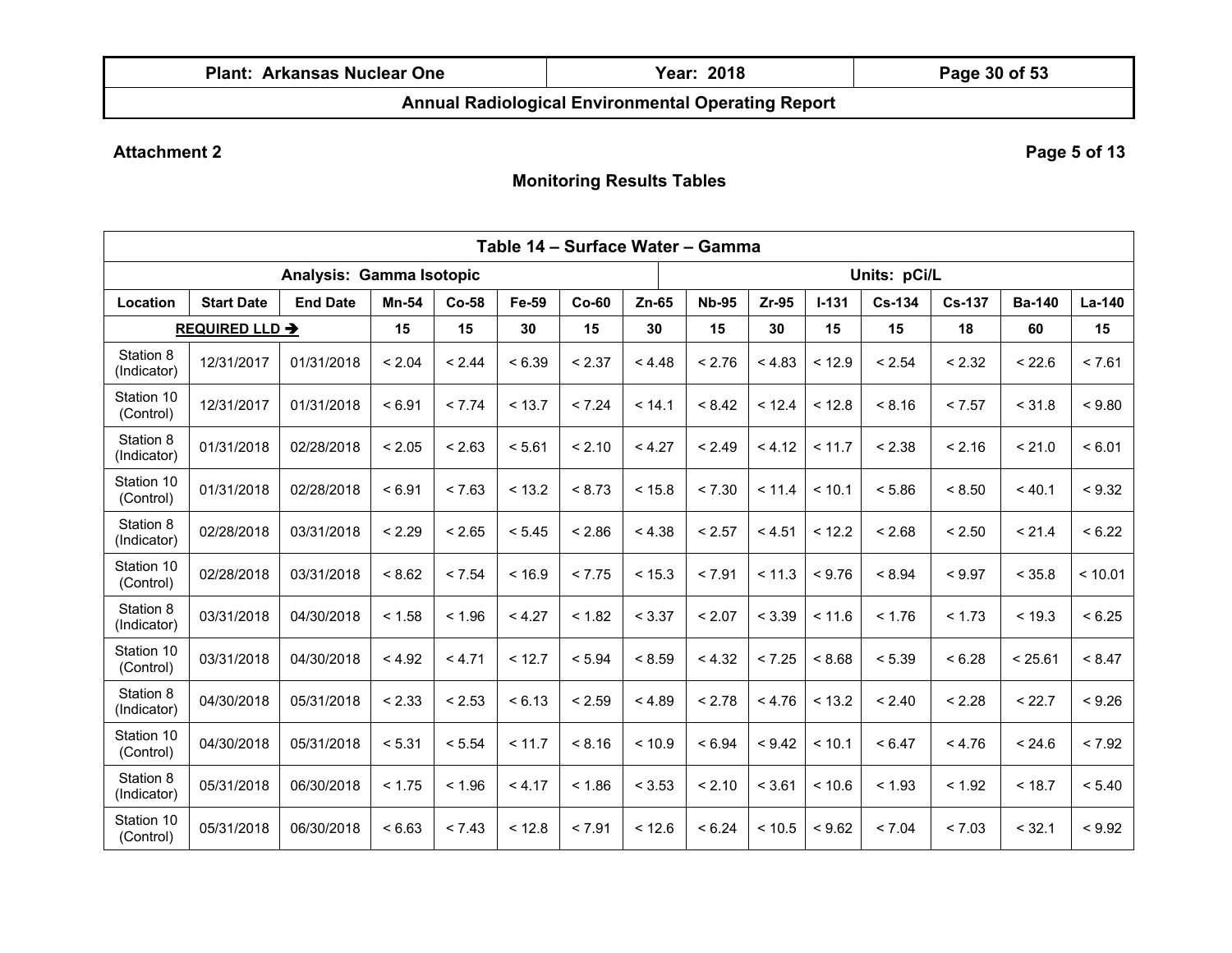| Plant:<br>Arkansas Nuclear One                                | 2018<br>Year: | Page 31 of 53 |  |  |  |  |  |  |  |
|---------------------------------------------------------------|---------------|---------------|--|--|--|--|--|--|--|
| Approval Dealists of set Equipment and all Openading a Depart |               |               |  |  |  |  |  |  |  |

# **Attachment 2** Page 6 of 13

| Table 14 - Surface Water - Gamma |                       |                          |              |        |        |         |         |              |         |           |        |               |               |          |
|----------------------------------|-----------------------|--------------------------|--------------|--------|--------|---------|---------|--------------|---------|-----------|--------|---------------|---------------|----------|
|                                  |                       | Analysis: Gamma Isotopic |              |        |        |         |         | Units: pCi/L |         |           |        |               |               |          |
| Location                         | <b>Start Date</b>     | <b>End Date</b>          | <b>Mn-54</b> | Co-58  | Fe-59  | $Co-60$ | $Zn-65$ | <b>Nb-95</b> | $Zr-95$ | $I - 131$ | Cs-134 | <b>Cs-137</b> | <b>Ba-140</b> | $La-140$ |
|                                  | <b>REQUIRED LLD →</b> |                          | 15           | 15     | 30     | 15      | 30      | 15           | 30      | 15        | 15     | 18            | 60            | 15       |
| Station 8<br>(Indicator)         | 06/30/2018            | 07/31/2018               | < 1.77       | < 1.99 | < 4.54 | < 1.74  | < 3.41  | < 2.12       | < 3.61  | < 12.3    | < 1.91 | < 1.89        | < 20.7        | < 5.79   |
| Station 10<br>(Control)          | 06/30/2018            | 07/31/2018               | < 6.75       | < 8.54 | < 15.0 | < 8.08  | < 14.8  | < 6.85       | < 13.3  | < 14.0    | < 8.90 | < 7.15        | < 44.7        | < 12.8   |
| Station 8<br>(Indicator)         | 07/31/2018            | 08/31/2018               | < 1.25       | < 1.57 | < 3.40 | < 1.27  | < 2.56  | < 1.59       | < 2.69  | < 8.03    | < 1.41 | < 1.40        | < 14.4        | < 4.72   |
| Station 10<br>(Control)          | 07/31/2018            | 08/31/2018               | < 6.09       | < 5.03 | < 13.7 | < 6.50  | < 13.5  | < 6.66       | < 12.2  | < 10.7    | < 7.62 | < 8.00        | < 25.3        | < 12.2   |
| Station 8<br>(Indicator)         | 08/31/2018            | 09/30/2018               | < 1.66       | < 1.92 | < 4.25 | < 1.86  | < 3.60  | < 1.89       | < 3.45  | < 7.57    | < 1.81 | < 1.64        | < 15.5        | < 4.56   |
| Station 10<br>(Control)          | 08/31/2018            | 09/30/2018               | < 7.53       | < 7.95 | < 18.8 | < 9.45  | < 12.3  | < 6.73       | < 11.0  | < 12.2    | < 9.61 | < 6.93        | < 33.0        | < 13.2   |
| Station 8<br>(Indicator)         | 09/30/2018            | 10/31/2018               | < 1.39       | < 1.52 | < 3.88 | < 1.30  | < 2.51  | < 1.66       | < 2.89  | < 14.2    | < 1.52 | < 1.35        | < 20.2        | < 6.69   |
| Station 10<br>(Control)          | 09/30/2018            | 10/31/2018               | < 3.04       | < 3.33 | < 7.50 | < 4.22  | < 6.06  | < 3.87       | < 6.56  | < 8.69    | < 3.41 | < 3.01        | < 19.1        | < 8.14   |
| Station 8<br>(Indicator)         | 10/31/2018            | 11/30/2018               | < 2.00       | < 2.32 | < 5.06 | < 1.93  | < 4.17  | < 2.64       | < 4.27  | < 14.9    | < 2.24 | < 2.16        | < 24.8        | < 6.58   |
| Station 10<br>(Control)          | 10/31/2018            | 11/30/2018               | < 7.90       | < 6.70 | < 11.7 | < 9.10  | < 17.1  | < 7.62       | < 14.7  | ~10.6     | < 8.60 | < 8.37        | < 29.0        | < 13.4   |
| Station 8<br>(Indicator)         | 11/30/2018            | 12/31/2018               | < 2.16       | < 2.45 | < 4.87 | < 2.05  | < 4.51  | < 2.63       | < 4.33  | < 11.8    | < 2.36 | < 2.29        | < 21.4        | < 6.37   |
| Station 10<br>(Control)          | 11/30/2018            | 12/31/2018               | < 4.50       | < 5.04 | < 11.1 | < 6.27  | < 9.07  | < 6.24       | < 9.14  | < 7.34    | < 6.97 | < 5.35        | < 20.4        | < 3.60   |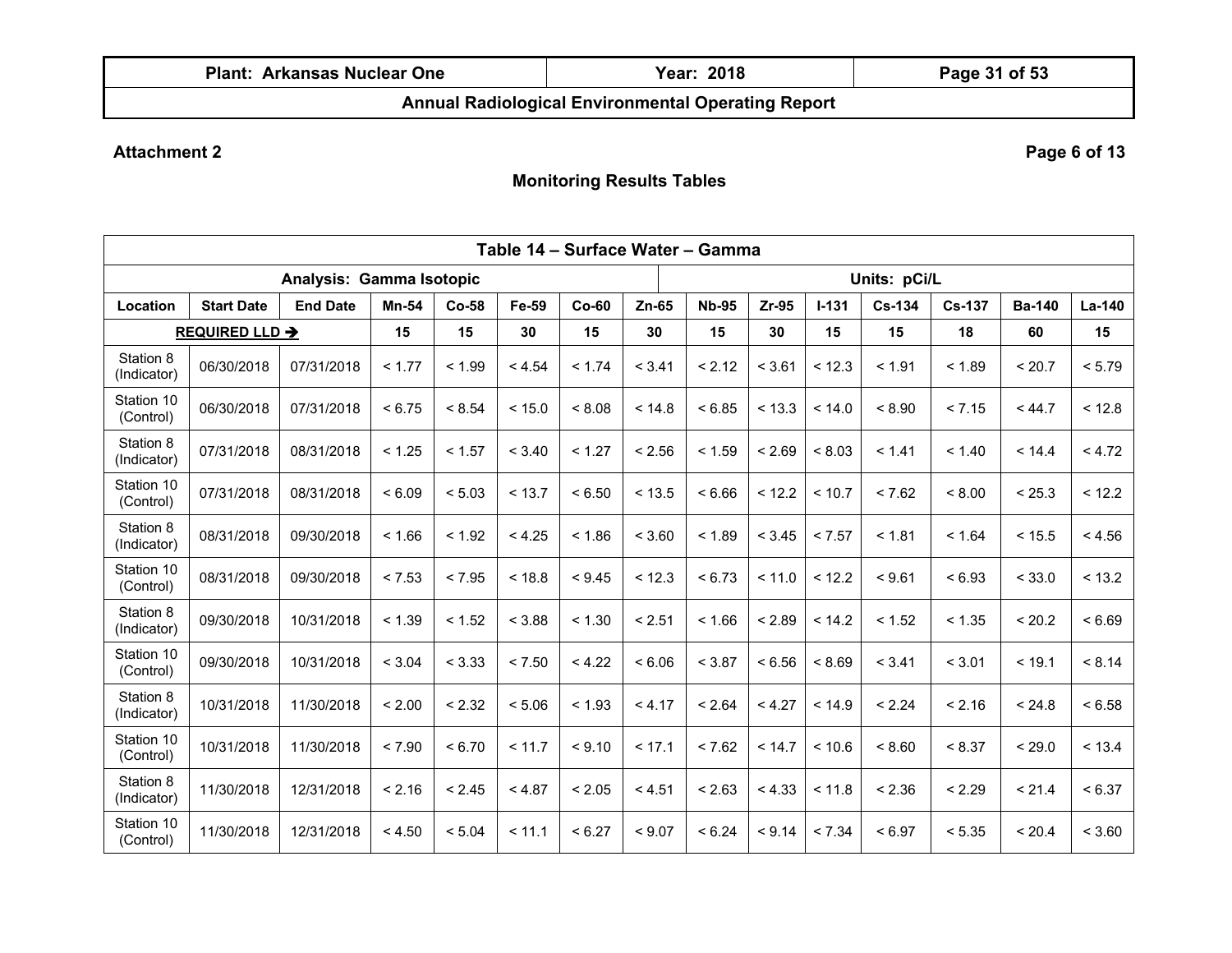| <b>Plant: Arkansas Nuclear One</b> | 2018<br>Year: | Page 32 of 53 |
|------------------------------------|---------------|---------------|
|                                    |               |               |

# **Attachment 2** Page 7 of 13

| Table 15 - Surface Water - Tritium |                   |                 |       |  |  |  |  |  |  |  |  |
|------------------------------------|-------------------|-----------------|-------|--|--|--|--|--|--|--|--|
| Analysis: H-3                      |                   | Units: pCi/L    |       |  |  |  |  |  |  |  |  |
| Location                           | <b>Start Date</b> | <b>End Date</b> | $H-3$ |  |  |  |  |  |  |  |  |
|                                    |                   | 3000            |       |  |  |  |  |  |  |  |  |
| Station 8 (Indicator)              | 12/31/2017        | 3/31/2018       | $396$ |  |  |  |  |  |  |  |  |
| Station 10 (Control)               | 12/31/2017        | 3/31/2018       | < 385 |  |  |  |  |  |  |  |  |
| Station 8 (Indicator)              | 3/31/2018         | 6/30/2018       | $388$ |  |  |  |  |  |  |  |  |
| Station 10 (Control)               | 3/31/2018         | 6/30/2018       | < 381 |  |  |  |  |  |  |  |  |
| Station 8 (Indicator)              | 6/30/2018         | 9/30/2018       | 793   |  |  |  |  |  |  |  |  |
| Station 10 (Control)               | 6/30/2018         | 9/30/2018       | < 364 |  |  |  |  |  |  |  |  |
| Station 8 (Indicator)              | 9/30/2018         | 12/31/2018      | 836   |  |  |  |  |  |  |  |  |
| Station 10 (Control)               | 9/30/2018         | 12/31/2018      | < 386 |  |  |  |  |  |  |  |  |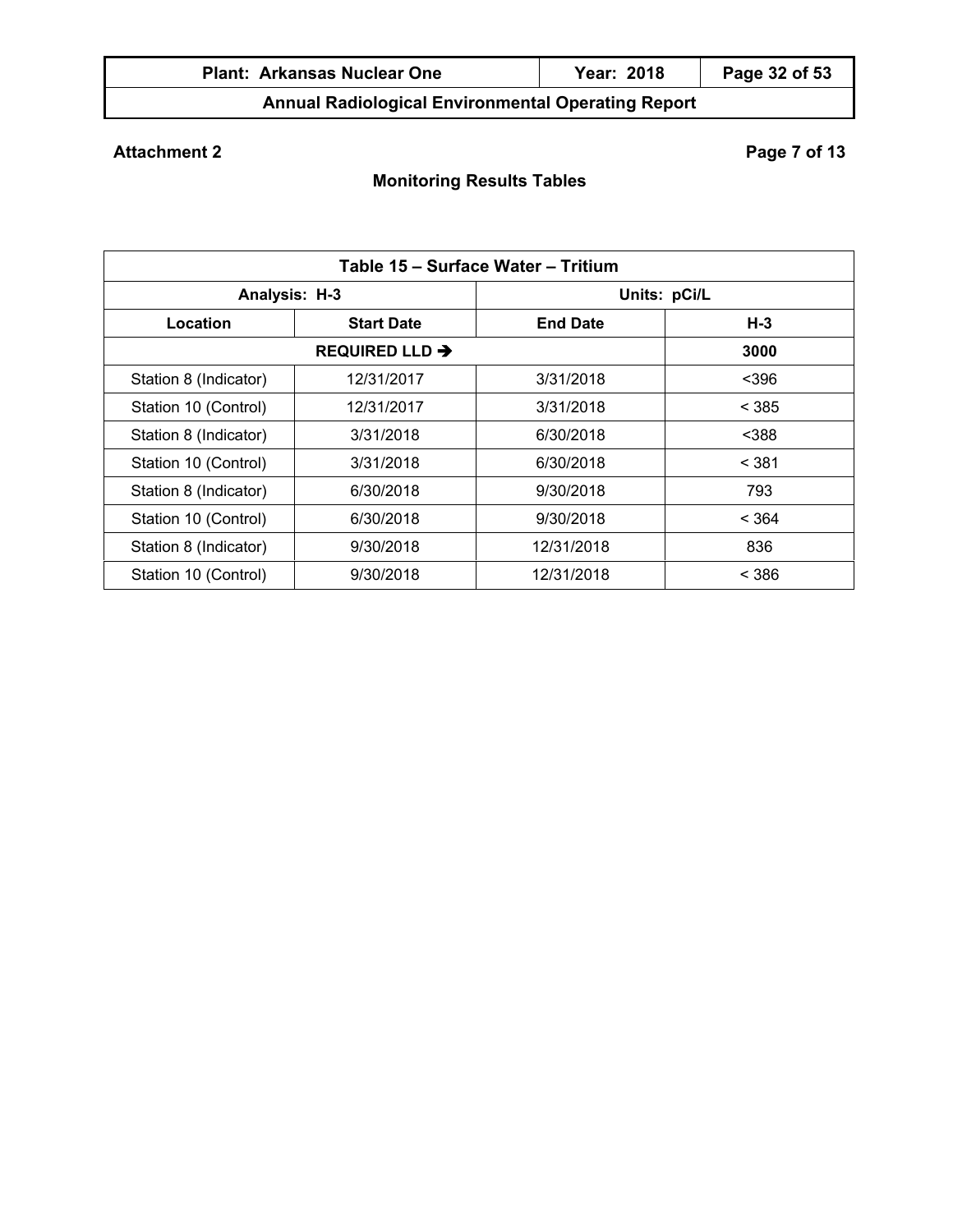| Plant:<br>Arkansas Nuclear One                                           | 2018<br>Year: | Page 33 of 53 |  |  |  |  |  |  |  |
|--------------------------------------------------------------------------|---------------|---------------|--|--|--|--|--|--|--|
| A concell Profile is also if Profile a concelled A concelled a Processi. |               |               |  |  |  |  |  |  |  |

# **Attachment 2** Page 8 of 13

| Table 16 - Drinking Water - Gamma, GB, I-131 |                                  |                             |        |         |         |         |         |              |              |           |          |               |               |         |
|----------------------------------------------|----------------------------------|-----------------------------|--------|---------|---------|---------|---------|--------------|--------------|-----------|----------|---------------|---------------|---------|
| Analysis: Gamma Isotopic, Gross Beta, I-131  |                                  |                             |        |         |         |         |         |              | Units: pCi/L |           |          |               |               |         |
| Location                                     | <b>Collection</b><br><b>Date</b> | <b>Gross</b><br><b>Beta</b> | Mn-54  | $Co-58$ | Fe-59   | $Co-60$ | $Zn-65$ | <b>Nb-95</b> | Zr-95        | $I - 131$ | $Cs-134$ | <b>Cs-137</b> | <b>Ba-140</b> | La-140  |
|                                              | <b>REQUIRED LLD →</b>            | 4.0                         | 15     | 15      | 30      | 15      | 30      | 15           | 30           | 1.0       | 15       | 18            | 60            | 15      |
| Station 14<br>(Indicator)                    | 01/02/2018                       | 1.64                        | < 4.71 | < 5.68  | < 10.3  | < 10.8  | < 18.2  | < 8.12       | < 10.3       | < .761    | < 7.29   | < 6.36        | < 25.8        | < 8.82  |
| Station 57<br>(Control)                      | 01/02/2018                       | 3.66                        | < 7.03 | < 5.21  | < 14.1  | < 8.94  | < 21.4  | < 8.23       | < 16.4       | < .925    | < 9.06   | < 6.65        | < 30.8        | < 12.5  |
| Station 14<br>(Indicator)                    | 03/27/2018                       | < 1.91                      | < 6.78 | < 6.67  | < 11.6  | < 5.51  | < 9.10  | < 7.38       | < 13.4       | < .547    | < 8.98   | < 6.05        | < 27.6        | < 8.08  |
| Station 57<br>(Control)                      | 03/27/2018                       | < 1.99                      | < 4.14 | < 4.93  | < 7.32  | < 3.17  | < 13.7  | < 5.31       | < 7.61       | < .266    | < 5.39   | < 6.49        | < 22.71       | < 8.56  |
| Station 14<br>(Indicator)                    | 07/03/2018                       | < 1.64                      | < 7.28 | < 7.68  | < 14.9  | < 5.59  | < 12.8  | < 6.95       | < 11.0       | < .693    | < 8.43   | < 7.36        | < 33.5        | < 12.8  |
| Station 57<br>(Control)                      | 07/03/2018                       | < 1.82                      | < 6.55 | < 7.84  | < 13.9  | < 8.15  | < 15.5  | < 6.56       | < 11.1       | < .714    | < 6.99   | < 7.97        | < 37.5        | < 12.1  |
| Station 14<br>(Indicator)                    | 10/02/2018                       | 1.67                        | < 6.76 | < 5.34  | < 14.1  | < 6.15  | < 16.1  | < 6.71       | < 12.2       | < .422    | < 7.73   | < 6.76        | < 31.7        | < 13.51 |
| Station 57<br>(Control)                      | 10/02/2018                       | 3.51                        | < 5.28 | < 5.41  | < 12.01 | < 4.93  | < 13.0  | < 5.40       | < 12.0       | < .352    | < 7.02   | < 5.66        | < 26.6        | < 6.99  |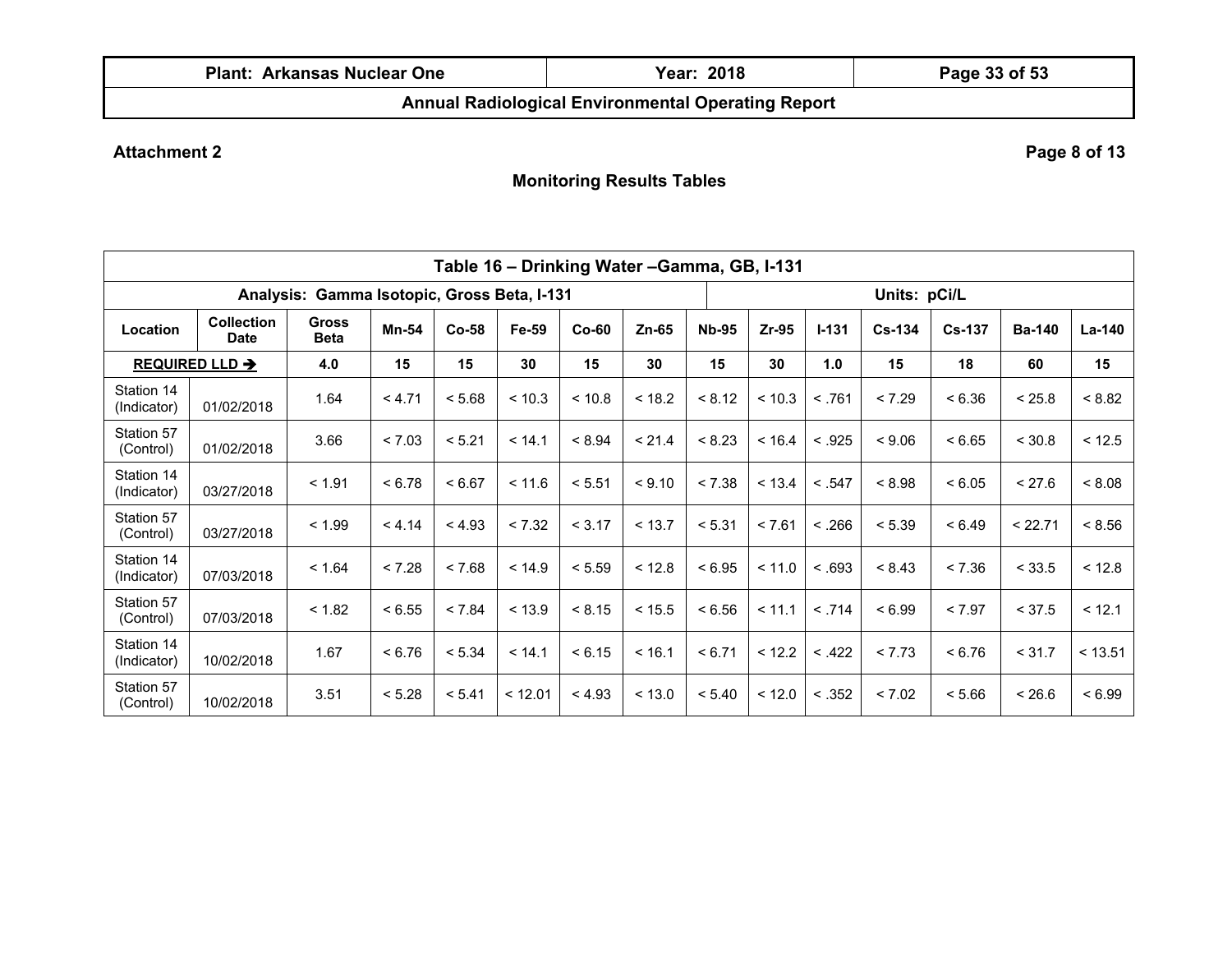| <b>Plant: Arkansas Nuclear One</b> | Year: 2018 | Page 34 of 53 |
|------------------------------------|------------|---------------|
|                                    |            |               |

# **Attachment 2** Page 9 of 13

| Table 17 - Drinking Water - Tritium |                        |            |              |       |  |  |  |  |
|-------------------------------------|------------------------|------------|--------------|-------|--|--|--|--|
| Analysis: H-3                       |                        |            | Units: pCi/L |       |  |  |  |  |
| Location                            | <b>Collection Date</b> |            |              | $H-3$ |  |  |  |  |
| REQUIRED LLD $\rightarrow$          |                        | 2000       |              |       |  |  |  |  |
| Station 14 (Indicator)              |                        | 01/02/2018 |              | < 282 |  |  |  |  |
| Station 57 (Control)                |                        | 01/02/2018 |              | $335$ |  |  |  |  |
| Station 14 (Indicator)              |                        | 03/27/2018 |              | < 295 |  |  |  |  |
| Station 57 (Control)                |                        | 03/27/2018 |              | < 297 |  |  |  |  |
| Station 14 (Indicator)              |                        | 07/03/2018 |              | < 332 |  |  |  |  |
| Station 57 (Control)                |                        | 07/03/2018 |              | < 337 |  |  |  |  |
| Station 14 (Indicator)              |                        | 10/02/2018 |              | < 339 |  |  |  |  |
| Station 57 (Control)                |                        | 10/02/2018 |              | < 345 |  |  |  |  |

| Table 18 - Sediment                       |                       |               |        |  |  |  |  |  |  |
|-------------------------------------------|-----------------------|---------------|--------|--|--|--|--|--|--|
| Units: pCi/kg<br>Analysis: Gamma Isotopic |                       |               |        |  |  |  |  |  |  |
| Location                                  | $Cs - 134$            | <b>Cs-137</b> |        |  |  |  |  |  |  |
|                                           | <b>REQUIRED LLD →</b> | 150           | 180    |  |  |  |  |  |  |
| Station 8 (Indicator)                     | 10/02/2018            | < 130         | < 122  |  |  |  |  |  |  |
| Station 16 (Control)                      | 10/02/2018            | < 81.3        | < 64.2 |  |  |  |  |  |  |

|                            | Table 19 – Fish          |         |         |                                         |         |               |         |         |  |  |  |  |  |  |
|----------------------------|--------------------------|---------|---------|-----------------------------------------|---------|---------------|---------|---------|--|--|--|--|--|--|
|                            | Analysis: Gamma Isotopic |         |         |                                         |         | Units: pCi/kg |         |         |  |  |  |  |  |  |
| Location                   | <b>Collection Date</b>   | Mn-54   | $Co-58$ | $Cs - 134$<br>Fe-59<br>$Co-60$<br>Zn-65 |         |               |         |         |  |  |  |  |  |  |
| REQUIRED LLD $\rightarrow$ |                          | 130     | 130     | 260                                     | 130     | 260           | 130     | 150     |  |  |  |  |  |  |
| Station 8<br>(Indicator)   | 10/02/2018               | < 75.20 | < 89.70 | < 195.0                                 | < 106.0 | < 189.0       | < 94.30 | < 91.40 |  |  |  |  |  |  |
| Station 16<br>(Control)    | 10/02/2018               | < 44.80 | < 73.40 | < 158.0                                 | < 40.80 | < 122.0       | < 57.10 | < 67.0  |  |  |  |  |  |  |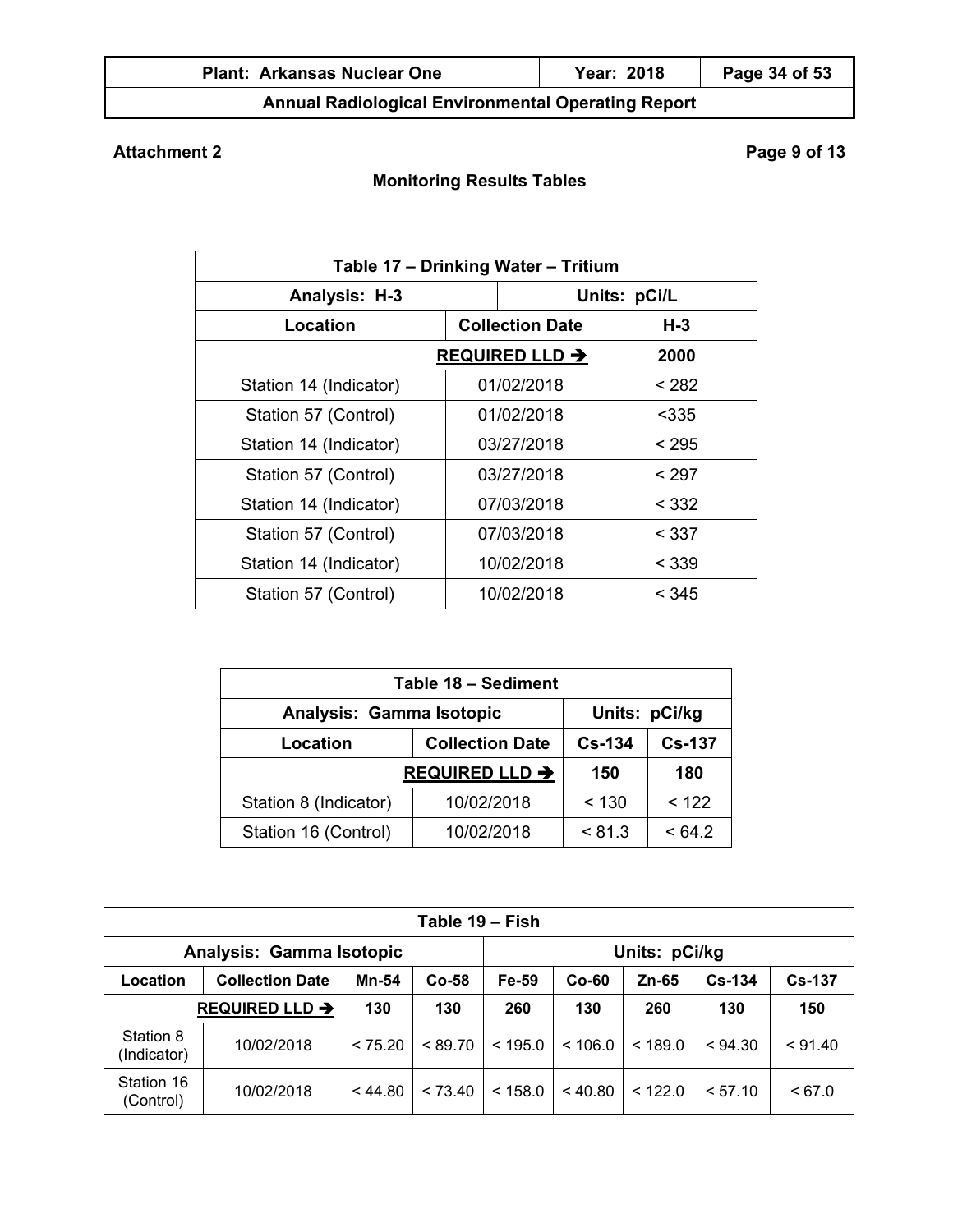| <b>Plant: Arkansas Nuclear One</b>                        | Year: 2018 | Page 35 of 53 |
|-----------------------------------------------------------|------------|---------------|
| <b>Annual Radiological Environmental Operating Report</b> |            |               |

# **Attachment 2** Page 10 of 13

| Table 20 - Food Products        |                        |               |            |               |  |  |  |  |  |  |
|---------------------------------|------------------------|---------------|------------|---------------|--|--|--|--|--|--|
| Analysis: I-131, Gamma Isotopic |                        | Units: pCi/kg |            |               |  |  |  |  |  |  |
| Location                        | <b>Collection Date</b> | $1 - 131$     | $Cs - 134$ | <b>Cs-137</b> |  |  |  |  |  |  |
|                                 | <b>REQUIRED LLD →</b>  | 60            | 60         | 80            |  |  |  |  |  |  |
| Station 13 (Indicator)          | 06/05/2018             | < 26.30       | < 26.70    | < 24.50       |  |  |  |  |  |  |
| Station 55 (Control)            | 06/05/2018             | < 38.90       | < 31.10    | < 27.90       |  |  |  |  |  |  |
| Station 13 (Indicator)          | 07/18/2018             | < 59.40       | < 35.80    | < 35.10       |  |  |  |  |  |  |
| Station 55 (Control)            | 07/18/2018             | < 56.70       | < 37.90    | < 38.20       |  |  |  |  |  |  |
| Station 13 (Indicator)          | 08/14/2018             | < 57.40       | < 26.70    | < 29.90       |  |  |  |  |  |  |
| Station 55 (Control)            | 08/14/2018             | < 21.80       | < 14.90    | < 13.80       |  |  |  |  |  |  |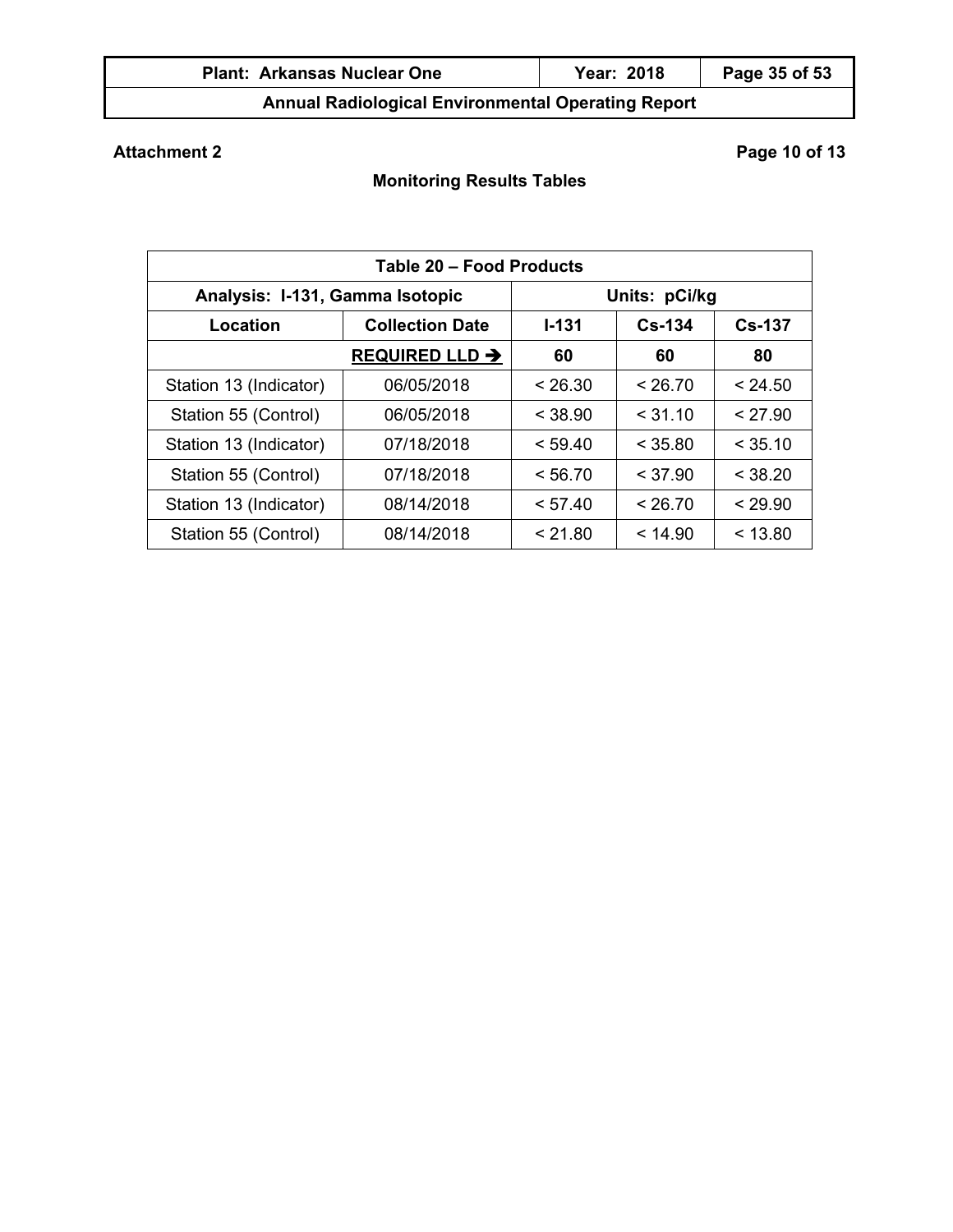| Plant:<br>Arkansas Nuclear One | 2018<br>Year: | Page 36 of 53 |  |  |  |  |
|--------------------------------|---------------|---------------|--|--|--|--|
|                                |               |               |  |  |  |  |

**Attachment 2** Page 11 of 13

|                           |                                  |                           |        |         |         | Table 21 - Groundwater - Gamma and lodine |         |              |        |           |               |               |               |          |
|---------------------------|----------------------------------|---------------------------|--------|---------|---------|-------------------------------------------|---------|--------------|--------|-----------|---------------|---------------|---------------|----------|
|                           | Units: pCi/L                     |                           |        |         |         |                                           |         |              |        |           |               |               |               |          |
| Location                  | <b>Collection</b><br><b>Date</b> | Gr-B                      | Mn-54  | $Co-58$ | Fe-59   | $Co-60$                                   | $Zn-65$ | <b>Nb-95</b> | Zr-95  | $I - 131$ | <b>Cs-134</b> | <b>Cs-137</b> | <b>Ba-140</b> | $La-140$ |
|                           | <b>REQUIRED LLD →</b>            | $N/A$ <sup>[Note 1]</sup> | 15     | 15      | 30      | 15                                        | 30      | 15           | 30     | 15        | 15            | 18            | 60            | 15       |
| Station 58<br>(Control)   | 3/14/2018                        | < 2.04                    | < 3.91 | < 4.22  | < 8.71  | < 4.08                                    | < 7.73  | < 4.64       | < 7.43 | < 10.31   | < 4.59        | < 4.58        | < 23.8        | < 6.78   |
| Station 62<br>(Control)   | 3/14/2018                        | < 3.15                    | < 3.85 | < 4.19  | < 8.18  | < 4.29                                    | < 8.95  | < 4.61       | < 6.10 | < 7.49    | < 4.47        | < 4.29        | < 20.6        | < 6.56   |
| Station 63<br>(Indicator) | 3/14/2018                        | 4.40                      | < 2.97 | < 3.70  | < 7.96  | < 3.27                                    | < 6.75  | < 4.02       | < 6.56 | < 7.76    | < 3.46        | < 3.57        | < 20.1        | < 6.24   |
| Station 64<br>(Indicator) | 3/15/2018                        | < 2.92                    | < 3.95 | < 3.67  | < 8.32  | < 4.33                                    | < 8.89  | < 4.95       | < 7.13 | < 7.20    | < 4.32        | < 3.97        | < 21.0        | < 6.76   |
| Station 58<br>(Control)   | 06/12/2018                       | < 2.26                    | < 5.89 | < 7.11  | < 12.4  | < 5.35                                    | < 10.1  | < 7.57       | < 9.34 | < 12.0    | < 7.02        | < 6.02        | < 39.31       | < 9.09   |
| Station 62<br>(Control)   | 06/12/2018                       | < 3.15                    | < 7.11 | < 6.72  | < 14.61 | < 6.02                                    | < 16.8  | < 9.01       | < 11.5 | < 14.7    | < 7.60        | < 6.58        | < 40.0        | < 11.1   |
| Station 63<br>(Indicator) | 06/12/2018                       | 7.03                      | < 5.73 | < 6.52  | < 14.3  | < 9.14                                    | < 12.5  | < 5.84       | < 9.50 | < 11.3    | < 6.93        | < 6.43        | < 29.0        | < 7.65   |
| Station 64<br>(Indicator) | 06/13/2018                       | < 2.73                    | < 6.73 | < 6.52  | < 10.2  | < 7.36                                    | < 16.6  | < 7.75       | < 10.5 | < 14.2    | < 6.97        | < 7.42        | < 29.4        | < 13.21  |
| Station 58<br>(Control)   | 09/11/2018                       | < 1.95                    | < 3.68 | < 3.63  | < 7.88  | < 3.46                                    | < 8.19  | < 4.80       | < 6.88 | < 9.23    | < 4.55        | < 3.95        | < 20.8        | < 6.77   |
| Station 62<br>(Control)   | 09/11/2018                       | < 2.92                    | < 3.14 | < 3.90  | < 9.98  | < 4.15                                    | < 8.35  | < 4.33       | < 7.35 | < 9.85    | < 4.33        | < 4.37        | < 23.6        | < 7.96   |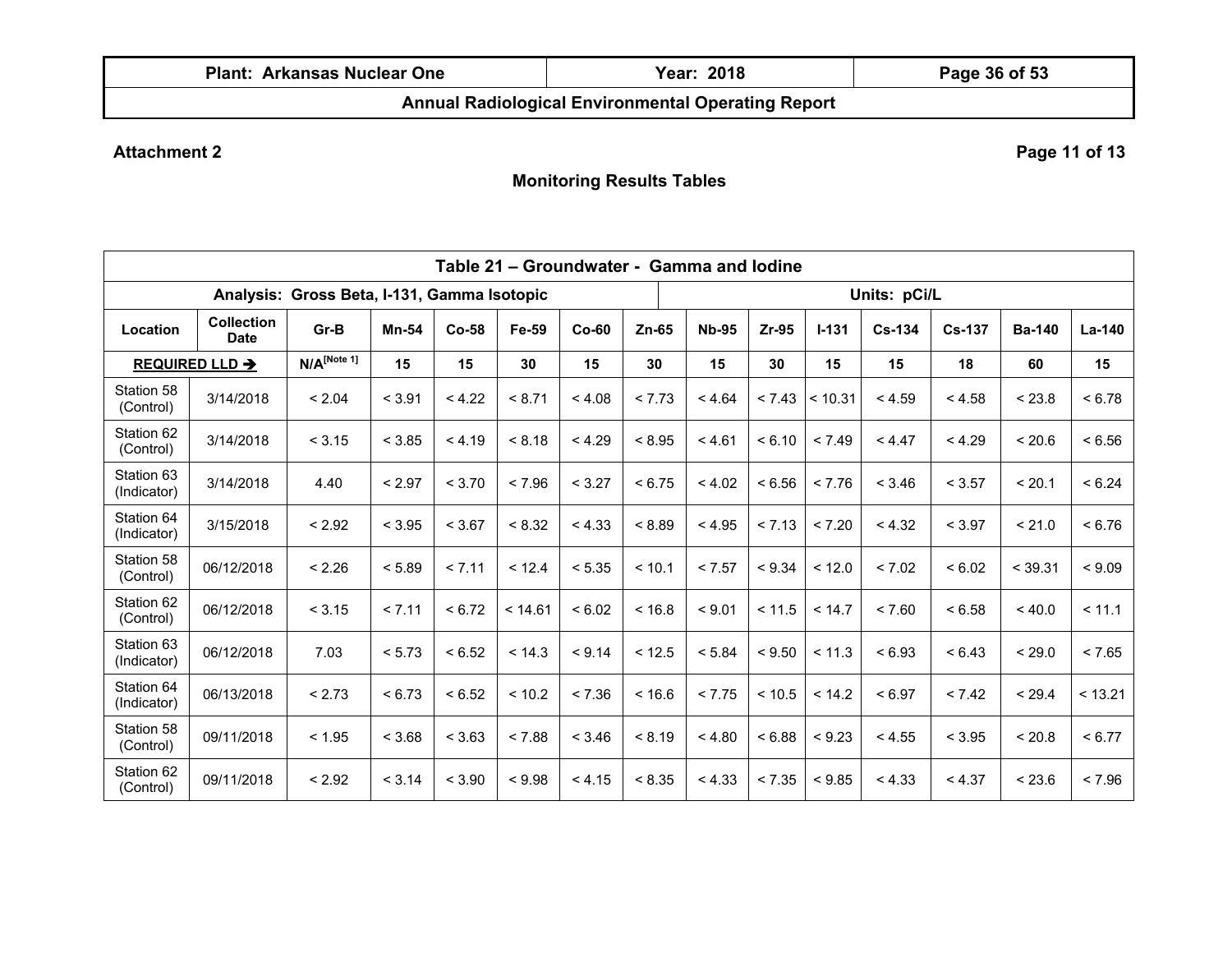| <b>Plant: Arkansas Nuclear One</b> | Year: 2018                                                | Page 37 of 53 |
|------------------------------------|-----------------------------------------------------------|---------------|
|                                    | <b>Annual Radiological Environmental Operating Report</b> |               |

Attachment 2 **Page 12 of 13** 

**Monitoring Results Tables** 

|                                             | Table 21 – Groundwater - Gamma and lodine |                           |              |         |        |         |         |                                                                   |        |        |              |        |               |               |
|---------------------------------------------|-------------------------------------------|---------------------------|--------------|---------|--------|---------|---------|-------------------------------------------------------------------|--------|--------|--------------|--------|---------------|---------------|
| Analysis: Gross Beta, I-131, Gamma Isotopic |                                           |                           |              |         |        |         |         |                                                                   |        |        | Units: pCi/L |        |               |               |
| Location                                    | <b>Collection</b><br><b>Date</b>          | Gr-B                      | <b>Mn-54</b> | $Co-58$ | Fe-59  | $Co-60$ | $Zn-65$ | <b>Nb-95</b><br>$Zr-95$<br>$I - 131$<br>$Cs-134$<br><b>Cs-137</b> |        |        |              |        | <b>Ba-140</b> | <b>La-140</b> |
|                                             | <b>REQUIRED LLD →</b>                     | $N/A$ <sup>[Note 1]</sup> | 15           | 15      | 30     | 15      | 30      | 15                                                                | 30     | 15     | 15           | 18     | 60            | 15            |
| Station 63<br>(Indicator)                   | 09/11/2018                                | 4.20                      | < 3.44       | < 3.86  | < 8.44 | < 3.95  | < 7.62  | < 4.01                                                            | < 6.69 | < 9.26 | < 4.24       | < 3.80 | < 23.2        | < 6.56        |
| Station 64<br>(Indicator)                   | 09/12/2018                                | < 2.65                    | < 3.85       | < 3.99  | < 8.16 | < 3.91  | < 10.2  | < 4.63                                                            | < 7.74 | < 9.99 | < 4.37       | < 3.65 | < 23.5        | < 8.80        |
| Station 58<br>(Control)                     | 12/10/2018                                | < 2.05                    | < 4.98       | < 7.20  | < 15.6 | < 8.21  | < 12.2  | < 7.64                                                            | < 13.7 | < 13.3 | < 7.63       | < 7.59 | < 36.3        | < 11.6        |
| Station 62<br>(Control)                     | 12/10/2018                                | < 3.13                    | < 6.00       | < 10.0  | < 16.5 | < 4.66  | < 20.1  | < 8.46                                                            | < 13.9 | < 12.9 | < 6.89       | < 7.80 | < 36.9        | < 11.5        |
| Station 63<br>(Indicator)                   | 12/10/2018                                | < 3.19                    | < 4.89       | < 7.41  | < 14.5 | < 6.79  | < 11.7  | < 6.56                                                            | < 10.8 | < 13.6 | < 5.60       | < 7.42 | < 37.4        | < 7.93        |
| Station 64<br>(Indicator)                   | 12/11/2018                                | 4.12                      | < 4.74       | < 5.56  | < 11.3 | < 4.96  | < 11.1  | < 6.21                                                            | < 8.76 | < 9.22 | < 5.66       | < 6.01 | < 24.4        | < 9.81        |

[Note 1] – Per ANO's ODCM there is no LLD for groundwater or a reportable detectable concentration.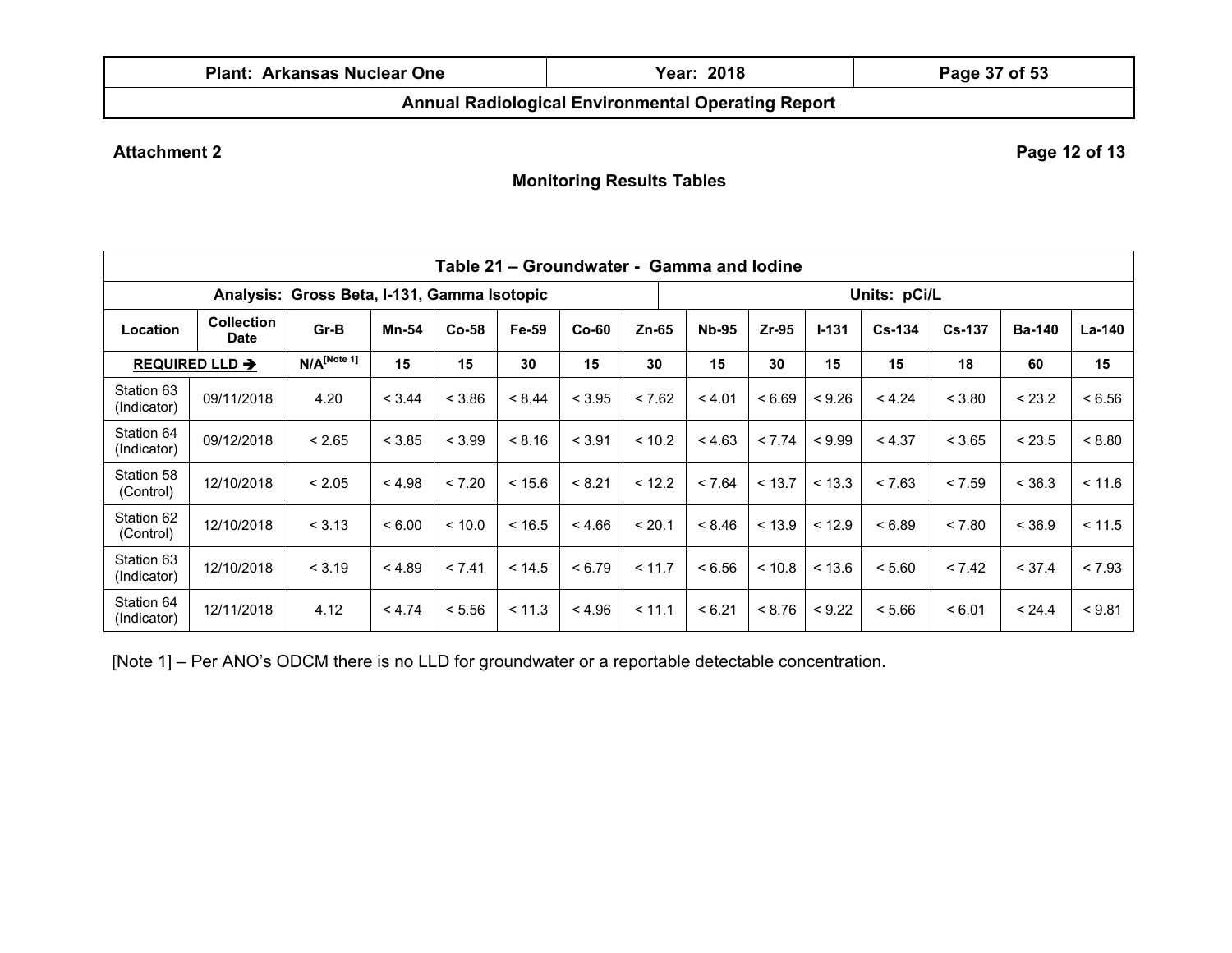# **Attachment 2** Page 13 of 13

| Table 21 - Groundwater - Tritium |  |                        |       |  |  |  |  |  |
|----------------------------------|--|------------------------|-------|--|--|--|--|--|
| Analysis: H-3                    |  | Units: pCi/L           |       |  |  |  |  |  |
| <b>Location</b>                  |  | <b>Collection Date</b> | $H-3$ |  |  |  |  |  |
| <b>REQUIRED LLD →</b>            |  |                        | 3000  |  |  |  |  |  |
| Station 58 (Control)             |  | 03/14/2018             | < 355 |  |  |  |  |  |
| Station 62 (Control)             |  | 03/14/2018             | < 358 |  |  |  |  |  |
| Station 63 (Indicator)           |  | 03/14/2018             | < 362 |  |  |  |  |  |
| Station 64 (Indicator)           |  | 03/15/2018             | < 358 |  |  |  |  |  |
| Station 58 (Control)             |  | 06/12/2018             | < 290 |  |  |  |  |  |
| Station 62 (Control)             |  | 06/12/2018             | < 289 |  |  |  |  |  |
| Station 63 (Indicator)           |  | 06/12/2018             | < 293 |  |  |  |  |  |
| Station 64 (Indicator)           |  | 06/13/2018             | < 295 |  |  |  |  |  |
| Station 58 (Control)             |  | 09/11/2018             | < 357 |  |  |  |  |  |
| Station 62 (Control)             |  | 09/11/2018             | < 356 |  |  |  |  |  |
| Station 63 (Indicator)           |  | 09/11/2018             | < 357 |  |  |  |  |  |
| Station 64 (Indicator)           |  | 09/12/2018             | < 367 |  |  |  |  |  |
| Station 58 (Control)             |  | 12/10/2018             | < 306 |  |  |  |  |  |
| Station 62 (Control)             |  | 12/10/2018             | < 301 |  |  |  |  |  |
| Station 63 (Indicator)           |  | 12/10/2018             | < 293 |  |  |  |  |  |
| Station 64 (Indicator)           |  | 12/11/2018             | < 302 |  |  |  |  |  |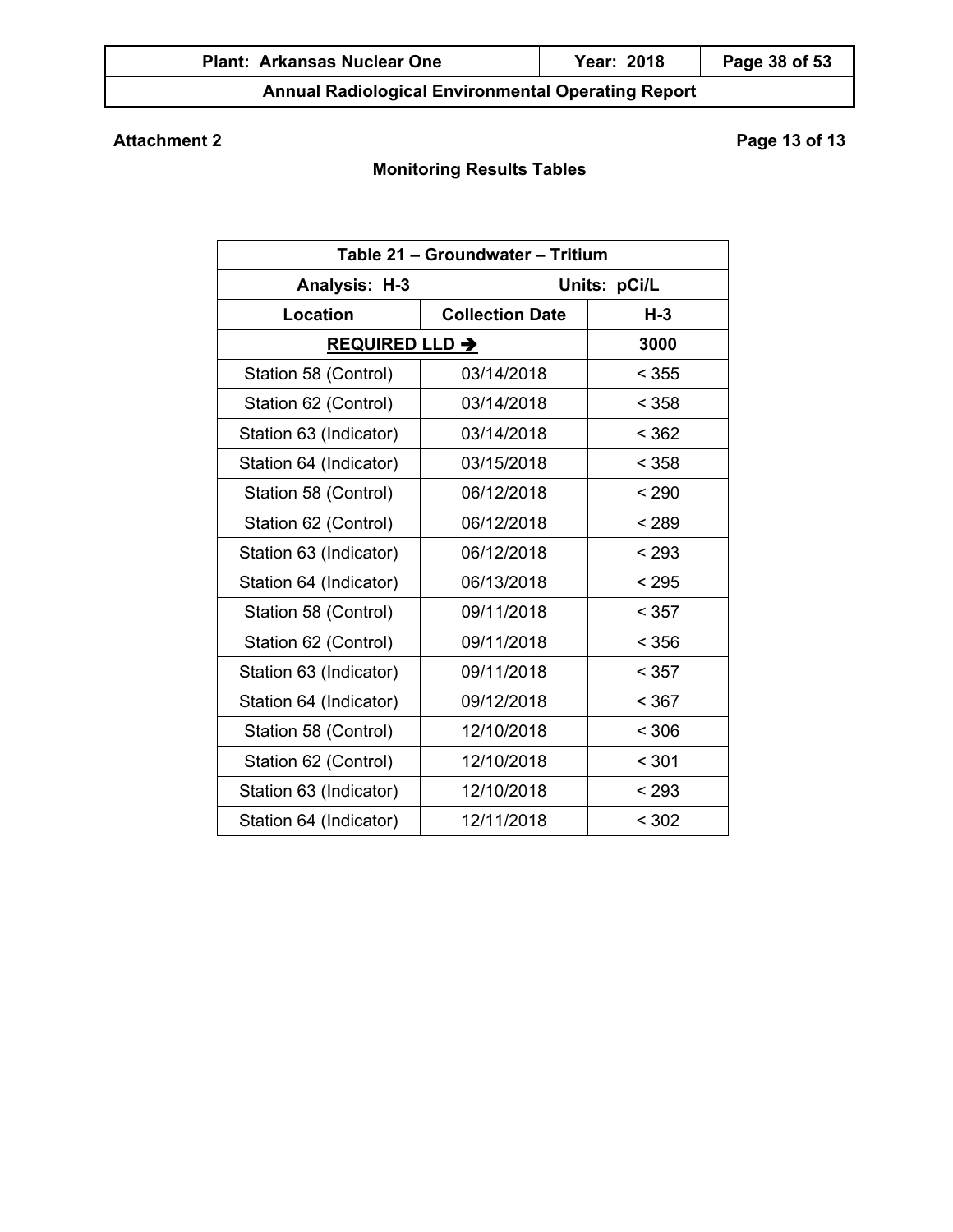| <b>Plant: Arkansas Nuclear One</b> | <b>Year: 2018</b> | Page 39 of 53 |
|------------------------------------|-------------------|---------------|
| .                                  |                   |               |

## **Attachment 3 Page 1 of 2**

# **Interlaboratory Comparison Program Results**

#### **1.0 SUMMARY**

#### **1.1 Summary of Results – Inter-laboratory Comparison Program (ICP)**

The TBE Laboratory analyzed Performance Evaluation (PE) samples of air particulate, air iodine, milk, soil, vegetation, and water matrices for various analytes. The PE samples supplied by Analytics Inc., Environmental Resource Associates (ERA) and Department of Energy (DOE) Mixed Analyte Performance Evaluation Program (MAPEP), were evaluated against the following pre-set acceptance criteria:

1. Analytics Evaluation Criteria

Analytics' evaluation report provides a ratio of TBE's result and Analytics' known value. Since flag values are not assigned by Analytics, TBE evaluates the reported ratios based on internal Quality Control (QC) requirements based on the DOE MAPEP criteria.

2. ERA Evaluation Criteria

ERA's evaluation report provides an acceptance range for control and warning limits with associated flag values. ERA's acceptance limits are established per the United States Environmental Protection Agency (US EPA), National Environmental Laboratory Accreditation Conference (NELAC), state-specific Performance Testing (PT) program requirements, or ERA's Standard Operating Procedure (SOP) for the Generation of Performance Acceptance Limits, as applicable. The acceptance limits are either determined by a regression equation specific to each analyte or a fixed percentage limit promulgated under the appropriate regulatory document.

3. DOE Evaluation Criteria

MAPEP's evaluation report provides an acceptance range with associated flag values. MAPEP defines three levels of performance:

- Acceptable (flag = "A") result within  $\pm$  20% of the reference value
- Acceptable with Warning (flag = "W") result falls in the  $\pm$  20% to  $\pm$  30% of the reference value
- Not Acceptable (flag = "N") bias is greater than 30% of the reference value

*Note: The Department of Energy (DOE) Mixed Analyte Performance Evaluation Program (MAPEP) samples are created to mimic conditions found at DOE sites which do not resemble typical environmental samples obtained at commercial nuclear power facilities.*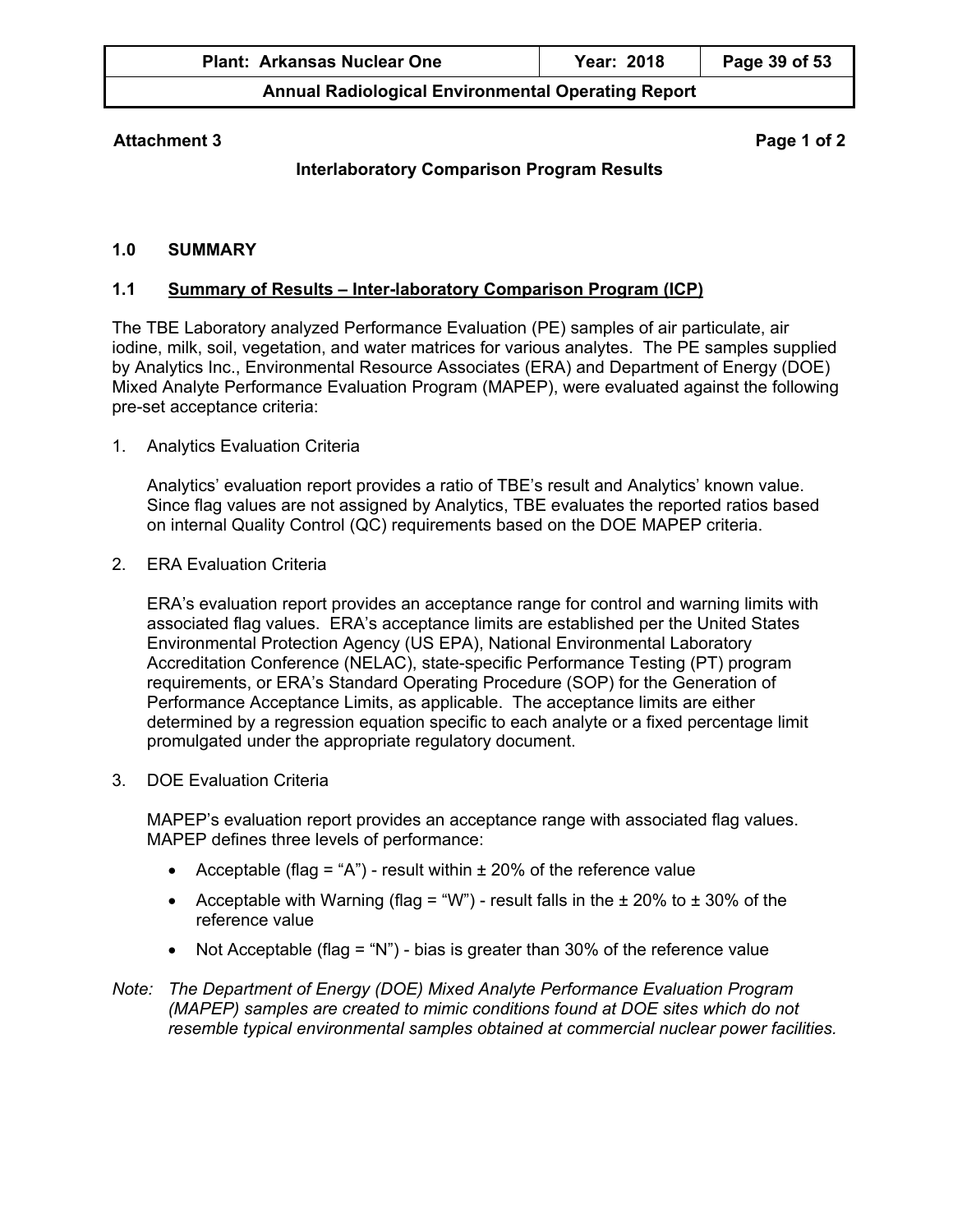| <b>Plant: Arkansas Nuclear One</b> | Year: 2018 | Page 40 of 53 |
|------------------------------------|------------|---------------|
|------------------------------------|------------|---------------|

#### **Attachment 3 Page 2 of 2**

## **Interlaboratory Comparison Program Results**

- 4. For the TBE laboratory, 164 out of 172 analyses performed met the specified acceptance criteria. Six analyses did not meet the specified acceptance criteria for the following reasons and were addressed through the TBE Corrective Action Program.
	- a. TBE was unable to report the February 2018 DOE MAPEP vegetation Sr-90 result due to QC failure and limited sample amount. (NCR 18-09).
	- b. The Analytics September 2018 milk Fe-59 result was evaluated as Not Acceptable (Ratio of TBE to known result at 133%). The reported value was 158 ± 17.6 pCi/L and the known value was  $119 \pm 19.9$  pCi/L. No cause for the failure could be determined. TBE has passed 24 of the previous 27 milk cross-check results since 2012. This sample was run in duplicate on a different detector with comparable results (162 ± 16 pCi/L). NOTE: TBE's 4th Qtr result passed at 105%. (NCR 18-20)
	- c. The Analytics September milk I-131 result was evaluated as Not Acceptable (Ratio of TBE to known result at 143%). Due to a personnel change in the gamma prep lab, the sample was not prepped/counted in a timely manner such as to accommodate the I-131 8-day half-life. Analysts have been made aware of the urgency for this analysis and it will be monitored more closely by QA. NOTE: TBE's 4th Qtr result passed at 101%. (NCR 18-24)
	- d. The Analytics September soil Cr-51 result was evaluated as Not Acceptable (Ratio of TBE to known result at 131%). As with Item c above, the sample was not prepped/counted in a timely manner such as to accommodate the Cr-51 27-day half-life. The same corrective action applies here as in Item c. (NCR 18-21)
	- e. The MAPEP November vegetation Sr-90 result of 0.338 Bq/sample was evaluated as Not Acceptable (Lower acceptable range was 0.554 Bq/sample). It appears that there has been incomplete dissolution of Sr-90 due to the composition of the MAPEP vegetation "matrix". To resolve this issue, the TBE-2018 procedure has been modified to add  $H_2O_2$  to assist in breaking down the organic material that comprises this "matrix". This corrective action will be monitored closely by QA. (NCR 18-25).
	- f. The ERA November 2018 water Sr-90 sample was evaluated as Not Acceptable. TBE's initial reported result of 36.8 pCi/L exceeded the upper acceptance range (22.9 – 36.4 pCi/L). After reviewing the data for this sample, it was discovered that there was a typographical error at the time the results were entered at the ERA website. The correct result in the Laboratory Information Management System (LIMS) of 36.2 should have been submitted instead. This result is within ERA's acceptance limits. In addition to the typographical error, ERA's very stringent upper acceptance limit of 116% is not a reflection of TBE's ability to successfully perform this analysis. (NCR 18-23)
- 5. The Inter-Laboratory Comparison Program provides evidence of "in control" counting systems and methods, and that the laboratories are producing accurate and reliable data.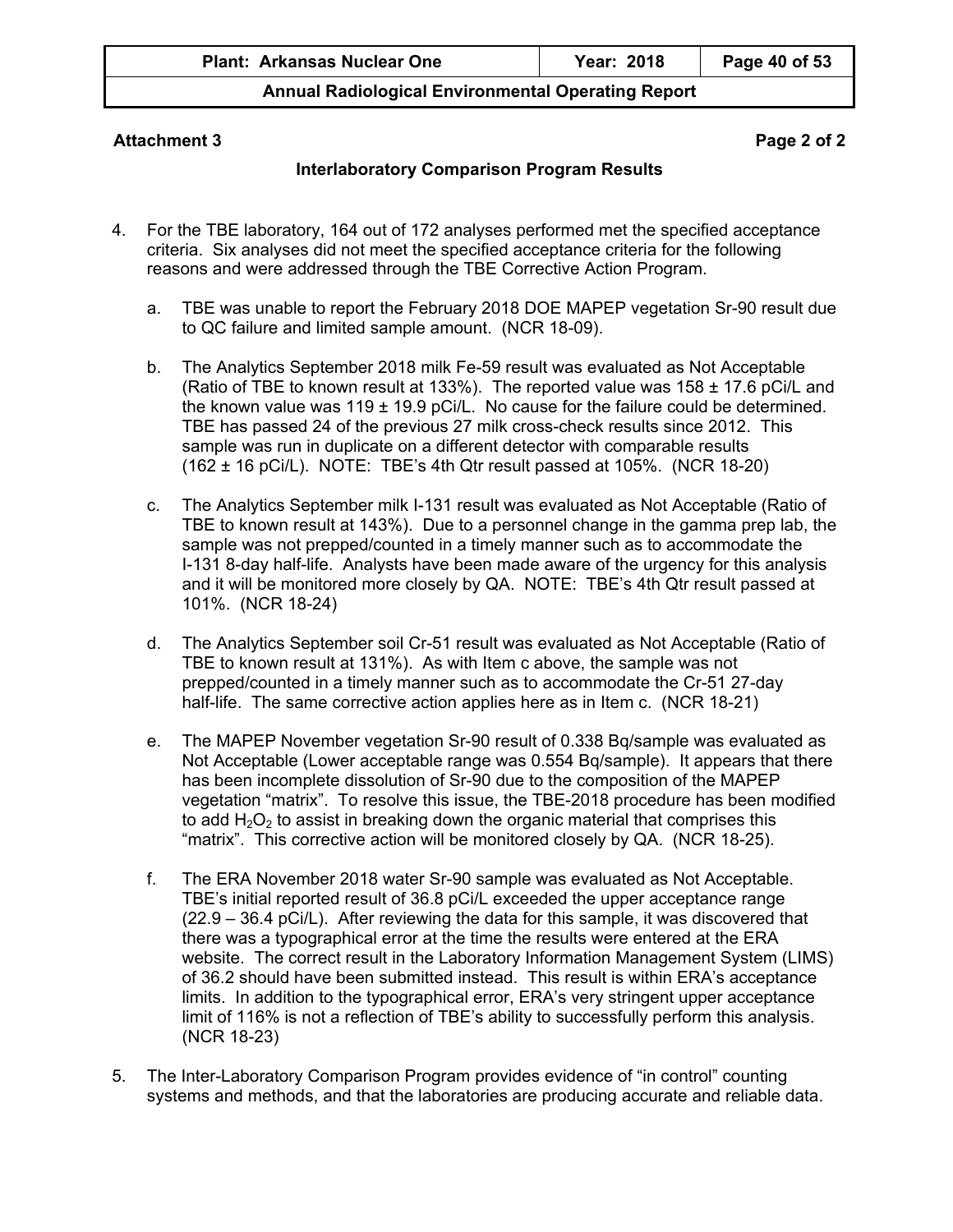| <b>Plant: Arkansas Nuclear One</b>                        | <b>Year: 2018</b> | Page 41 of 53 |
|-----------------------------------------------------------|-------------------|---------------|
| <b>Annual Radiological Environmental Operating Report</b> |                   |               |

## Attachment 4 **Page 1 of 13**

**Environmental Dosimetry Company Interlaboratory Comparison Program Report** 

# **ENVIRONMENTAL DOSIMETRY COMPANY**

# **ANNUAL QUALITY ASSURANCE STATUS REPORT**

**January - December 2018** 

**10 Ashton Lane Sterling, MA 01564**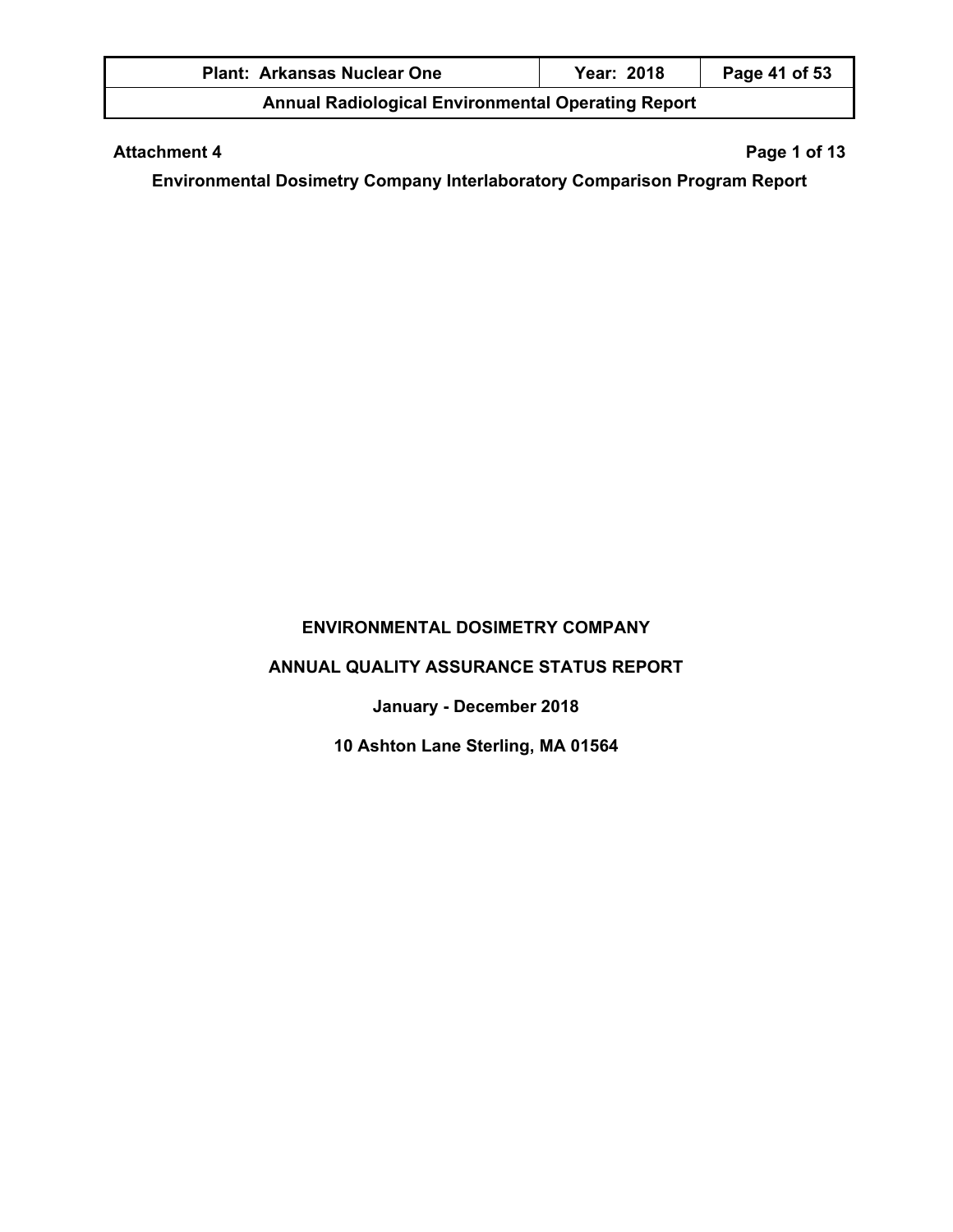| <b>Plant: Arkansas Nuclear One</b>                        | Year: 2018 | Page 42 of 53 |
|-----------------------------------------------------------|------------|---------------|
| <b>Annual Radiological Environmental Operating Report</b> |            |               |

#### **Attachment 4** Page 2 of 13

**Environmental Dosimetry Company Interlaboratory Comparison Program Report** 

## **1.0 EXECUTIVE SUMMARY**

Routine quality control (QC) testing was performed for dosimeters issued by the Environmental Dosimetry Company (EDC).

During this annual period 100% (72/72) of the individual dosimeters evaluated against the EDC internal performance acceptance criteria (high-energy photons only) met the criterion for accuracy and 100% (72/72) met the criterion for precision (Table 1). In addition, 100% (12/12) of the dosimeter sets evaluated against the internal tolerance limits met EDC acceptance criteria (Table 2) and 100% (6/6) of independent testing passed the performance criteria (Table 3). Trending graphs, which evaluate performance statistic for high-energy photon irradiations and co-located stations, are given in Appendix A.

One internal assessment and one external audit were performed in 2018. There were no findings identified.

## **2.0 INTRODUCTION**

The Thermoluminescent Dosimeter (TLD) systems at the EDC are calibrated and operated to ensure consistent and accurate evaluation of TLDs. The quality of the dosimetric results reported to EDC clients is ensured by in house performance testing and independent performance testing by EDC clients, and both internal and client directed program assessments.

The purpose of the dosimetry quality assurance (QA) program is to provide performance documentation of the routine processing of EDC dosimeters. Performance testing provides a statistical measure of the bias and precision of dosimetry processing against a reliable standard, which in turn points out any trends or performance changes. Two programs are used:

## **2.1 QC Program**

Dosimetry quality control tests are performed on EDC Panasonic 814 Environmental dosimeters. These tests include: (1) the in house testing program coordinated by the EDC QA Officer and (2) independent test perform by EDC clients. In-house test are performed using six pairs of 814 dosimeters; a pair is reported as an individual result and six pairs are reported as the mean result. Results of these tests are described in this report.

Excluded from this report are instrumentation checks. Although instrumentation checks represent an important aspect of the quality assurance program, they are not included as process checks in this report. Instrumentation checks represent between 5-10% of the TLDs processed.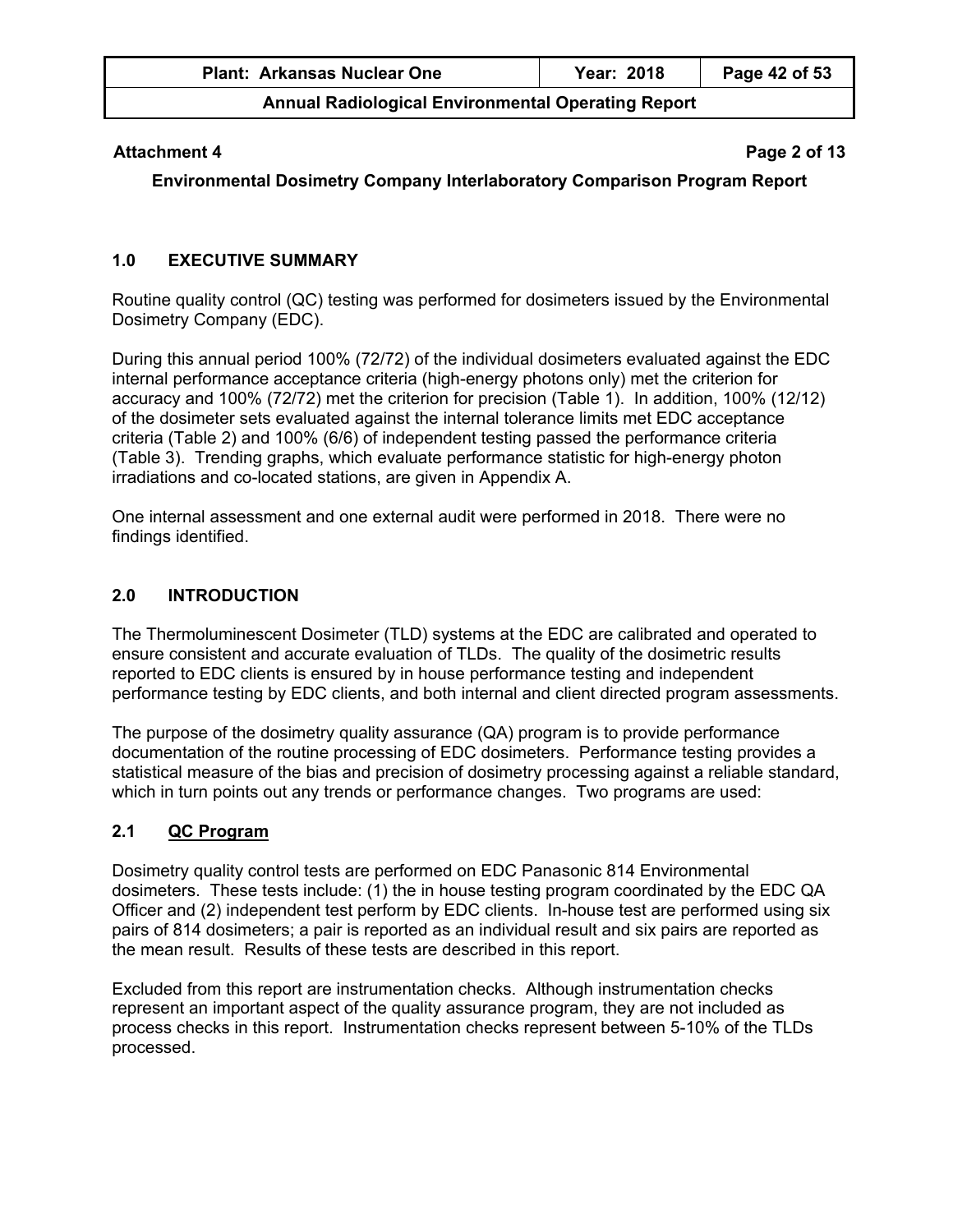| <b>Plant: Arkansas Nuclear One</b>                        | Year: 2018 | Page 43 of 53 |
|-----------------------------------------------------------|------------|---------------|
| <b>Annual Radiological Environmental Operating Report</b> |            |               |

#### Attachment 4 **Page 3 of 13**

**Environmental Dosimetry Company Interlaboratory Comparison Program Report** 

## **2.2 QA Program**

An internal assessment of dosimetry activities is conducted annually by the Quality Assurance Officer (Reference 1). The purpose of the assessment is to review procedures, results, materials or components to identify opportunities to improve or enhance processes and/or services.

## **3.0 PERFORMANCE EVALUATION CRITERIA**

## **3.1 Acceptance Criteria for Internal Evaluations**

1. Bias

For each dosimeter tested, the measure of bias is the percent deviation of the reported result relative to the delivered exposure. The percent deviation relative to the delivered exposure is calculated as follows:

$$
\frac{\left(H_i^{\prime}-H_i\right)}{H_i}100
$$

Where:

- $H'_{i}$  = the corresponding reported exposure for the ith dosimeter (i.e., the reported exposure)
- $H<sub>i</sub>$  = the exposure delivered to the ith irradiated dosimeter (i.e., the delivered exposure)
- 2. Mean Bias

For each group of test dosimeters, the mean bias is the average percent deviation of the reported result relative to the delivered exposure. The mean percent deviation relative to the delivered exposure is calculated as follows:

$$
\sum \biggl(\frac{\left(H_i'-H_i\right)}{H_i}\biggr)100\biggl(\frac{1}{n}\biggr)
$$

Where:

- $H'_1$  = the corresponding reported exposure for the ith dosimeter (i.e., the reported exposure)
- $H<sub>i</sub>$  = the exposure delivered to the ith irradiated test dosimeter (i.e., the delivered exposure)
- $n =$  the number of dosimeters in the test group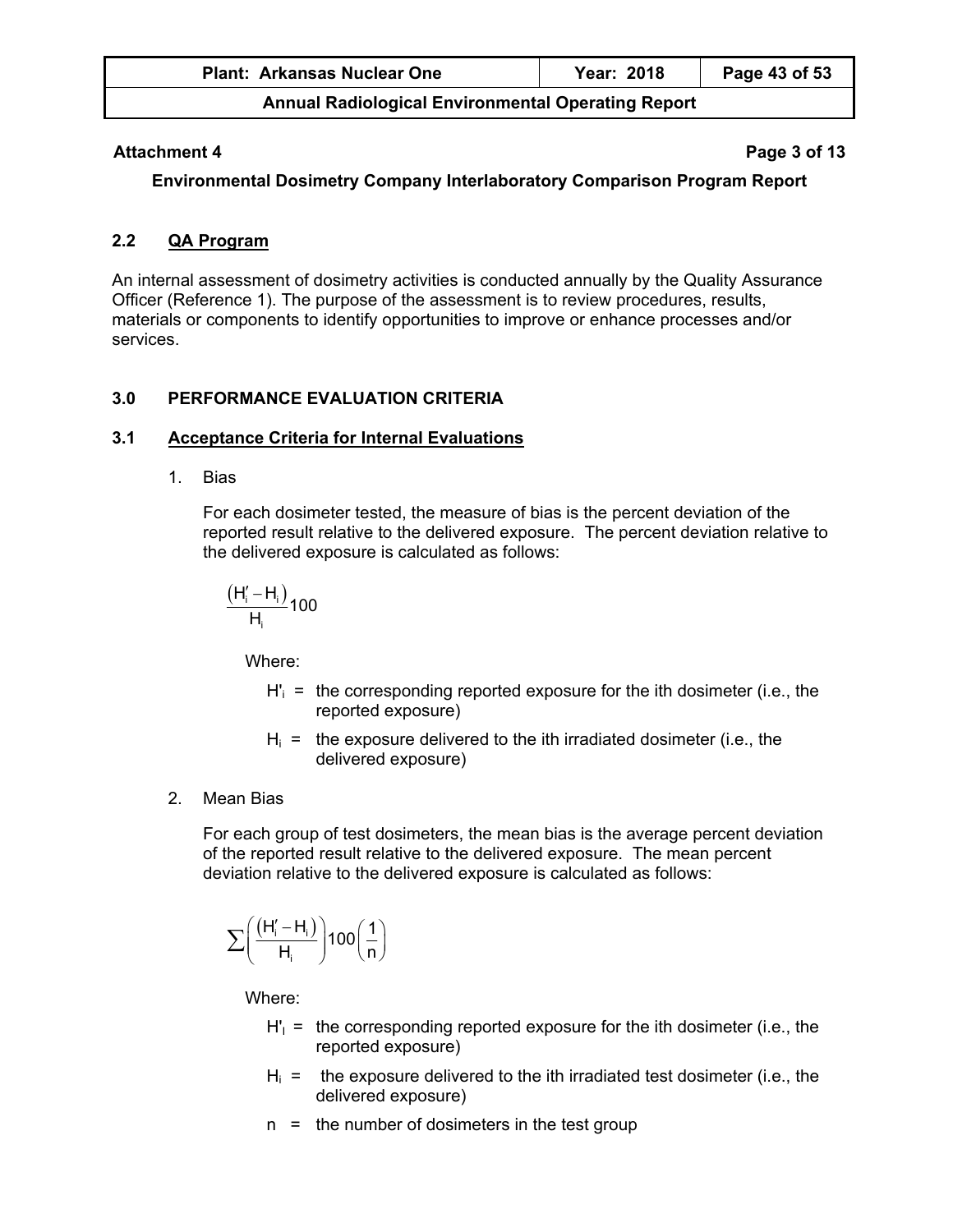| <b>Plant: Arkansas Nuclear One</b>                        | Year: 2018 | Page 44 of 53 |
|-----------------------------------------------------------|------------|---------------|
| <b>Annual Radiological Environmental Operating Report</b> |            |               |

## **Attachment 4** Page 4 of 13

## **Environmental Dosimetry Company Interlaboratory Comparison Program Report**

3. Precision

For a group of test dosimeters irradiated to a given exposure, the measure of precision is the percent deviation of individual results relative to the mean reported exposure. At least two values are required for the determination of precision. The measure of precision for the ith dosimeter is:

$$
\sum \!\left(\frac{\left(H_{i}^{\prime}-H_{i}\right)}{H_{i}}\!\right)\!100\!\left(\frac{1}{n}\right)
$$

Where:

- $H'_{i}$  = the reported exposure for the ith dosimeter (i.e., the reported exposure)
- $H<sub>i</sub>$  = the mean reported exposure; i.e.
- n = the number of dosimeters in the test group
- 4 **EDC** Internal Tolerance Limits

All evaluation criteria are taken from the "EDC Quality System Manual," (Reference 2). These criteria are only applied to individual test dosimeters irradiated with high-energy photons (Cs 137) and are as follows for Panasonic Environmental dosimeters:  $\pm$  15% for bias and  $\pm$  12.8% for precision.

# **3.2 QC Investigation Criteria and Result Reporting**

EDC Quality System Manual (Reference 2) specifies when an investigation is required due to a QC analysis that has failed the EDC bias criteria. The criteria are as follows:

- 1. No investigation is necessary when an individual QC result falls outside the QC performance criteria for accuracy.
- 2. Investigations are initiated when the mean of a QC processing batch is outside the performance criterion for bias.

# **3.3 Reporting of Environmental Dosimetry Results to EDC Customers**

- 1. All results are to be reported in a timely fashion.
- 2. If the QA Officer determines that an investigation is required for a process, the results shall be issued as normal. If the QC results prompting the investigation have a mean bias from the known of greater than  $\pm 20\%$ , the results shall be issued with a note indicating that they may be updated in the future, pending resolution of a QA issue.
- 3. Environmental dosimetry results do not require updating if the investigation has shown that the mean bias between the original results and the corrected results, based on applicable correction factors from the investigation, does not exceed  $\pm$  20%.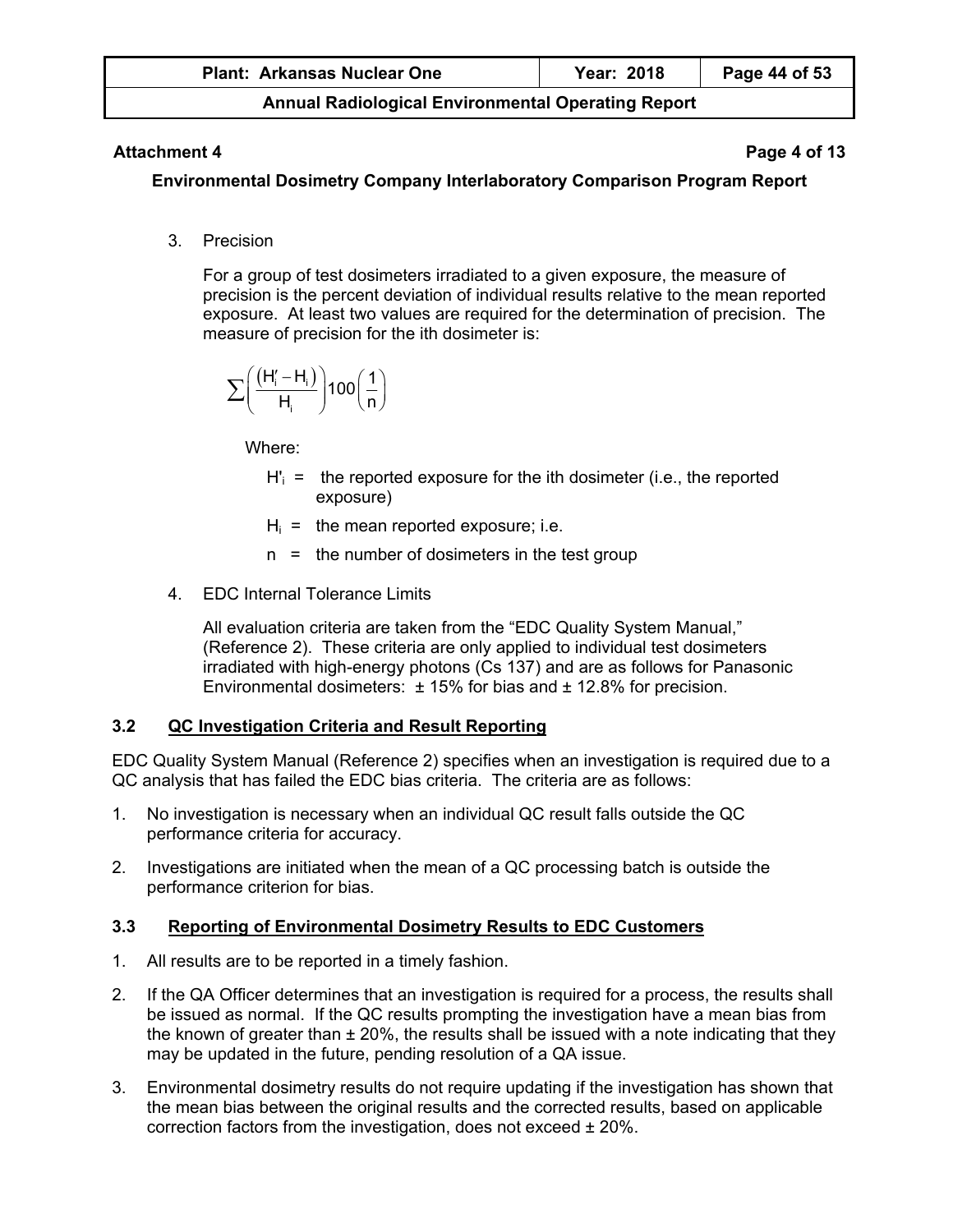| <b>Plant: Arkansas Nuclear One</b>                        | Year: 2018 | Page 45 of 53 |
|-----------------------------------------------------------|------------|---------------|
| <b>Annual Radiological Environmental Operating Report</b> |            |               |

## **Attachment 4** Page 5 of 13

**Environmental Dosimetry Company Interlaboratory Comparison Program Report** 

## **4.0 DATA SUMMARY FOR ISSUANCE PERIOD JANUARY-DECEMBER 2018**

#### **4.1 General Discussion**

Results of performance tests conducted are summarized and discussed in the following sections. Summaries of the performance tests for the reporting period are given in Tables 1 through 3 and Figures 1 through 4.

Table 1 provides a summary of individual dosimeter results evaluated against the EDC internal acceptance criteria for high-energy photons only. During this period 100% (72/72) of the individual dosimeters evaluated against these criteria met the tolerance limits for accuracy and 100% (72/72) met the criterion for precision. A graphical interpretation is provided in Figures 1 and 2.

Table 2 provides the bias and standard deviation results for each group (N=6) of dosimeters evaluated against the internal tolerance criteria. Overall, 100% (12/12) of the dosimeter sets evaluated against the internal tolerance performance criteria met these criteria. A graphical interpretation is provided in Figure 3.

Table 3 presents the independent blind spike results for dosimeters processed during this annual period. All results passed the performance acceptance criterion. Figure 4 is a graphical interpretation of Seabrook Station blind co-located station results.

## 4.2 Result Trending

One of the main benefits of performing quality control tests on a routine basis is to identify trends or performance changes. The results of the Panasonic environmental dosimeter performance tests are presented in Appendix A. The results are evaluated against each of the performance criteria listed in Section II, namely: individual dosimeter accuracy, individual dosimeter precision, and mean bias.

All of the results presented in Appendix A are plotted sequentially by processing date.

## **5.0 STATUS OF EDC CONDITION REPORTS (CR)**

No condition reports were issued during this annual period.

## **6.0 STATUS OF AUDITS/ASSESSMENTS**

1. Internal

EDC Internal Quality Assurance Assessment was conducted during the fourth quarter 2018. There were no findings identified.

2. External

None.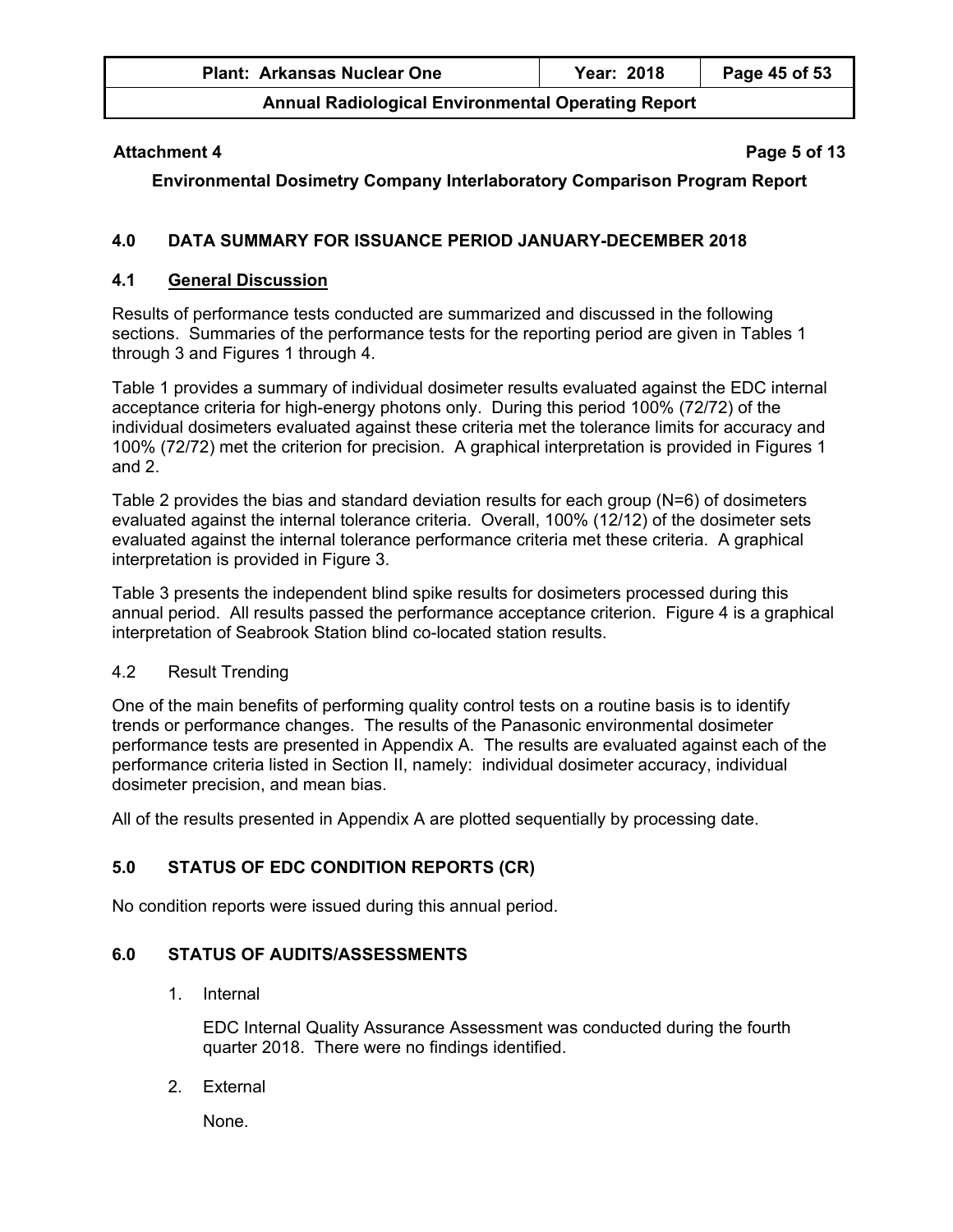| <b>Plant: Arkansas Nuclear One</b>                        | <b>Year: 2018</b> | Page 46 of 53 |
|-----------------------------------------------------------|-------------------|---------------|
| <b>Annual Radiological Environmental Operating Report</b> |                   |               |

#### **Attachment 4** Page 6 of 13

**Environmental Dosimetry Company Interlaboratory Comparison Program Report** 

## **7.0 PROCEDURES AND MANUALS REVISED DURING JANUARY - DECEMBER 2018**

No procedures or manuals were revised in 2018.

## **8.0 CONCLUSION AND RECOMMENDATIONS**

The quality control evaluations continue to indicate the dosimetry processing programs at the EDC satisfy the criteria specified in the Quality System Manual. The EDC demonstrated the ability to meet all applicable acceptance criteria.

## **9.0 REFERENCES**

- 1. EDC Quality Control and Audit Assessment Schedule, 2018.
- 2. EDC Manual 1, Quality System Manual, Rev. 3, August 1, 2017.

# **TABLE 1**

## **PERCENTAGE OF INDIVIDUAL DOSIMETERS THAT PASSED EDC INTERNAL CRITERIA JANUARY – DECEMBER 2018(1), (2)**

| <b>Dosimeter Type</b>   | <b>Number Tested</b> | % Passed Bias<br>Criteria | % Passed Precision<br>Criteria |
|-------------------------|----------------------|---------------------------|--------------------------------|
| Panasonic Environmental | 70                   | 100                       | 100                            |

 $<sup>(1)</sup>$  This table summarizes results of tests conducted by EDC.</sup>

 $(2)$  Environmental dosimeter results are free in air.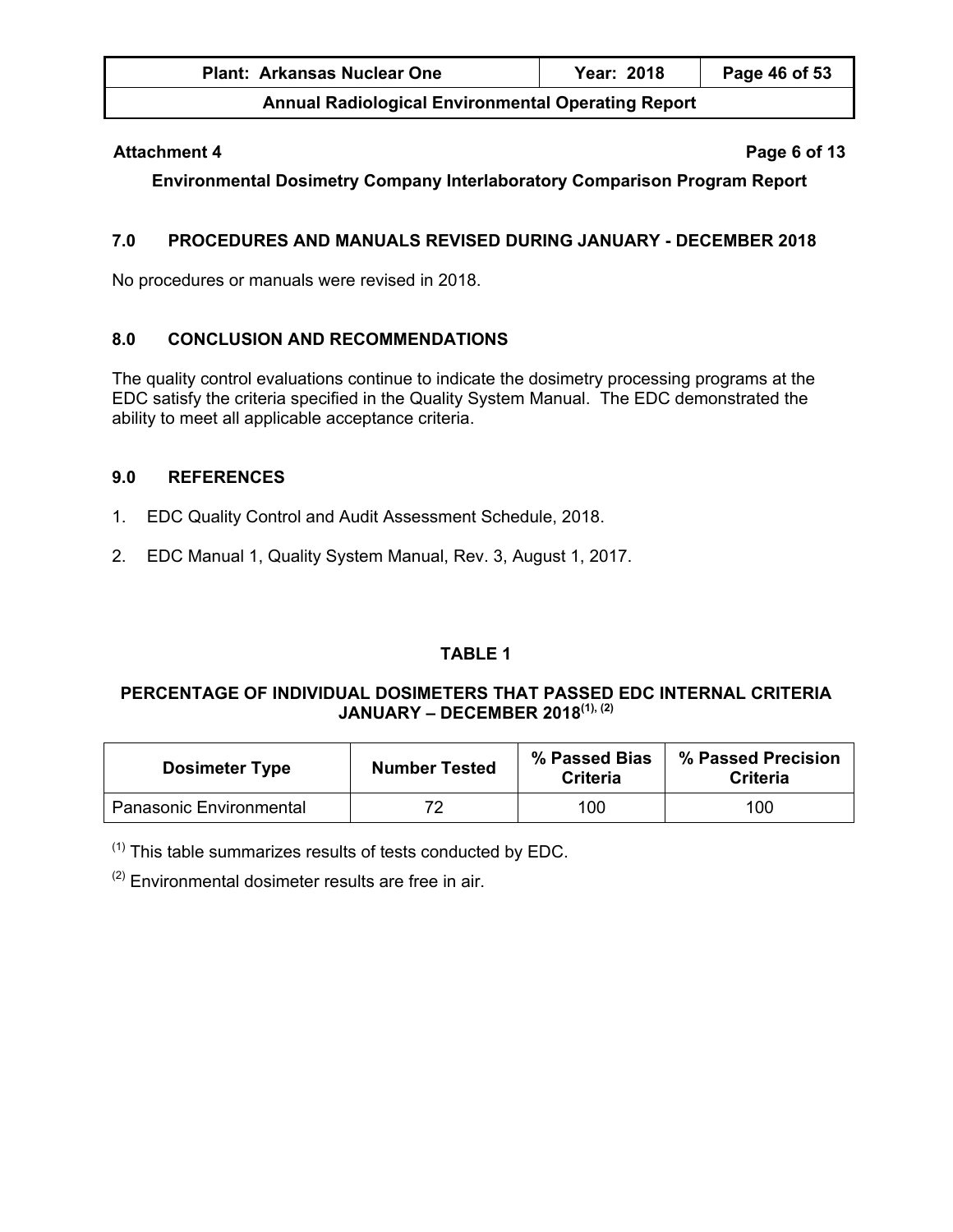| <b>Plant: Arkansas Nuclear One</b> | Year: 2018 | Page 47 of 53 |
|------------------------------------|------------|---------------|
|                                    |            |               |

# Attachment 4 **Page 7 of 13**

**Environmental Dosimetry Company Interlaboratory Comparison Program Report** 

## **TABLE 2**

# **MEAN DOSIMETER ANALYSES (N=6) JANUARY – DECEMBER 2018(1), (2)**

| <b>Process Date</b> | <b>Exposure Level</b> | <b>Mean Bias %</b> | <b>Standard</b><br>Deviation % | <b>Tolerance</b><br>Limit +/-15% |
|---------------------|-----------------------|--------------------|--------------------------------|----------------------------------|
| 4/30/2018           | 27                    | 3.5                | 2.3                            | Pass                             |
| 5/02/2018           | 44                    | 8.0                | 1.5                            | Pass                             |
| 5/03/2018           | 99                    | 4.6                | 2.2                            | Pass                             |
| 7/27/2018           | 55                    | 1.0                | 0.8                            | Pass                             |
| 7/30/2018           | 72                    | 2.5                | 1.5                            | Pass                             |
| 8/2/2018            | 113                   | 4.0                | 1.7                            | Pass                             |
| 10/29/2018          | 34                    | 2.6                | 1.2                            | Pass                             |
| 11/03/2018          | 67                    | 1.7                | 1.5                            | Pass                             |
| 11/17/2018          | 109                   | 5.0                | 0.9                            | Pass                             |
| 1/23/2019           | 107                   | 1.3                | 1.1                            | Pass                             |
| 1/26/2019           | 123                   | $-0.3$             | 2.0                            | Pass                             |
| 2/04/2019           | 39                    | 1.0                | 1.1                            | Pass                             |

(1) This table summarizes results of tests conducted by EDC for TLDs issued in 2018.

 $(2)$  Environmental dosimeter results are free in air.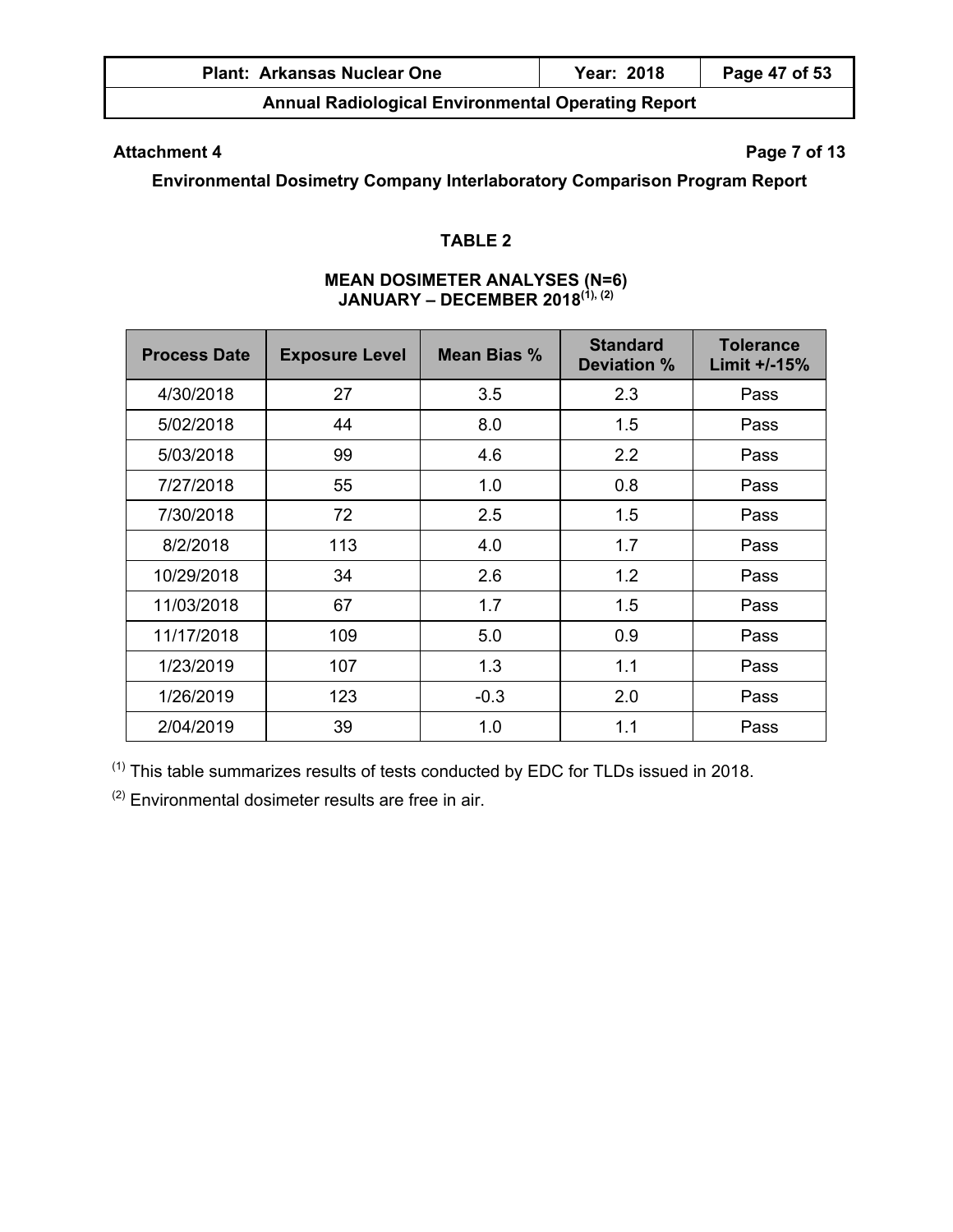| <b>Plant: Arkansas Nuclear One</b> | <b>Year: 2018</b> | Page 48 of 53 |
|------------------------------------|-------------------|---------------|
|                                    |                   |               |

# Attachment 4 **Page 8 of 13**

**Environmental Dosimetry Company Interlaboratory Comparison Program Report** 

# **TABLE 3**

#### **SUMMARY OF INDEPENDENT DOSIMETER TESTING JANUARY – DECEMBER 2018(1), (2)**

| <b>Issuance Period</b> | <b>Client</b> | Mean Bias % | <b>Standard</b><br><b>Deviation %</b> | Pass / Fail |
|------------------------|---------------|-------------|---------------------------------------|-------------|
| 1st Qtr. 2018          | Millstone     | 2.4         | 1.9                                   | Pass        |
| 2nd Qtr.2018           | Millstone     | 8.2         | 1.4                                   | Pass        |
| 2nd Qtr.2018           | Seabrook      | 2.6         | 0.9                                   | Pass        |
| 2nd Qtr.2018           | <b>SONGS</b>  | $-3.9$      | 1.3                                   | Pass        |
| 3rd Qtr. 2018          | Millstone     | 2.6         | 0.9                                   | Pass        |
| 3rd Qtr. 2018          | PSEG(PNNL)    | $-4.8$      | 1.3                                   | Pass        |
| 4th Qtr.2018           | Millstone     | 1.0         | 1.2                                   | Pass        |
| 4th Qtr.2018           | Seabrook      | 6.8         | 1.1                                   | Pass        |

(1)Performance criteria are +/- 15%.

(2)Blind spike irradiations using Cs-137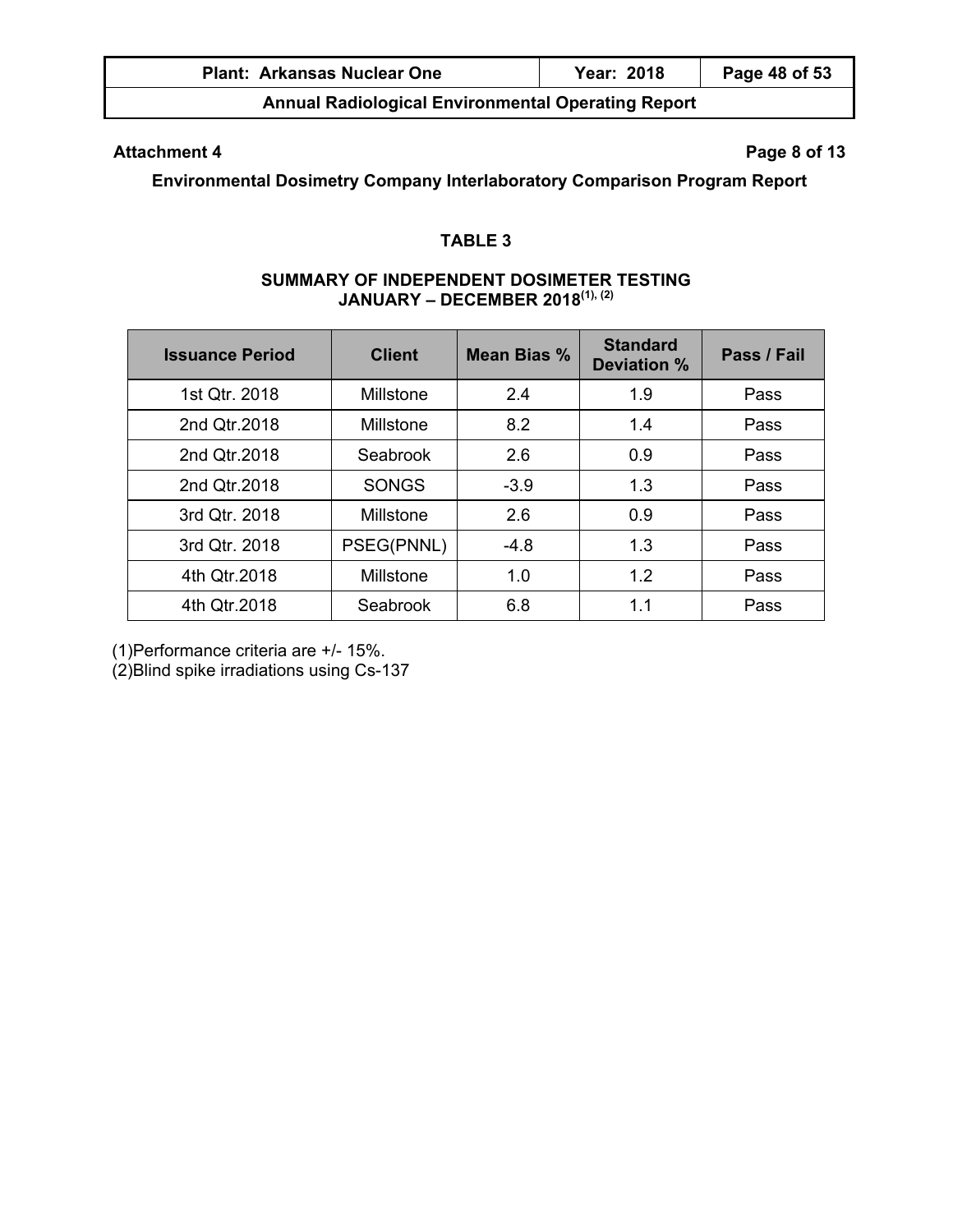| <b>Plant: Arkansas Nuclear One</b>                        | Year: 2018 | Page 49 of 53 |  |
|-----------------------------------------------------------|------------|---------------|--|
| <b>Annual Radiological Environmental Operating Report</b> |            |               |  |

# Attachment 4 **Page 9 of 13**

**Environmental Dosimetry Company Interlaboratory Comparison Program Report** 

# **APPENDIX A**

# **DOSIMETRY QUALITY CONTROL TRENDING GRAPHS**

# **ISSUE PERIOD JANAURY - DECEMBER 2018**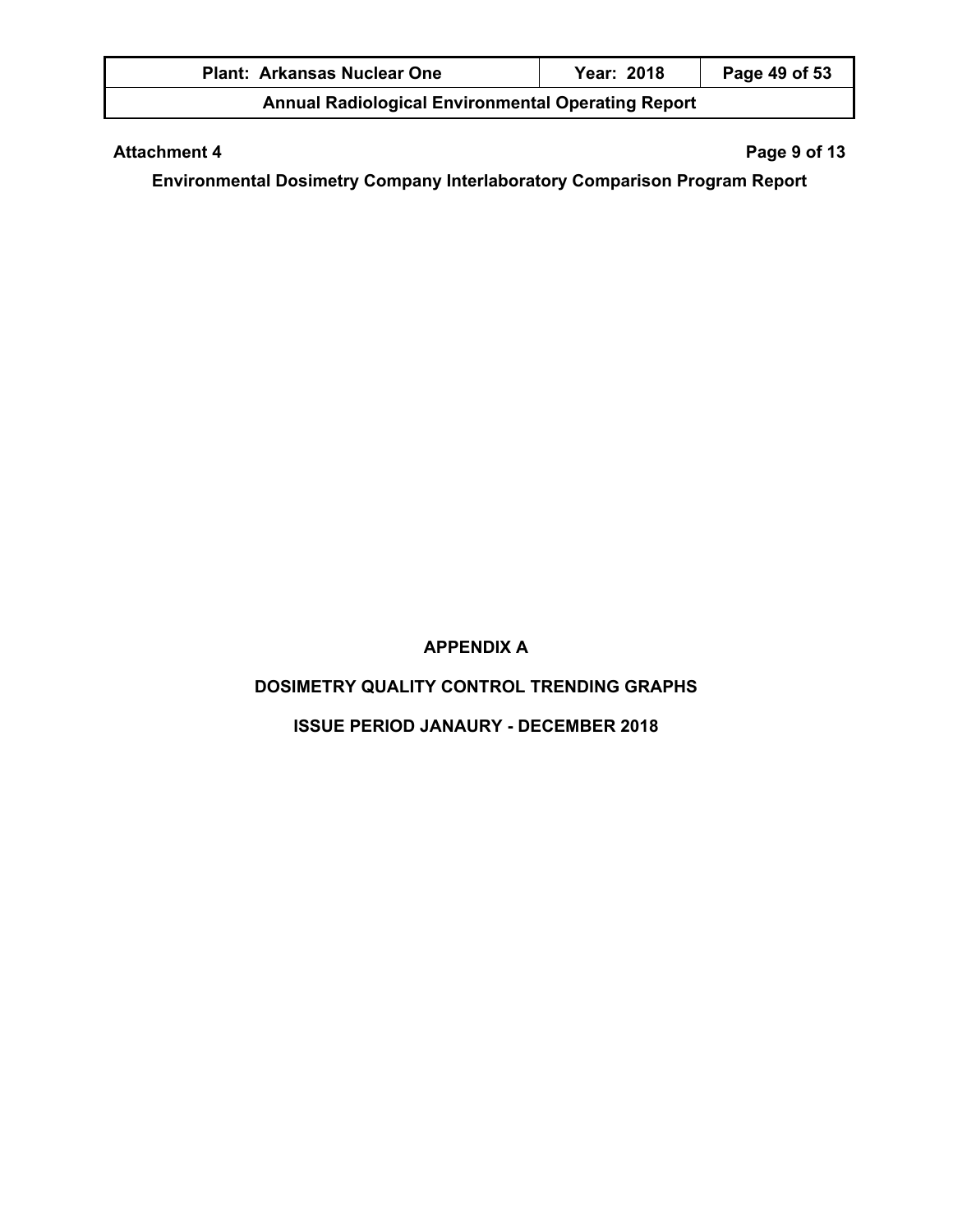| <b>Plant: Arkansas Nuclear One</b>                        | Year: 2018 | Page 50 of 53 |
|-----------------------------------------------------------|------------|---------------|
| <b>Annual Radiological Environmental Operating Report</b> |            |               |

# Attachment 4 **Page 10 of 13**

**Environmental Dosimetry Company Interlaboratory Comparison Program Report** 

# **FIGURE 1**

## **INDIVIDUAL ACCURACY ENVIRONMENTAL**



Processing Date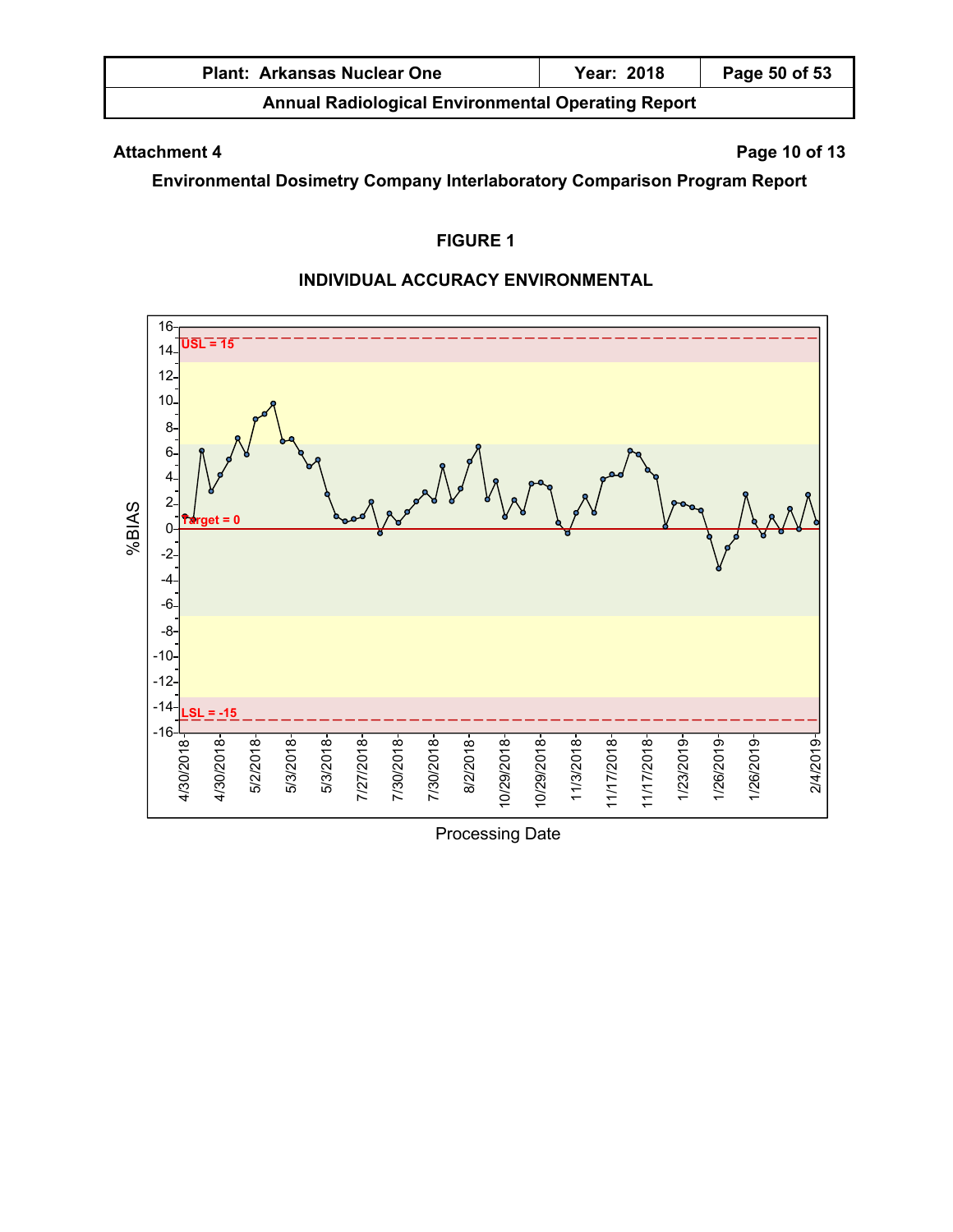| <b>Plant: Arkansas Nuclear One</b>                        | Year: 2018 | Page 51 of 53 |  |
|-----------------------------------------------------------|------------|---------------|--|
| <b>Annual Radiological Environmental Operating Report</b> |            |               |  |

# **Attachment 4** Page 11 of 13

**Environmental Dosimetry Company Interlaboratory Comparison Program Report** 

# **FIGURE 2**

## **INDIVIDUAL PRECISION ENVIRONMENTAL**



PROCESSING DATE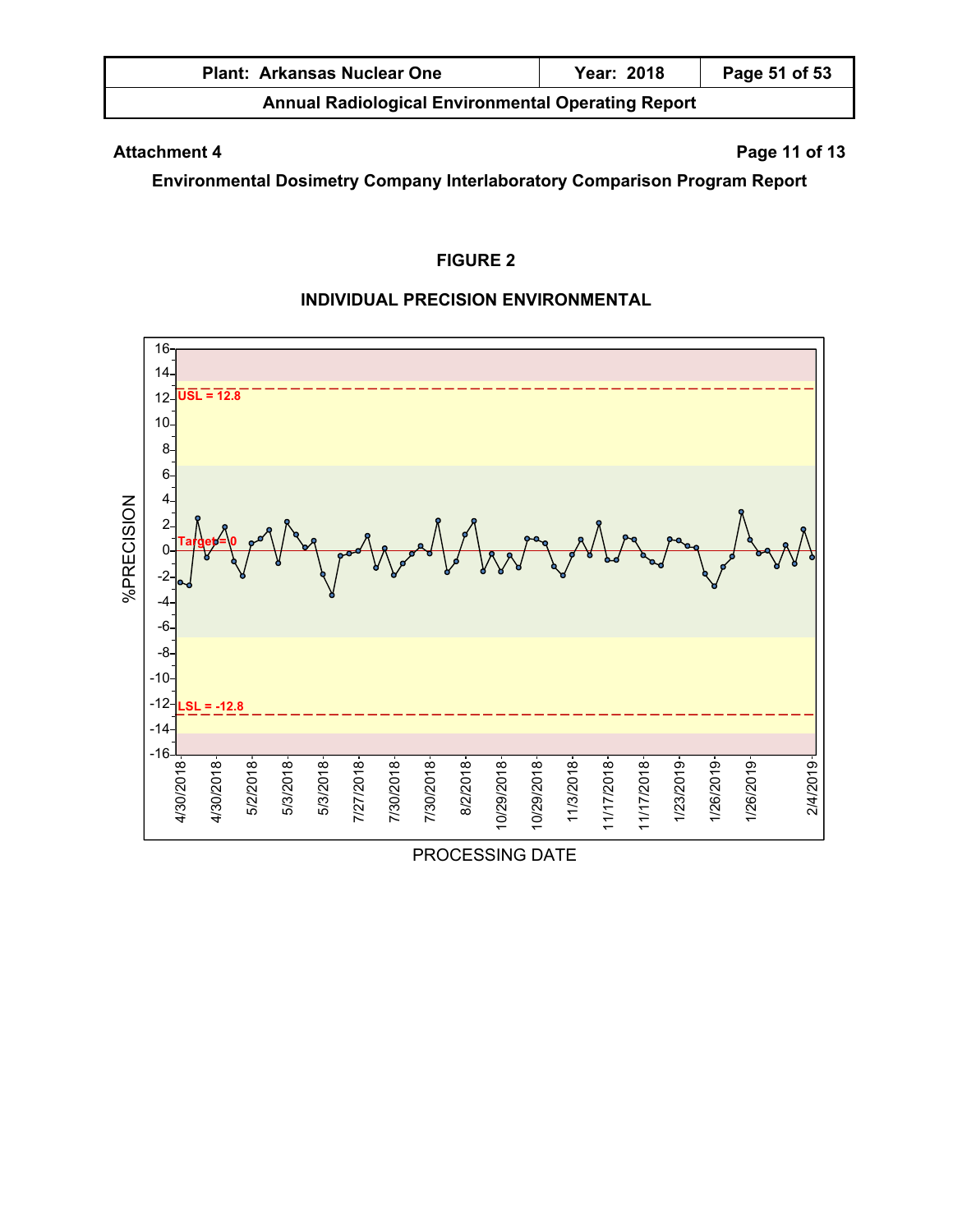| <b>Plant: Arkansas Nuclear One</b>                        | Year: 2018 | Page 52 of 53 |  |
|-----------------------------------------------------------|------------|---------------|--|
| <b>Annual Radiological Environmental Operating Report</b> |            |               |  |

# Attachment 4 **Page 12 of 13**

**Environmental Dosimetry Company Interlaboratory Comparison Program Report** 

# **FIGURE 3**

## **MEAN ACCURACY ENVIRONMENTAL**



PROCESSING DATE